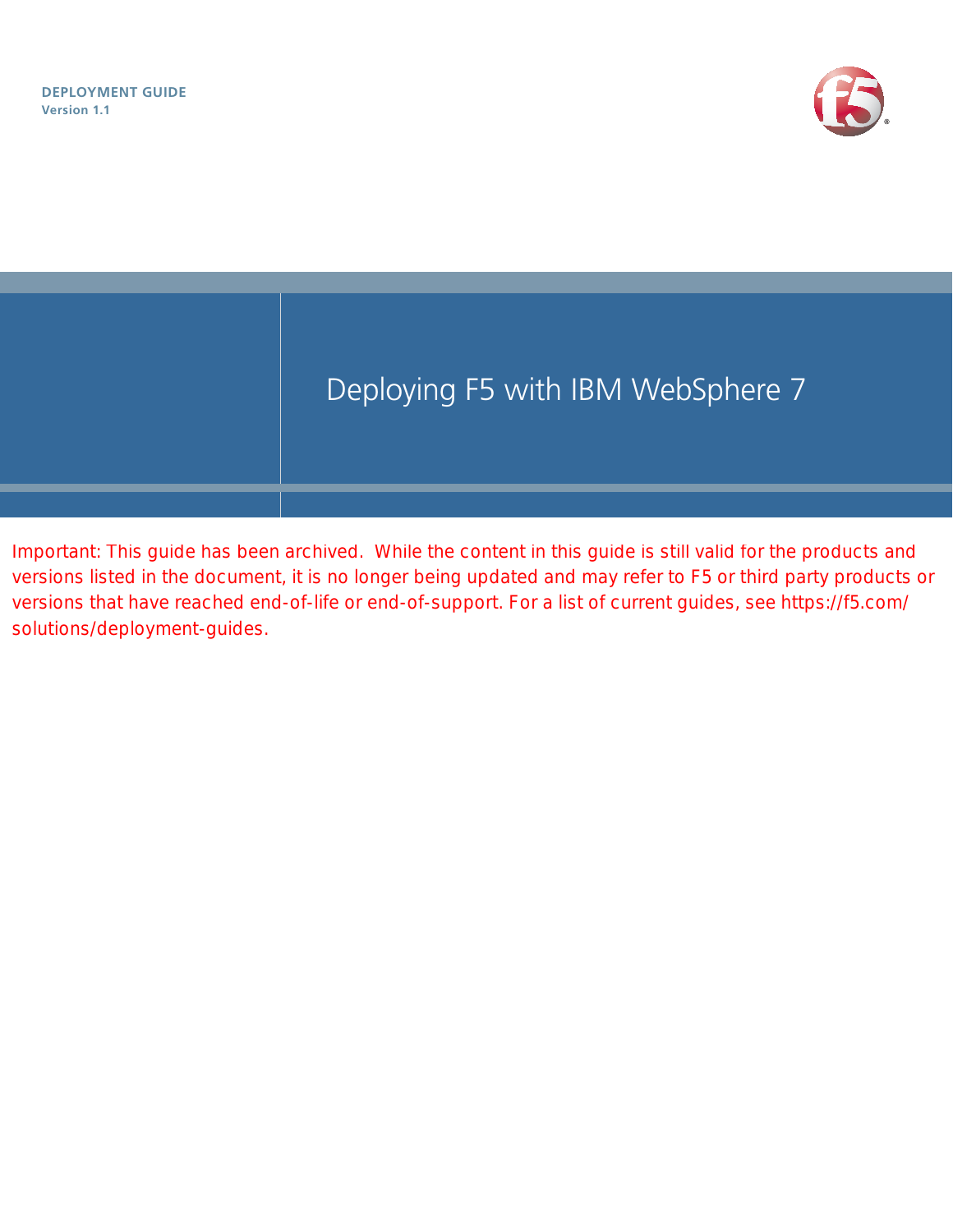# Table of Contents

## [Deploying the BIG-IP LTM system and IBM WebSphere Servers](#page-3-0)

| Configuring the BIG-IP LTM with IBM HTTP Server and the WebSphere plugin  1-3 |  |
|-------------------------------------------------------------------------------|--|
|                                                                               |  |
|                                                                               |  |
|                                                                               |  |
|                                                                               |  |
|                                                                               |  |
|                                                                               |  |
|                                                                               |  |

## Configuring the F5 WebAccelerator module with IBM WebSphere 7.0

## [Deploying the BIG-IP LTM system and IBM WebSphere Servers](#page-28-0)

| Configuring the BIG-IP LTM for the WebSphere Application Servers 3-3 |  |
|----------------------------------------------------------------------|--|
|                                                                      |  |
|                                                                      |  |
|                                                                      |  |
|                                                                      |  |

## [Deploying the FirePass controller with IBM WebSphere 7](#page-37-0)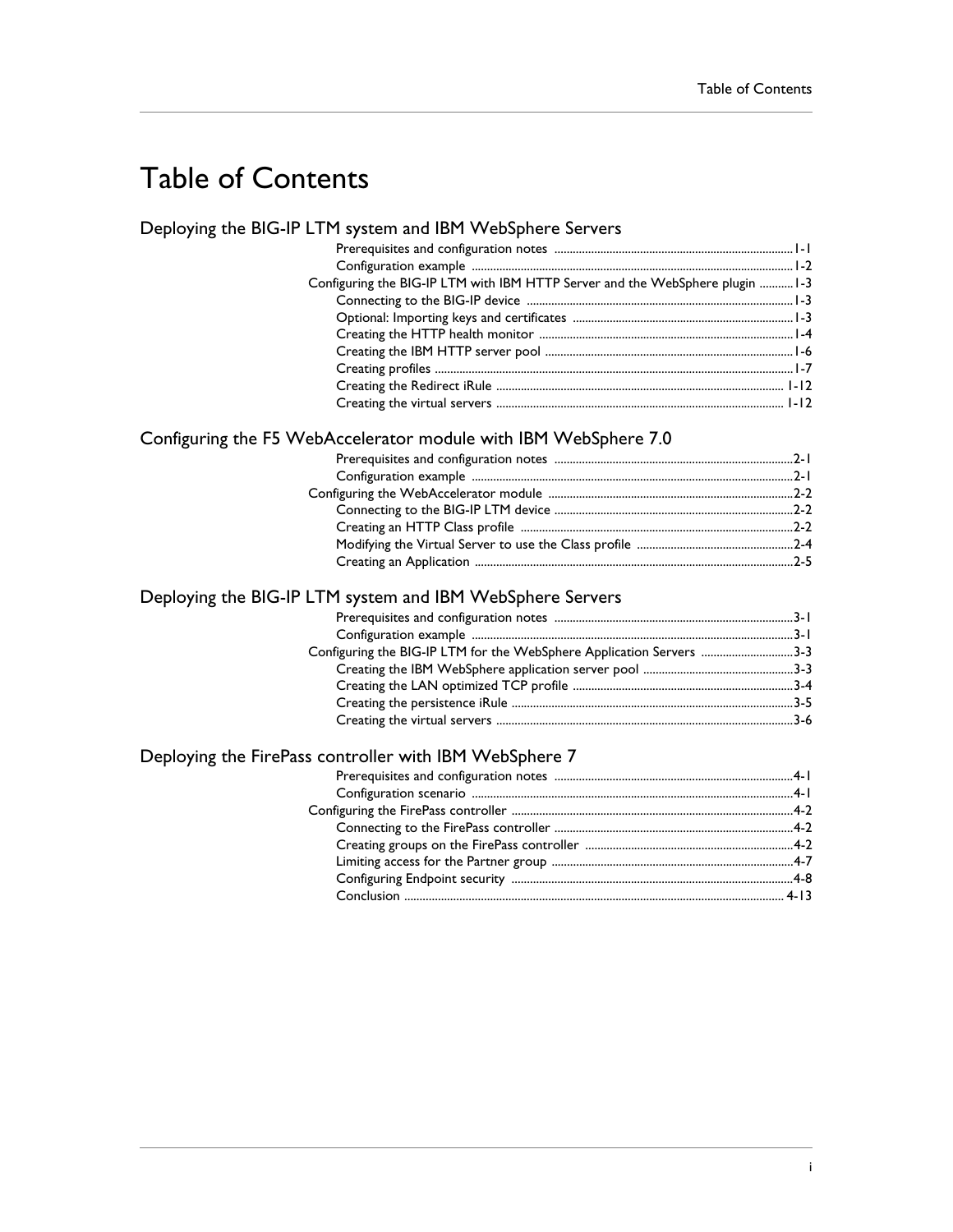

# Deploying the BIG-IP LTM with IBM WebSphere 7

1

- • [Configuring the BIG-IP LTM with IBM HTTP Server](#page-5-0)  [and the WebSphere plugin](#page-5-0)
- • [Creating the HTTP health monitor](#page-6-0)
- • [Creating the IBM HTTP server pool](#page-8-0)
- • [Creating profiles](#page-9-0)
- • [Creating the Redirect iRule](#page-14-0)
- • [Creating the virtual servers](#page-14-1)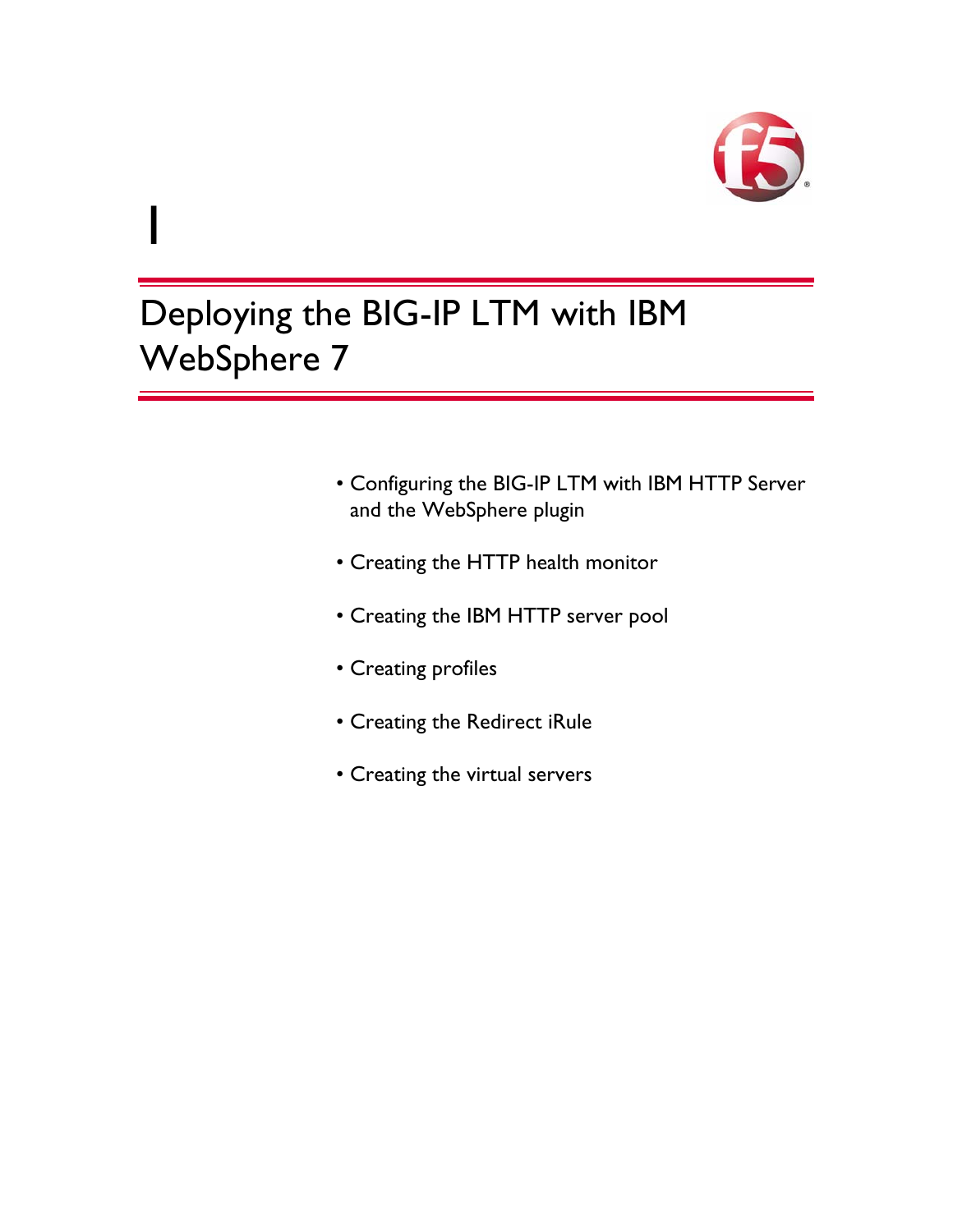# <span id="page-3-0"></span>Deploying the BIG-IP LTM system and IBM WebSphere Servers

Welcome to the BIG-IP LTM system - IBM® WebSphere® Deployment Guide. This guide contains step-by-step procedures on how to configure the BIG-IP Local Traffic Manager (LTM) for directing traffic to the IBM HTTP servers and WebSphere application servers.

IBM WebSphere provides software for SOA environments that enables dynamic, interconnected business processes, and delivers highly effective application infrastructures for all business situations.

For more information on IBM WebSphere, see **<http://www-01.ibm.com/software/websphere/>**

For more information on the BIG-IP LTM system, see **<http://www.f5.com/products/big-ip/>**.

## <span id="page-3-1"></span>Prerequisites and configuration notes

The following are prerequisites for this deployment:

- ◆ The BIG-IP LTM system must be running version 9.1 or later. We recommend version 10.0.1 or later.
- ◆ For this guide, we assume that the WebSphere implementation is already deployed and configured properly. This deployment guide was written so you would not have to make changes to the application.
- ◆ In this guide, we use the Plants by WebSphere sample application.
- ◆ This Deployment Guide was tested with IBM WebSphere 7.0.5. All of the configuration procedures in this document are performed on F5 devices. For information on how to deploy or configure IBM WebSphere, consult the appropriate IBM documentation.
- ◆ Briefly review the basic configuration tasks and the few pieces of information, such as IP addresses, that you should gather in preparation for completing this configuration.

## Product versions and revision history

Product and versions tested for this deployment guide:

| <b>Product Tested</b>                | <b>Version Tested</b>                    |  |
|--------------------------------------|------------------------------------------|--|
| <b>BIG-IP LTM and WebAccelerator</b> | v10.0.1 (applicable to v9.4.7 and later) |  |
| <b>FirePass Controller</b>           | v6.0.2                                   |  |
| <b>IBM WebSphere</b>                 | 7.0.5                                    |  |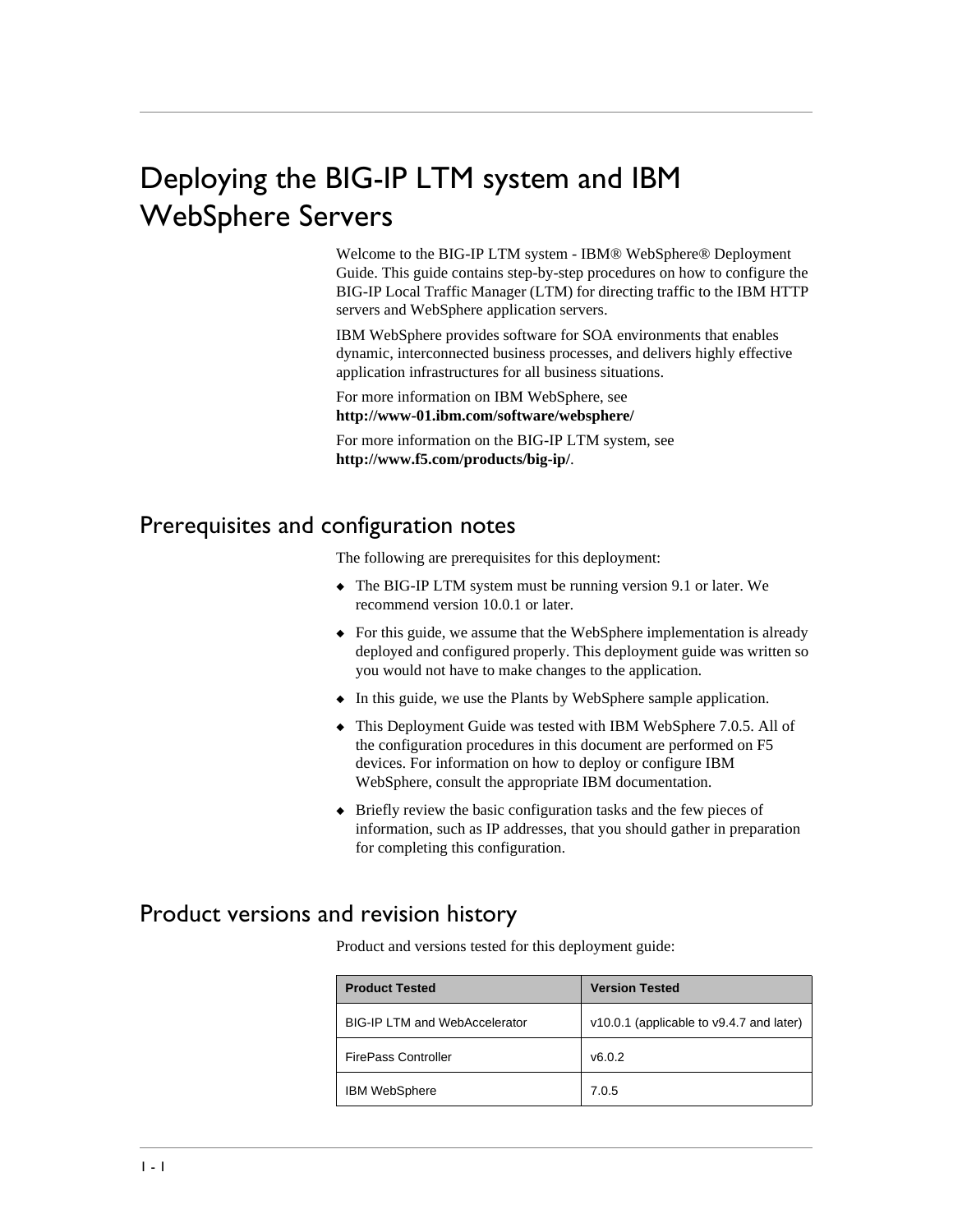Revision history:

| <b>Document Version</b> | <b>Description</b>             |  |
|-------------------------|--------------------------------|--|
| 1.0                     | New deployment guide           |  |
| 1 <sub>1</sub>          | Added support for BIG-IP v10.1 |  |

## <span id="page-4-0"></span>Configuration example

Using the configuration in this guide, the BIG-IP LTM system is optimally configured to load balance traffic to IBM HTTP Servers with the WebSphere plugin. Figure 1.1 shows an example configuration with a redundant pair of BIG-IP devices and a cluster of WebSphere servers.



*Figure 1.1 BIG-IP WebSphere configuration example*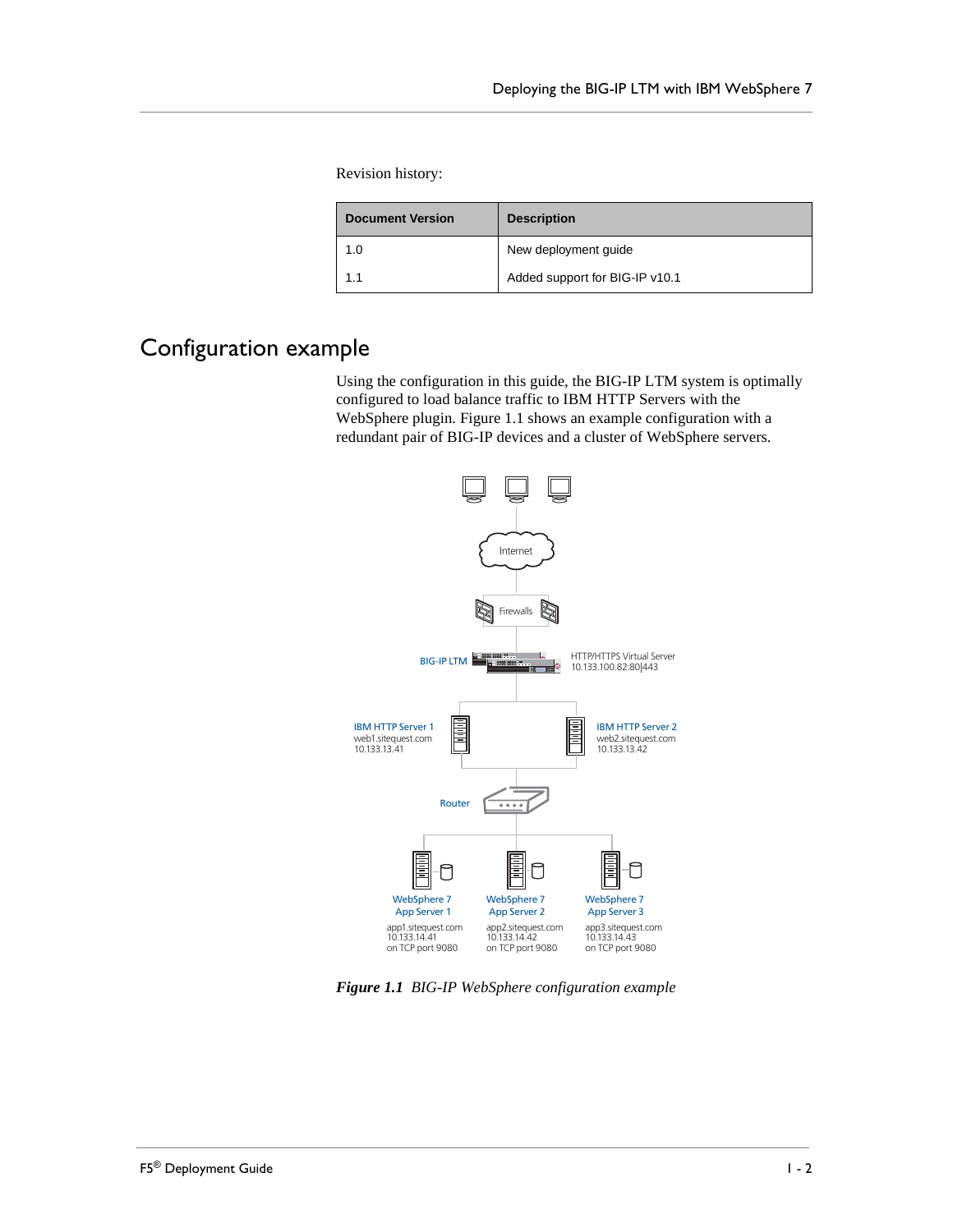# <span id="page-5-3"></span><span id="page-5-0"></span>Configuring the BIG-IP LTM with IBM HTTP Server and the WebSphere plugin

To configure the BIG-IP LTM system for integration with IBM WebSphere Servers, you must complete the following procedures:

- *[Connecting to the BIG-IP device](#page-5-1)*
- *[Optional: Importing keys and certificates](#page-5-2)*
- *[Creating the HTTP health monitor](#page-6-0)*
- *[Creating the IBM HTTP server pool](#page-8-0)*
- *[Creating profiles](#page-9-0)*
- *[Creating the Redirect iRule](#page-14-0)*
- *[Creating the virtual servers](#page-14-1)*

#### **◆Tip**

*We recommend you save your existing BIG-IP configuration before you begin the procedures in this Deployment Guide. For information on backing up or restoring a BIG-IP LTM configuration, refer to the appropriate BIG-IP LTM manual, available on [Ask F5](https://support.f5.com/kb/en-us/products/big-ip_ltm.html?product=big-ip_ltm).*

## <span id="page-5-1"></span>Connecting to the BIG-IP device

Use the following procedure to access the BIG-IP web-based Configuration utility using a web browser.

#### **To connect to the BIG-IP LTM system using the Configuration utility**

- 1. In a browser, type the following URL: **[https://<administrative IP address of the BIG-IP device>](https://bigip1.f5demo.com)** A Security Alert dialog box appears, click **Yes**. The authorization dialog box appears.
- 2. Type your user name and password, and click **OK**. The Welcome screen opens.

Once you are logged onto the BIG-IP LTM system, the Welcome screen of the new Configuration utility opens. From the Configuration utility, you can configure and monitor the BIG-IP LTM system, as well as access online help, download SNMP MIBs and Plug-ins, and even search for specific objects.

## <span id="page-5-2"></span>Optional: Importing keys and certificates

If you are using the BIG-IP LTM system for offloading SSL from the IBM devices, you must install a SSL certificate and key on the BIG-IP LTM system. For this Deployment Guide, we assume that you already have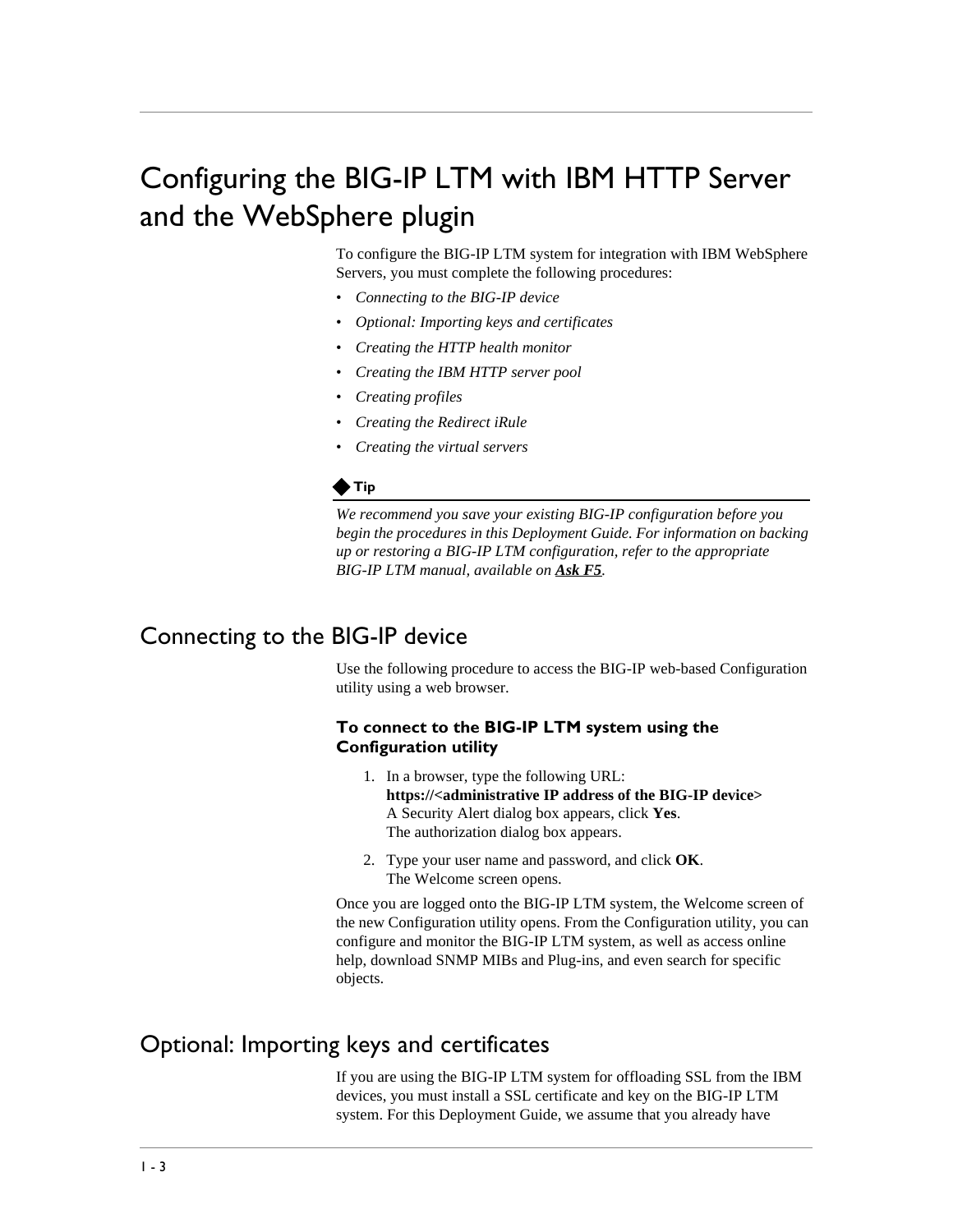obtained an SSL certificate, but it is not yet installed on the BIG-IP LTM system. For information on generating certificates, or using the BIG-IP LTM system to generate a request for a new certificate and key from a certificate authority, see the Managing SSL Traffic chapter in the *Configuration Guide for Local Traffic Management*.

Once you have obtained a certificate, you can import this certificate into the BIG-IP LTM system using the Configuration utility. You can use the Import SSL Certificates and Keys screen only when the certificate you are importing is in Privacy Enhanced Mail (PEM) format.

#### **Important**

*If you are not using the BIG-IP LTM system for offloading SSL, you do not need to perform this procedure.*

#### **To import a key or certificate**

- 1. On the Main tab, expand Local Traffic.
- 2. Click **SSL Certificates**. This displays the list of existing certificates.
- 3. In the upper right corner of the screen, click **Import**.
- 4. From the **Import** list, select the type of import (**Key** or **Certificate**).
- 5. Select the import method (text or file).
- 6. Type the name of the key or certificate.
- 7. Click **Import**.
- 8. If you imported the certificate, repeat this procedure for the key.

## <span id="page-6-1"></span><span id="page-6-0"></span>Creating the HTTP health monitor

The first step in this configuration is to set up an HTTP health monitor. This monitor is used for health checking both the web server and application server WebSphere components. This procedure is optional, but very strongly recommended. For this configuration, we use an HTTP monitor, which checks nodes (IP address and port combinations), and can be configured to use Send and Receive strings in an attempt to retrieve explicit content from nodes, as we show in the following example.

#### **◆Tip**

*Although we strongly recommend a health monitor, it does not have to be an HTTP monitor. You can also configure multiple health monitors, such as configuring a basic TCP monitor in addition to the HTTP monitor.* 

#### **To configure the health monitor**

- 1. On the Main tab, expand **Local Traffic**, and then click **Monitors**.
- 2. Click the **Create** button. The New Monitor screen opens.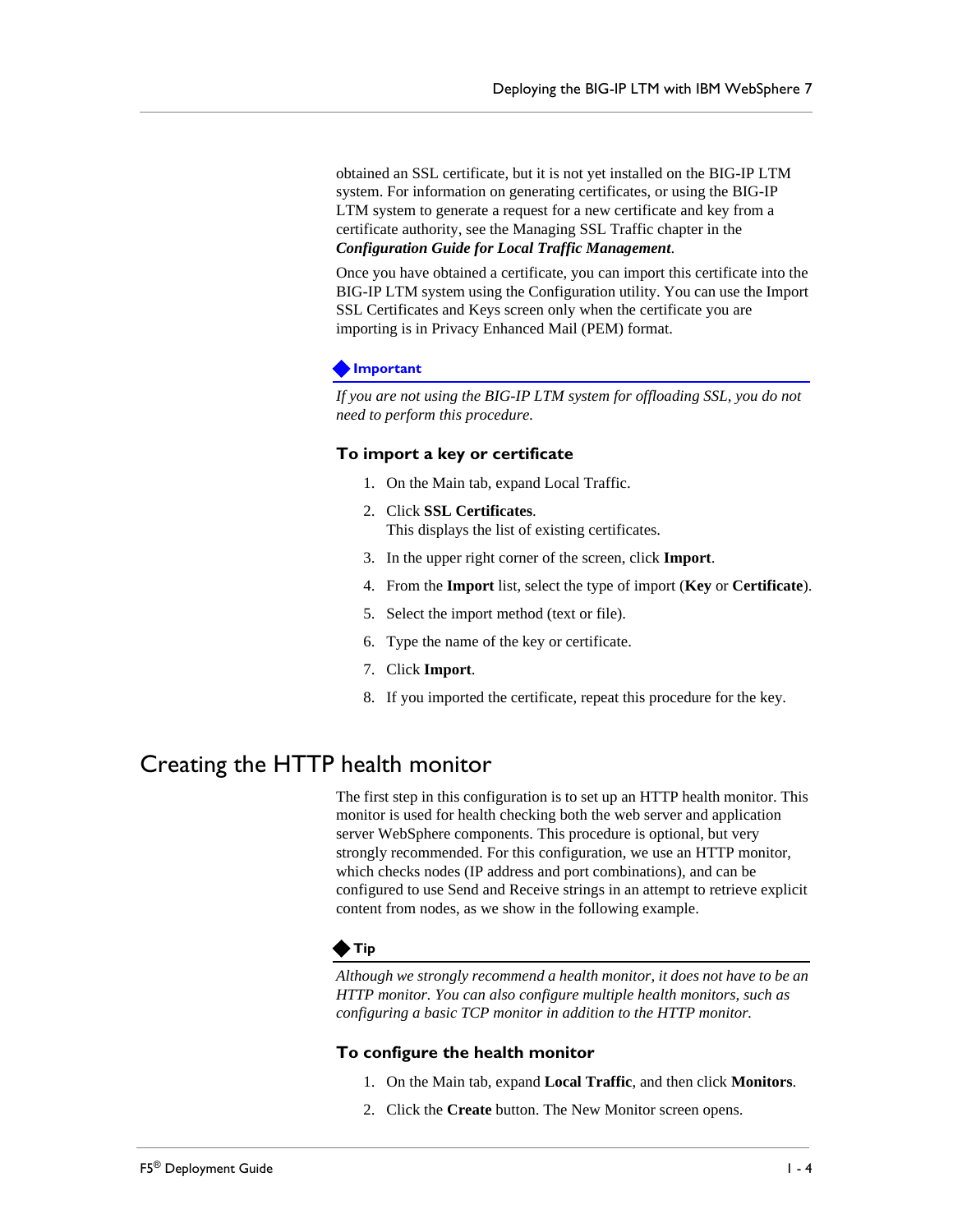- 3. In the **Name** box, type a name for the Monitor. In our example, we type **ibm-web-monitor**.
- 4. From the **Type** list, select **http**.
- 5. In the Configuration section, in the **Interval** and **Timeout** boxes, type an Interval and Timeout. We recommend at least a 1:3 +1 ratio between the interval and the timeout (for example, the default setting has an interval of **5** and an timeout of **16**). In our example, we use a **Interval** of **30** and a **Timeout** of **91.**
- 6. In the **Send String** box, you can add an optional Send String specific to the device or application being checked. In our example, we are using the PlantsByWebSphere sample application, so we add a Send String of GET /PlantsByWebSphere/ HTTP/1.0 \r\n\r\n.
- 7. In the **Receive String** box, type what you expect the server to return as a result of the Send String. In our example, we type **<html>**: the monitor is successful if the opening HTML tag is returned.

| Local Traffic » Monitors » New Monitor |                                           |
|----------------------------------------|-------------------------------------------|
| <b>General Properties</b>              |                                           |
| Name                                   | ibm-web-monitor                           |
| Type                                   | <b>HTTP</b>                               |
| Import Settings                        | http<br>▾╎                                |
| Configuration: Basic                   |                                           |
| Interval                               | 30<br>seconds                             |
| Timeout                                | 91<br>seconds                             |
| Send String                            | GET /PlantsByWebSphere/ HTTP/1.0 \r\n\r\n |
| Receive String                         | <html></html>                             |
| User Name                              |                                           |
| Password                               |                                           |
| Reverse                                | $\bigcirc$ Yes $\circledast$ No           |
| Transparent                            | $O$ Yes $O$ No                            |

*Figure 1.2 Creating the HTTP Monitor* 

8. Click the **Finished** button.

The new monitor is added to the Monitor list.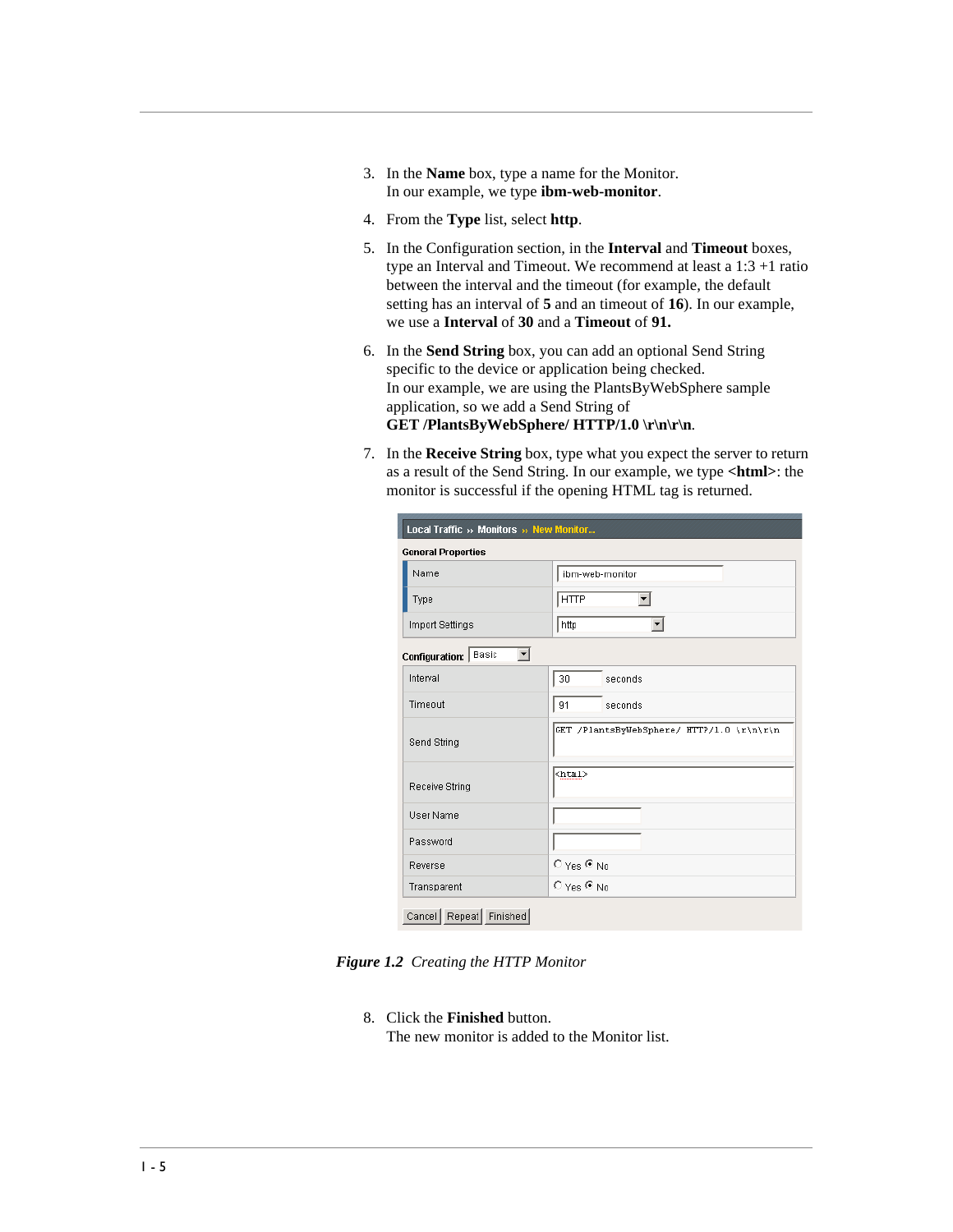## <span id="page-8-0"></span>Creating the IBM HTTP server pool

The next step is to create a pool on the BIG-IP LTM system for the HTTP servers. A pool is a set of devices grouped together to receive traffic according to a load balancing method.

#### **To create the pool for the HTTP servers**

- 1. On the Main tab, expand **Local Traffic**, and then click **Pools**. The Pool screen opens.
- 2. In the upper right portion of the screen, click the **Create** button. The New Pool screen opens.
- 3. From the Configuration list, select **Advanced**.
- 4. In the **Name** box, enter a name for your pool. In our example, we use **ibm-web-pool**.
- 5. In the **Health Monitors** section, select the name of the monitor you created in the *[Creating the HTTP health monitor](#page-6-0)* section, and click the Add (**<<**) button. In our example, we select **ibm-web-monitor**.
- 6. *Optional*: In the **Slow Ramp Time** box, type **300**.

Because we are using the Least Connections load balancing method, we set the Slow Ramp Time in order to ensure that if a pool member becomes available after maintenance or a new member is added, the BIG-IP does not send all new connections to that member (a newly available member always has the least number of connections).

| Local Traffic » Pools » New Pool |                                                                                                                                         |  |
|----------------------------------|-----------------------------------------------------------------------------------------------------------------------------------------|--|
| Configuration: Advanced          |                                                                                                                                         |  |
| Name                             | ibm-web-pool                                                                                                                            |  |
| <b>Health Monitors</b>           | Available<br>Active<br>ibm-web-monitor $\Box$<br>gateway_icmp<br>$\leq$ $\leq$ $\mid$<br>http<br>https<br>https_443<br>$\leq$<br>inband |  |
| Availability Requirement         | Health Monitor(s)<br>All                                                                                                                |  |
| Allow SNAT                       | Yes $\blacktriangledown$                                                                                                                |  |
| Allow NAT                        | $Yes \nightharpoonup$                                                                                                                   |  |
| Action On Service Down           | None                                                                                                                                    |  |
| Slow Ramp Time                   | 300<br>seconds                                                                                                                          |  |
| 10.75045015                      | التتاريخ ومحاوية والمحافظ                                                                                                               |  |

*Figure 1.3 Configuring the BIG-IP pool (truncated)*

7. In the Resources section, from the **Load Balancing Method** list, choose your preferred load balancing method (different load balancing methods may yield optimal results for a particular network).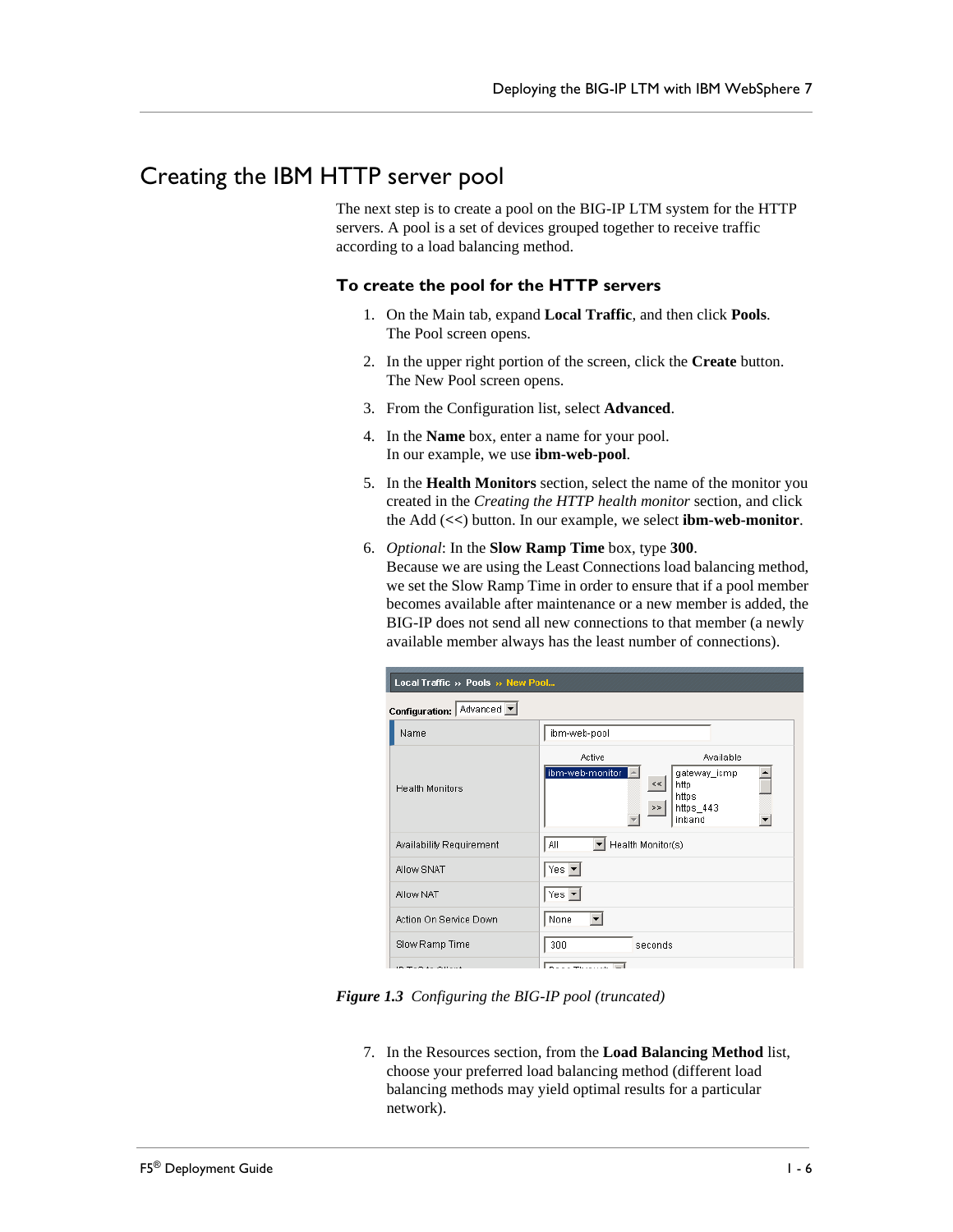In our example, we select **Least Connections (member)**.

*Note: If you are running multiple applications on the same physical WebSphere application server, we recommend you use Least Connections (Node).*

- 8. For this pool, we leave the Priority Group Activation **Disabled**.
- 9. In the New Members section, make sure the **New Address** option button is selected.
- 10. In the **Address** box, add the first server to the pool. In our example, we type **10.133.13.41**.
- 11. In the **Service Port** box, type **80** or select **HTTP** from the list.
- 12. Click the **Add** button to add the member to the list.
- 13. Repeat steps 9-11 for each server you want to add to the pool. In our example, we repeat these steps one time for the remaining server, **10.133.13.42**.
- 14. Click the **Finished** button.

| <b>Resources</b>          |                                                                                                                                                                        |
|---------------------------|------------------------------------------------------------------------------------------------------------------------------------------------------------------------|
| Load Balancing Method     | Least Connections (member)                                                                                                                                             |
| Priority Group Activation | Disabled                                                                                                                                                               |
| New Members               | C New Address C Node List<br>10.133.13.42<br>Address:<br>  нттр<br>Service Port: 80<br><br>Add<br>R:1 P:1 10.133.13.41:80<br>R:1 P:1 10.133.13.42:80<br>Edit<br>Delete |

*Figure 1.4 Resources section of the IBM HTTP Server pool*

## <span id="page-9-0"></span>Creating profiles

The next task is to configure the profiles. A *profile* is an object that contains user-configurable settings, with default values, for controlling the behavior of a particular type of network traffic, such as HTTP connections. Using profiles enhances your control over managing network traffic, and makes traffic-management tasks easier and more efficient.

Although it is possible to use the default profiles, we strongly recommend you create new profiles based on the default parent profiles. Creating new profiles allows you to easily modify the profile settings specific to this deployment, and ensures you do not accidentally overwrite the default profile.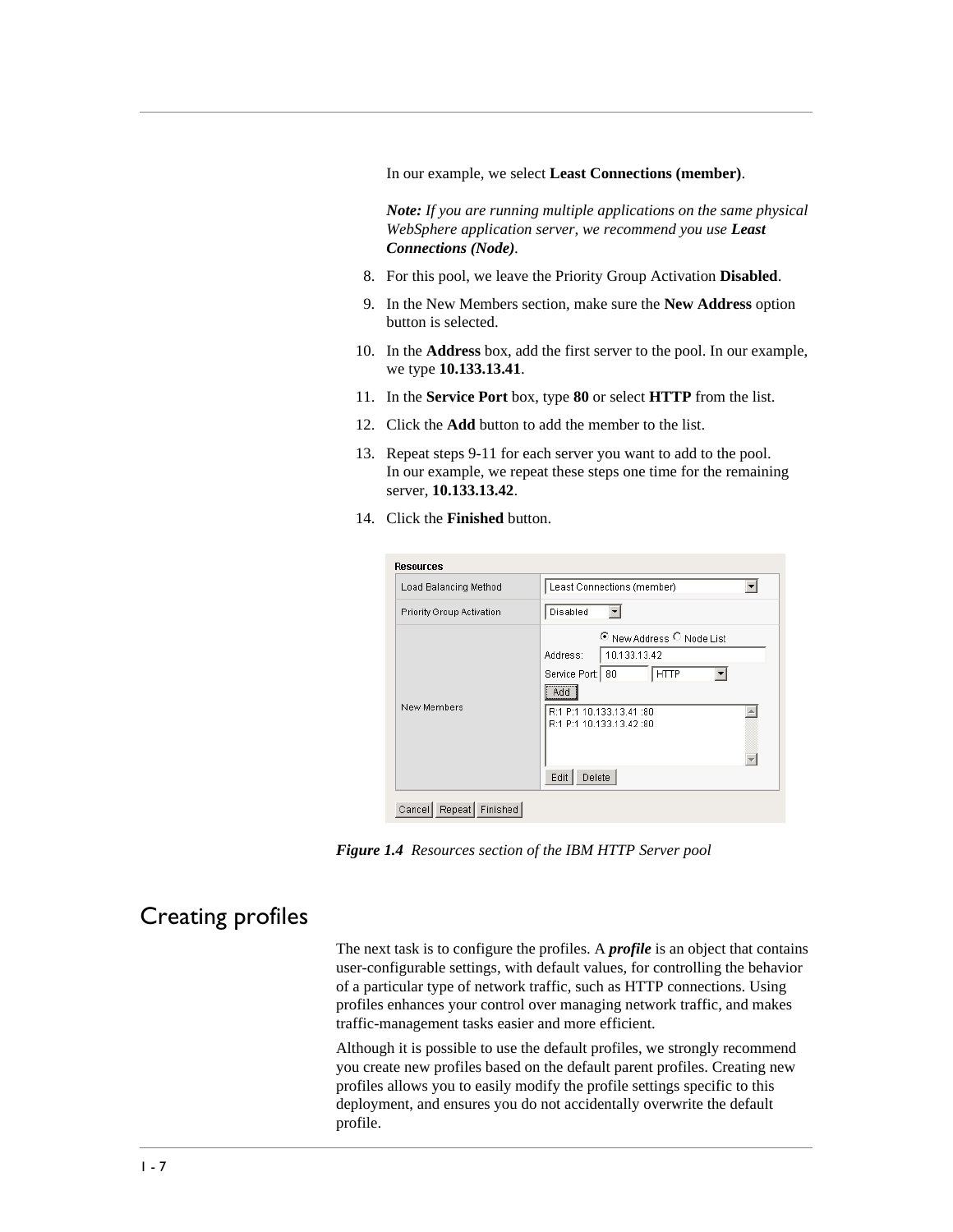## <span id="page-10-0"></span>Creating an HTTP profile

The first new profile we create is an HTTP profile. The HTTP profile contains numerous configuration options for how the BIG-IP LTM system handles HTTP traffic. For deployments where the majority of users accessing the WebSphere devices are connecting across a WAN, F5 recommends enabling compression and caching on the BIG-IP LTM by using the **http-wan-optimized-compression-caching**. This profile uses specific compression and caching (among other) settings to optimize traffic over the WAN.

#### **Important**

*If you are using the BIG-IP with the WebAccelerator module, use the http-acceleration parent profile.*

#### **To create a new HTTP profile**

- 1. On the Main tab, expand **Local Traffic**, and then click **Profiles**. The HTTP Profiles screen opens.
- 2. In the upper right portion of the screen, click the **Create** button. The New HTTP Profile screen opens.
- 3. In the **Name** box, type a name for this profile. In our example, we type **ibm-http-opt**.
- 4. From the **Parent Profile** list, select one of the following:
	- If you are not using the WebAccelerator, select **http-wan-optimized-compression-caching**.
	- If you are using the BIG-IP WebAccelerator, select the **http-acceleration**.
- 5. *Optional:* If you using the BIG-IP LTM to offload SSL, in the Settings section, check the Custom box for **Redirect Rewrite**, and from the **Redirect Rewrite** list, select **Match**.
- 6. *Optional*: In the URI List section, in the **URI** box, type a URI to exclude, and click the **Exclude** button. In our example, we type **/PlantsByWebSphere/servlet/ShoppingServlet** to avoid caching the Shopping Cart, and click the **Exclude** button.
- 7. Modify any of the other settings as applicable for your network. In our example, we leave the settings at their default levels.
- 8. Click the **Finished** button.

For more information on creating or modifying profiles, or applying profiles in general, see the BIG-IP documentation.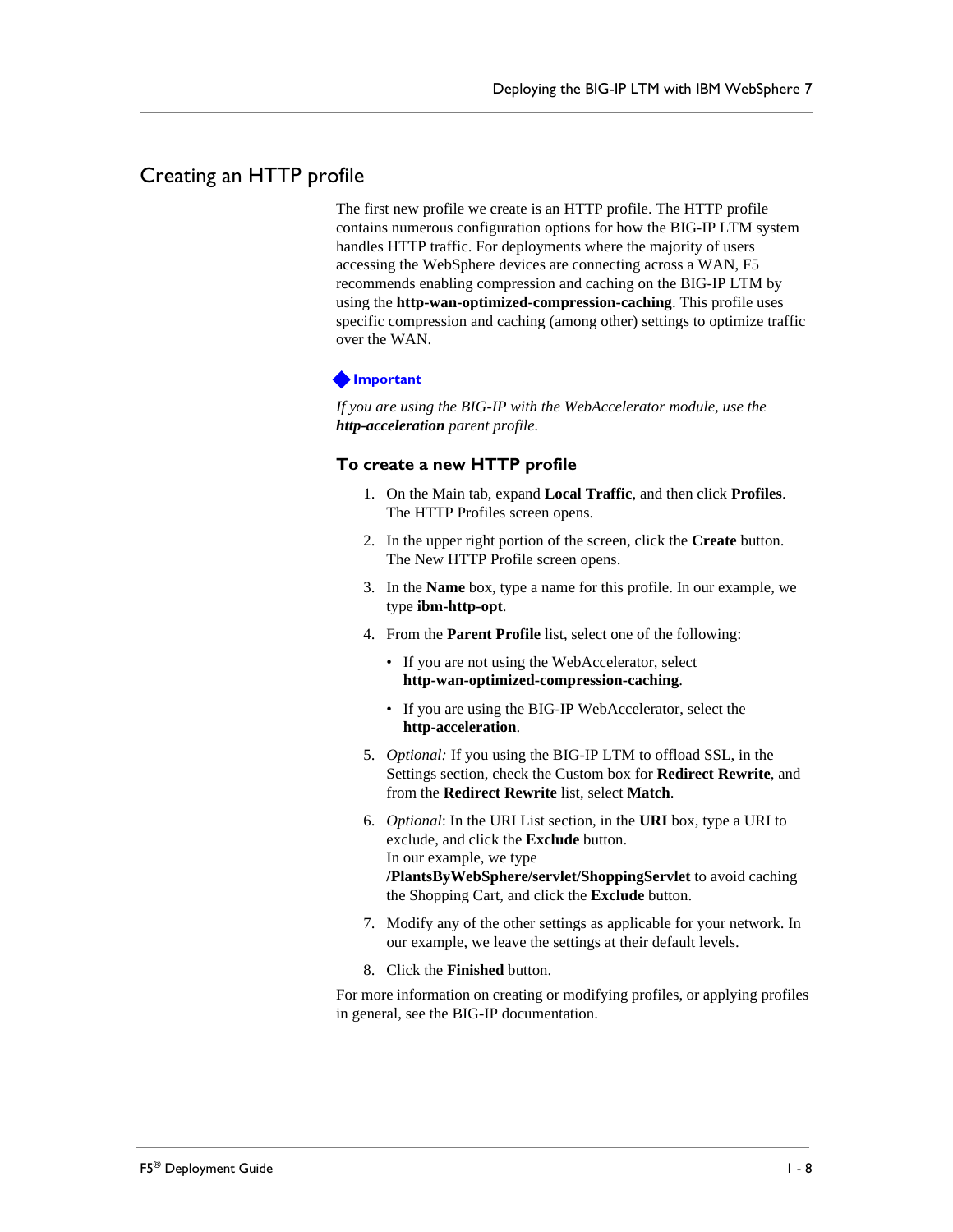## Creating a TCP profile

The next profiles we create are the TCP profiles. If most of the IBM WebSphere users are accessing the devices via a Local Area Network, we recommend using the **tcp-lan-optimized** (for server-side TCP connections) parent profile. If the majority of the users are accessing the system from remote or home offices, we recommend using an additional TCP profile, called **tcp-wan-optimized** (for client side TCP connections). In our example, we leave these profiles at their default levels; you can configure any of the options as applicable for your network.

For the internal forwarding virtual servers, we recommend creating an additional TCP LAN profile.

#### Creating the LAN optimized TCP profile

First we configure the LAN optimized profile. If you do not want to use this optimized profile, you can choose the default TCP parent profile.

#### **To create a new TCP profile**

- 1. On the Main tab, expand **Local Traffic**, and then click **Profiles**. The HTTP Profiles screen opens.
- 2. On the Menu bar, from the **Protocol** menu, click **tcp**.
- 3. In the upper right portion of the screen, click the **Create** button. The New TCP Profile screen opens.
- 4. In the **Name** box, type a name for this profile. In our example, we type **ibm-tcp-lan**.
- 5. From the **Parent Profile** list, select **tcp-lan-optimized**.
- 6. Modify any of the settings as applicable for your network. In our example, we leave the settings at their default levels.
- 7. Click the **Finished** button.

#### Creating the WAN optimized TCP profile

Now we configure the WAN optimized profile. Remember, if most of the users are accessing the system over the LAN or other low latency links, you do not need to create this profile.

#### **To create a new TCP WAN optimized profile**

- 1. On the Main tab, expand **Local Traffic**, and then click **Profiles**. The HTTP Profiles screen opens.
- 2. On the Menu bar, from the **Protocol** menu, click **tcp**.
- 3. In the upper right portion of the screen, click the **Create** button. The New TCP Profile screen opens.
- 4. In the **Name** box, type a name for this profile. In our example, we type **ibm-tcp-wan**.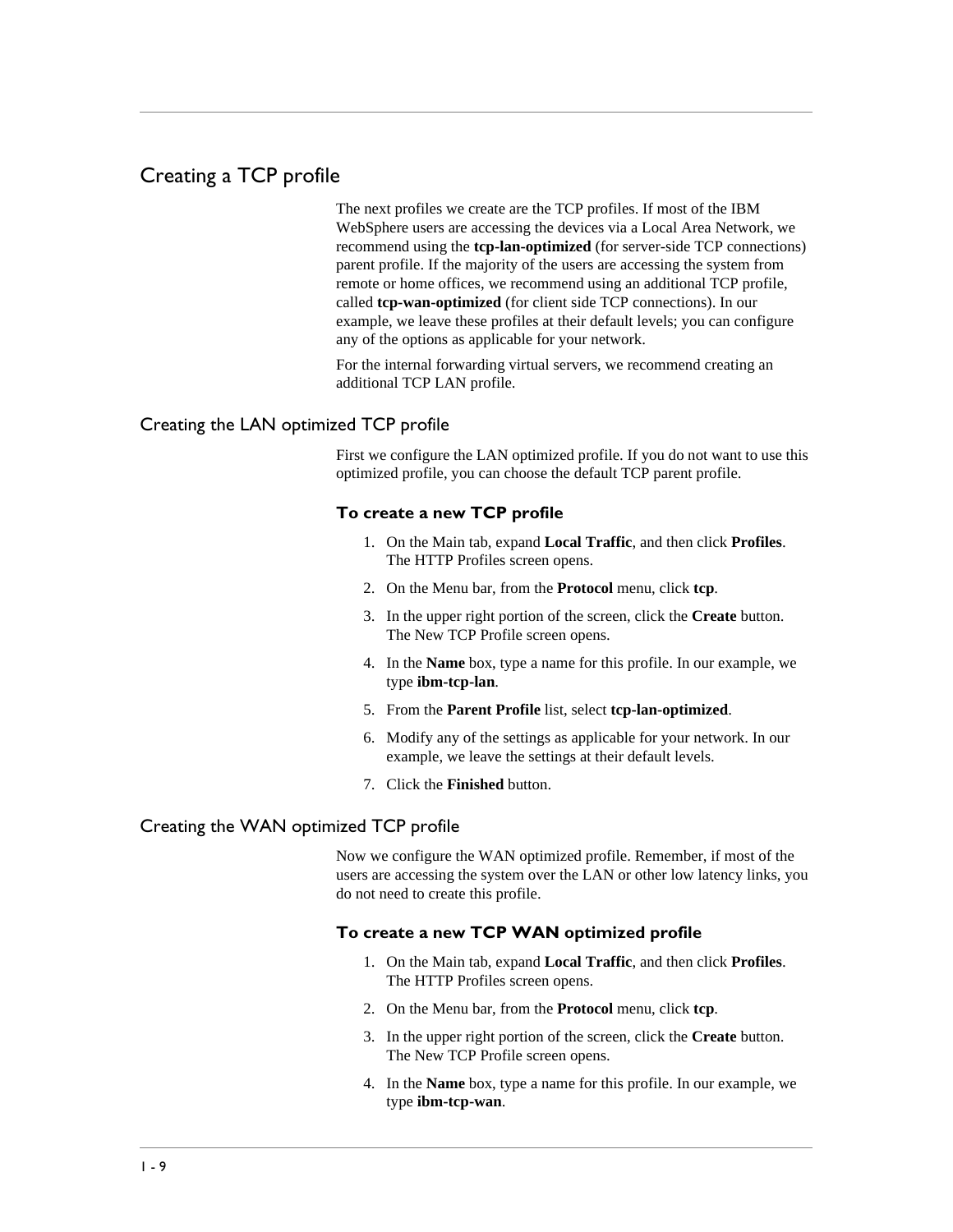- 5. From the **Parent Profile** list, select **tcp-wan-optimized**.
- 6. Modify any of the settings as applicable for your network. In our example, we leave the settings at their default levels.
- 7. Click the **Finished** button.

#### Creating the persistence profiles

Next, we create the persistence profiles. We recommend using cookie persistence (HTTP cookie insert) as the default profile for the front end HTTP servers, and configuring Source Address persistence as a fallback mode.

#### Creating the cookie persistence profile

Use this procedure to configure the cookie persistence profile.

#### **To create a new cookie persistence profile**

- 1. On the Main tab, expand **Local Traffic**, and then click **Profiles**. The HTTP Profiles screen opens.
- 2. On the Menu bar, click **Persistence**. The Persistence Profiles screen opens.
- 3. In the upper right portion of the screen, click the **Create** button. The New Persistence Profile screen opens.
- 4. In the **Name** box, type a name for this profile. In our example, we type **ibm-cookie**.
- 5. From the **Persistence Type** list, select **Cookie**. The configuration options for cookie persistence appear.
- 6. Modify any of the settings as applicable for your network. In our example, we leave the settings at their default levels.
- 7. Click the **Finished** button.

#### Creating the source address persistence profile

Use this procedure to configure the source address persistence profile.

#### **To create a new source address persistence profile**

- 1. On the Main tab, expand **Local Traffic**, and then click **Profiles**.
- 2. On the Menu bar, click **Persistence**.
- 3. Click the **Create** button.
- 4. In the **Name** box, type a name for this profile. In our example, we type **ibm-source**.
- 5. From the **Persistence Type** list, select **Source Address Affinity**.
- 6. Modify any of the settings as applicable for your network. In our example, we leave the settings at their default levels.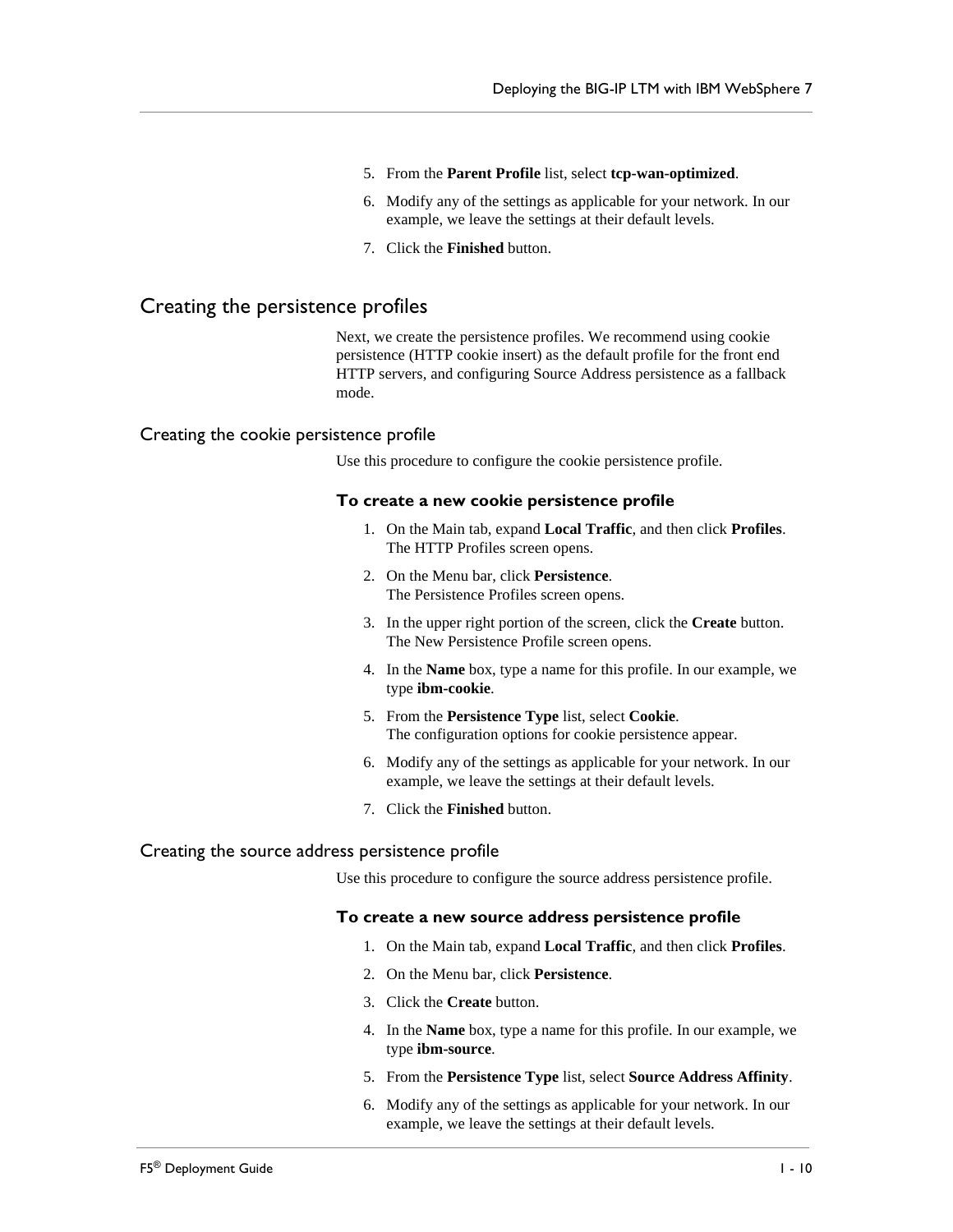7. Click the **Finished** button.

### Creating a Client SSL profile

If you are using the BIG-IP LTM system to offload SSL, you must create an Client SSL profile. This profile contains the SSL certificate and Key information for offloading the SSL traffic.

#### **Note**

*If you are not using the BIG-IP LTM system for offloading SSL, you do not need to create this profile.*

#### **To create a new Client SSL profile based on the default profile**

- 1. On the Main tab, expand **Local Traffic**, and then click **Profiles**. The HTTP Profiles screen opens.
- 2. On the Menu bar, from the **SSL** menu, select **Client**. The Client SSL Profiles screen opens.
- 3. In the upper right portion of the screen, click the **Create** button. The New Client SSL Profile screen opens.
- 4. In the **Name** box, type a name for this profile. In our example, we type **ibm-clientSSL**.
- 5. In the Configuration section, click a check in the **Certificate** and **Key** Custom boxes.
- 6. From the **Certificate** list, select the name of the Certificate you imported in th[e](#page-5-2) *[Optional: Importing keys and certificates](#page-5-2)* section.
- 7. From the **Key** list, select the key you imported in the *[Optional:](#page-5-2)  [Importing keys and certificates](#page-5-2)* section.
- 8. Click the **Finished** button.

For more information on SSL certificates, or creating or modifying profiles, see the BIG-IP documentation.

## <span id="page-13-0"></span>Creating a OneConnect Profile

The final profile we create is a OneConnect™ profile. OneConnect improves performance by aggregating multiple client requests into a server-side connection pool, enabling client requests to reuse server-side connections. For more information on OneConnect, see SOL7208 (https://support.f5.com/kb/en-us/solutions/public/7000/200/sol7208.html) on Ask F5.

#### **To create a OneConnect Profile**

1. On the Main tab, expand **Local Traffic**, and then click **Profiles**. The HTTP Profiles screen opens.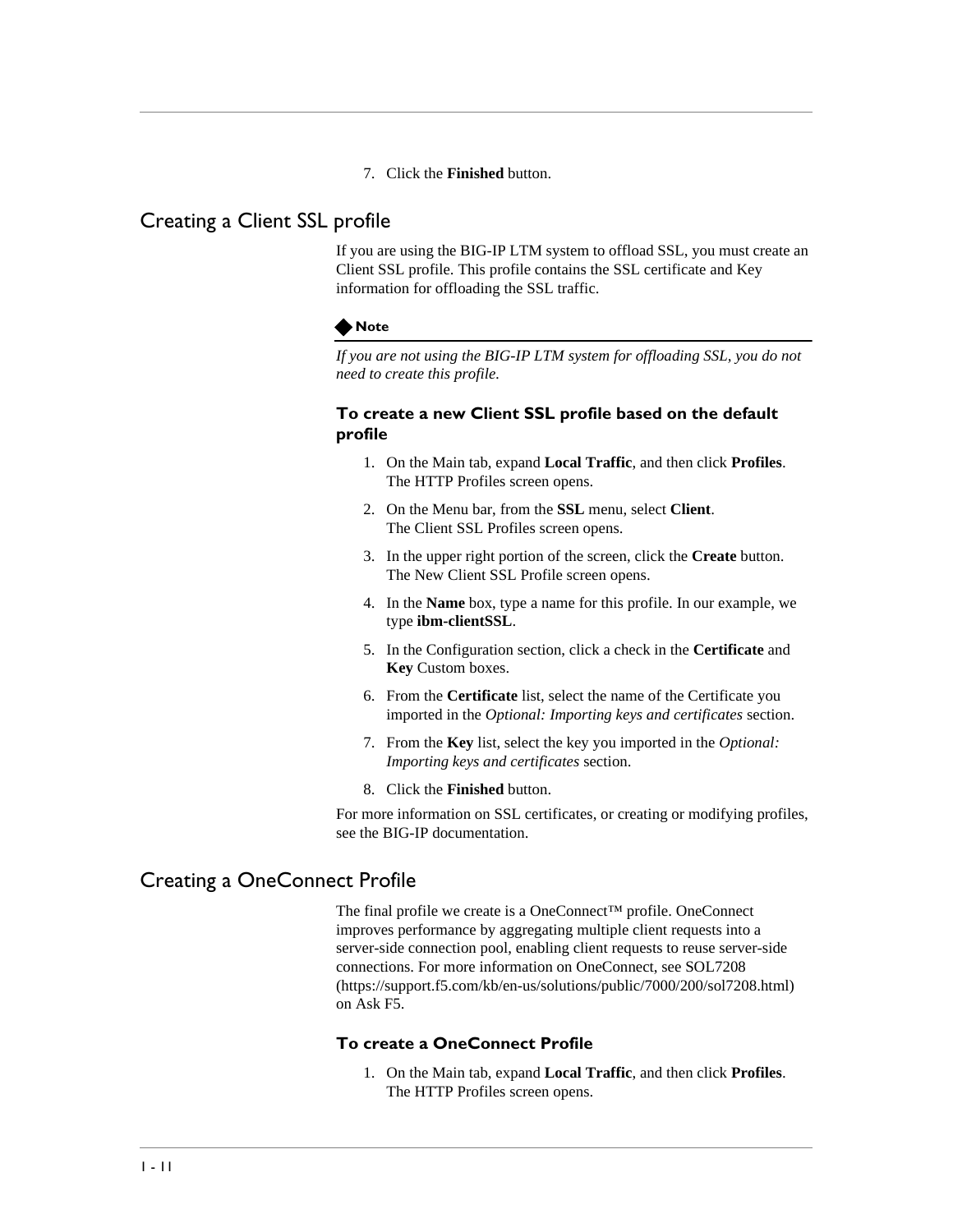- 2. On the Menu bar, from the **Other** menu, select **OneConnect**. The OneConnect profile screen opens.
- 3. In the upper right portion of the screen, click the **Create** button. The New OneConnect Profile screen opens.
- 4. In the **Name** box, type a name for this profile. In our example, we type **ibm-oneconnect**.
- 5. Modify any of the settings as applicable for your configuration. In our example, we leave the settings at their default levels.
- 6. Click the **Finished** button.

## <span id="page-14-0"></span>Creating the Redirect iRule

The Redirect iRule takes incoming HTTP requests (non-secure) and redirects them to the correct HTTPS (secure) virtual server, without user interaction.

#### **To create the Redirect iRule**

- 1. On the Main tab, expand **Local Traffic**, and then click **iRules**. The iRule screen opens.
- 2. In the upper right portion of the screen, click the **Create** button. The New iRule screen opens.
- 3. In the **Name** box, enter a name for your iRule. In our example, we use **ibm-httptohttps**.
- 4. In the Definition section, type the following iRule (you can also copy and paste, but remove the line numbers):

```
1 when HTTP_REQUEST {
2 HTTP::redirect https://[HTTP::host][HTTP::uri]
3 }
```
5. Click the **Finished** button.

## <span id="page-14-1"></span>Creating the virtual servers

Next, we configure the virtual servers. A virtual server with its virtual address is the visible, routable entity through which the WebSphere devices in a load balancing pool are made available to the client (the IP address to give clients or add to DNS).

## Creating the HTTP server virtual server

The first virtual server we create is the HTTP virtual server. If you are using the BIG-IP LTM to offload SSL, this virtual server is solely to intercept incoming HTTP traffic and redirect it to HTTPS using the iRule you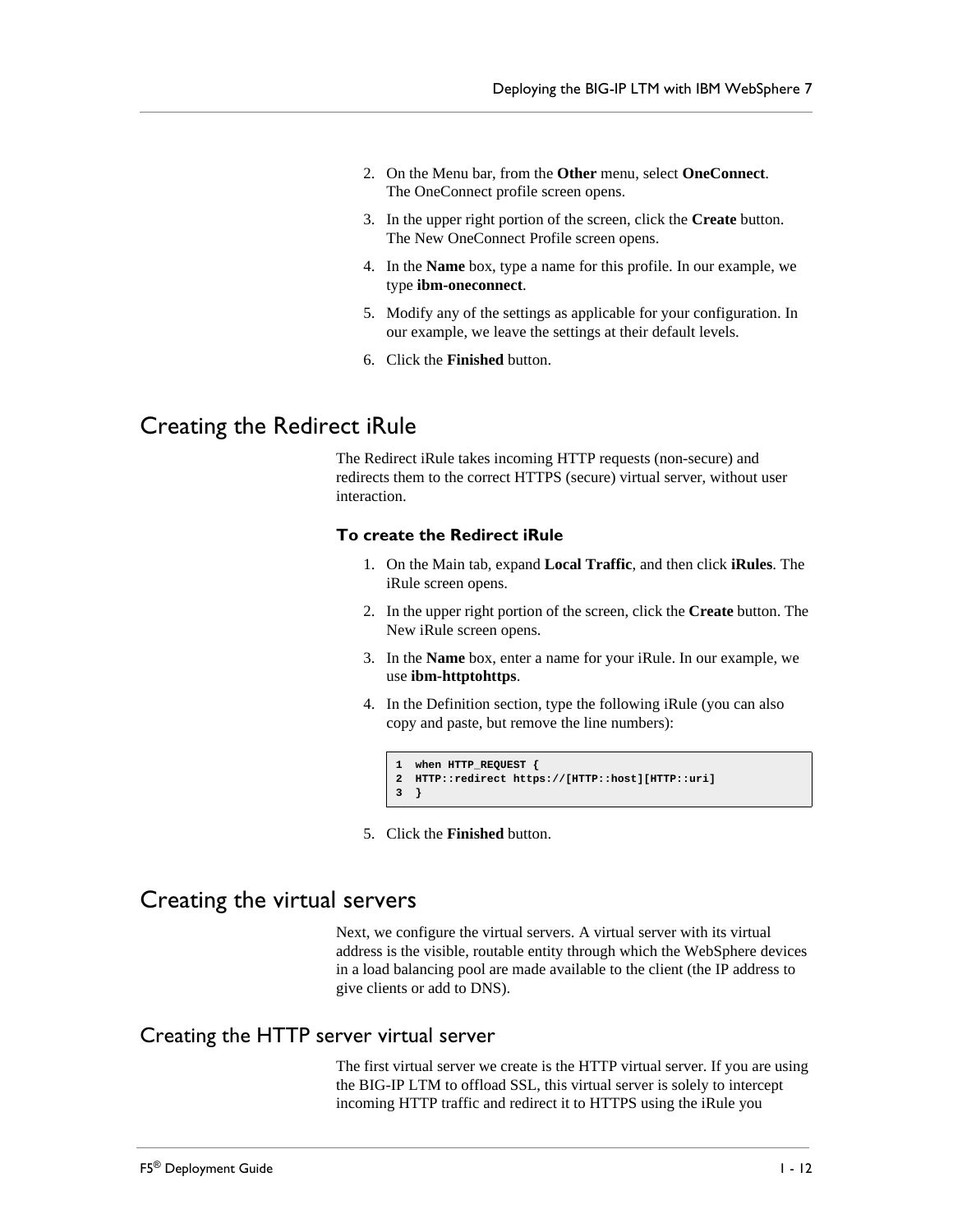created; this virtual is optional. The second virtual server terminates the SSL (HTTPS) connections and sends traffic via HTTP to the pool of IBM devices.

#### **To create the HTTP virtual server**

- 1. On the Main tab, expand **Local Traffic**, and then click **Virtual Servers**. The Virtual Servers screen opens.
- 2. In the upper right portion of the screen, click the **Create** button. The New Virtual Server screen opens.
- 3. In the **Name** box, type a name for this virtual server. In our example, we type **ibm-http-vs**.
- 4. In the **Destination** section, select the **Host** option button.
- 5. In the **Address** box, type the IP address of this virtual server. In our example, we use **10.133.100.132**.
- 6. In the **Service Port** box, type **80**, or select **HTTP** from the list.
- 7. In the Configuration section, select **Advanced** from the list. The Advanced configuration options appear.
- 8. From the **Protocol Profile (Client)** list, select the name of the profile you created in the *Creating the WAN optimized TCP profile*  section. In our example, we select **ibm-tcp-wan**. This is optional, an only necessary if you created a WAN optimized profile.
- 9. From the **Protocol Profile (Server)** list, select the name of the profile you created in the *Creating the LAN optimized TCP profile*  section. In our example, we select **ibm-tcp-lan**.
- 10. From the **HTTP Profile** list, select the name of the profile you created in the *Creating an HTTP profile* section. In our example, we select **ibm-http-opt**.
- 11. If you are using the BIG-IP LTM to offload SSL: In the Resources section, from the **iRules** Available list, select the iRule you created for redirection in the *[Creating the Redirect iRule](#page-14-0)*  section. In our example, we select **ibm-httptohttps**.
- 12. If you are *not* using the BIG-IP LTM to offload SSL:
	- a) From the **Default Pool** list, select the name of the pool you created in *[Creating the IBM HTTP server pool](#page-8-0)*, on page 1-6. If you using the BIG-IP to offload SSL, do not select a pool.
	- b) From the **Default Persistence Profile** list, select the persistence profile you created in the *Creating the cookie persistence profile*  section. In our example, we select **ibm-cookie**.
	- c) From the **Fallback Persistence Profile** list, select the persistence profile you created in the *Creating the source address persistence profile* section. In our example, we select **ibm-source**.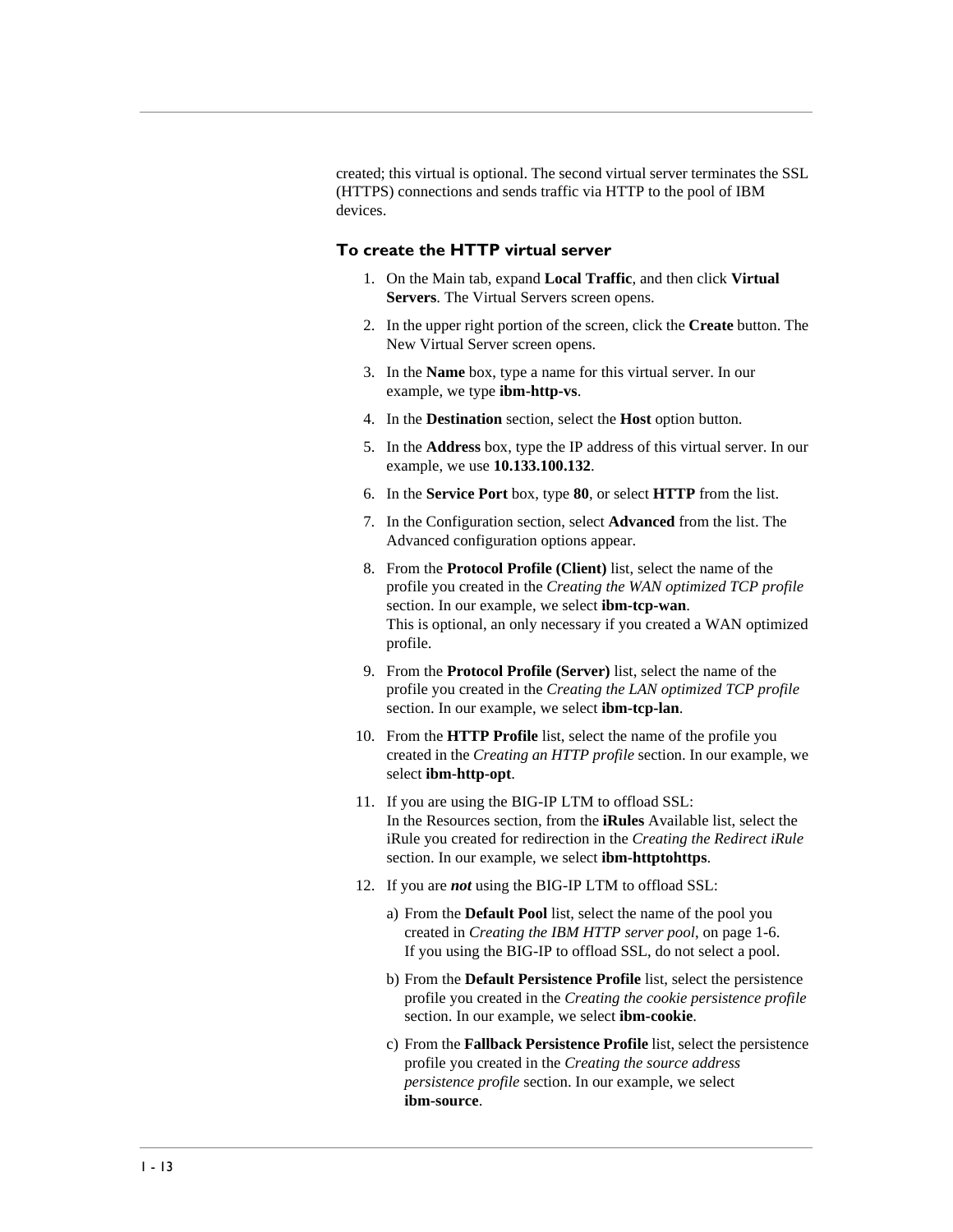13. Click the **Finished** button.

## Creating the HTTPS virtual server

Next, we create the HTTPS virtual server.

#### **To create the HTTPS virtual server**

- 1. On the Main tab, expand **Local Traffic**, click **Virtual Servers**, and then click the **Create** button. The New Virtual Server screen opens.
- 2. In the **Name** box, type a name for this virtual server. In our example, we type **ibm-https-vs**.
- 3. In the **Destination** section, select the **Host** option button. 5.In the **Address** box, type the IP address of this virtual server. In our example, we use **10.133.100.82**.
- 4. In the **Service Port** box, type **443**, or select **HTTPS** from the list.

| Local Traffic » Virtual Servers » New Virtual Server |                           |                                                 |  |  |
|------------------------------------------------------|---------------------------|-------------------------------------------------|--|--|
|                                                      | <b>General Properties</b> |                                                 |  |  |
|                                                      | <b>Name</b>               | ibm-https-vs                                    |  |  |
|                                                      | Destination               | Type: GHost C Network<br>Address: 10.133.100.82 |  |  |
|                                                      | Service Port              | <b>HTTPS</b><br>443                             |  |  |
|                                                      | State                     | Enabled $\blacktriangledown$                    |  |  |

*Figure 1.5 Configuring the virtual server general properties*

- 5. From the Configuration list, select **Advanced**.
- 6. From the **Protocol Profile (Client)** list, select the name of the profile you created in the *Creating the WAN optimized TCP profile*  section. In our example, we select **ibm-tcp-wan**. This is optional.
- 7. From the **Protocol Profile (Server)** list, select the name of the profile you created in the *Creating the LAN optimized TCP profile*  section. In our example, we select **ibm-tcp-lan**.
- 8. From the **OneConnect Profile** list, select the name of the profile you created in the *[Creating a OneConnect Profile](#page-13-0)* section. In our example, we select **ibm-oneconnect**.
- 9. From the **HTTP Profile** list, select the name of the profile you created in the *Creating a TCP profile* section. In our example, we select **ibm-http-opt**.
- 10. From the **SSL Profile (Client)** list, select the SSL profile you created in the *Creating a Client SSL profile* section. In our example, we select **ibm-clientssl**.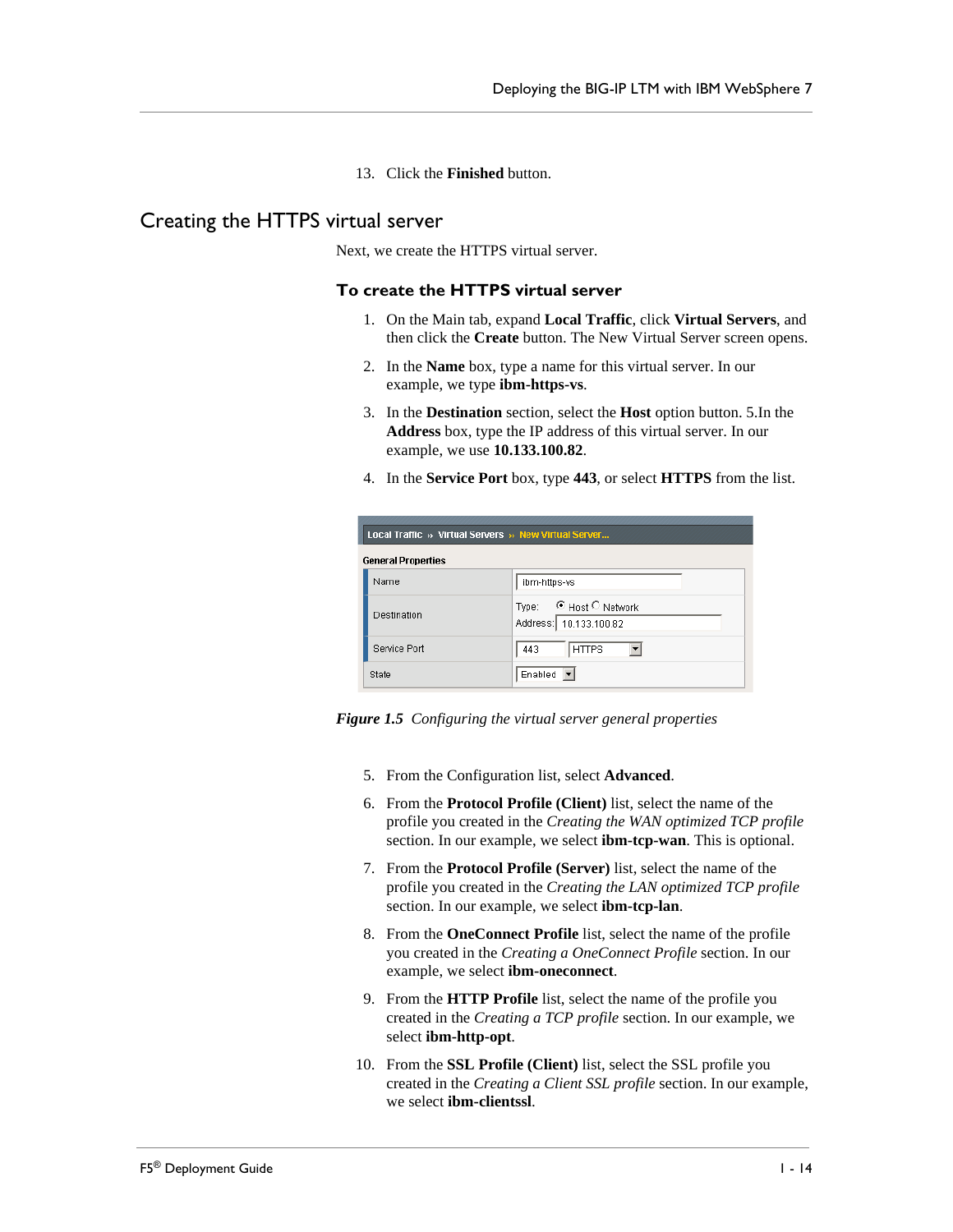| Configuration: Advanced   |                              |
|---------------------------|------------------------------|
| Type                      | Standard<br>▼                |
| Protocol                  | TCP.                         |
| Protocol Profile (Client) | ibm-tcp-wan                  |
| Protocol Profile (Server) | ibm-tcp-lan                  |
| OneConnect Profile        | ibm-oneconnect               |
| NTLM Conn Pool            | None $\overline{\mathbf{v}}$ |
| <b>HTTP Profile</b>       | ibm-http-opt                 |
| <b>FTP Profile</b>        | None $\blacktriangleright$   |
| SSL Profile (Client)      | ibm-clientssl                |
| SSL Profile (Server)      | l None                       |

*Figure 1.6 Configuration section of the virtual server (condensed)*

- 11. In the Resources section, from the **Default Pool** list, select the pool you created in the *[Creating the IBM HTTP server pool](#page-8-0)* section. In our example, we select **ibm-web-pool**.
- 12. From the **Default Persistence Profile** list, select the persistence profile you created in the *Creating the cookie persistence profile*  section. In our example, we select **ibm-cookie**.
- 13. From the **Fallback Persistence Profile** list, select the persistence profile you created in the *Creating the source address persistence profile* section. In our example, we select **ibm-source**.
- 14. Click the **Finished** button.

| <b>Resources</b>             |                                           |                                                                               |
|------------------------------|-------------------------------------------|-------------------------------------------------------------------------------|
|                              | Enabled                                   | Available                                                                     |
| <b>iRules</b>                | $<$ $<$<br>$>\,>$                         | LDAP_w_COOKIE<br>NFI_LDAP<br>Proxy<br>_sys_auth_krbdelegate<br>_sys_auth_idap |
|                              | Down<br>Up                                |                                                                               |
| <b>HTTP Class Profiles</b>   | Enabled<br>$<\,<$<br>$>\,>$<br>Up<br>Down | Available<br>httpclass                                                        |
| Default Pool<br>$\,$ +       | ibm-web-pool ▼                            |                                                                               |
| Default Persistence Profile  | ibm-cookie                                |                                                                               |
| Fallback Persistence Profile | ibm-source                                |                                                                               |
| Finished<br>Repeat<br>Cancel |                                           |                                                                               |

*Figure 1.7 Resources section of the virtual server*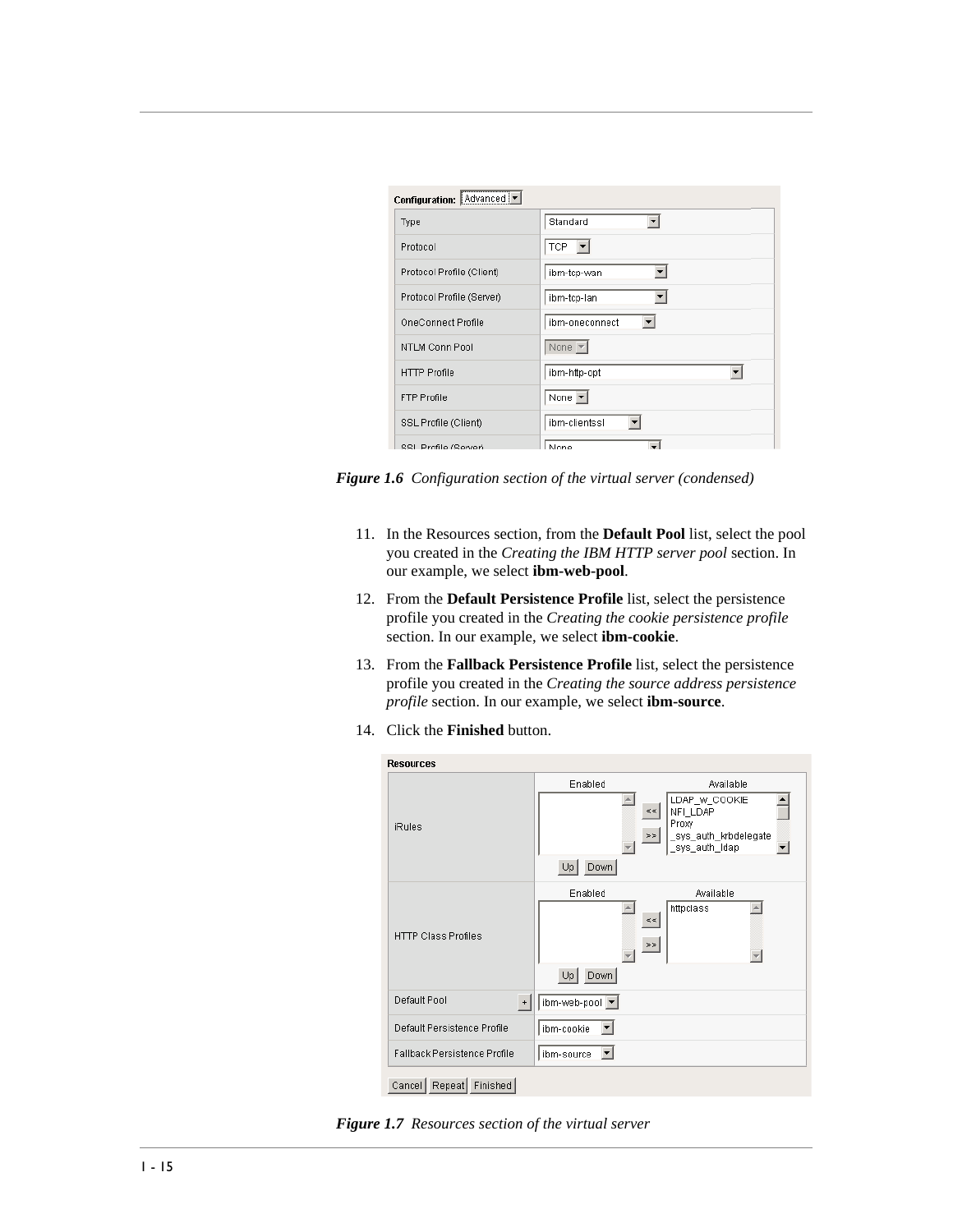This concludes the BIG-IP LTM configuration for the IBM HTTP Servers. For advanced load balancing and health monitoring configuration procedures, see Chapter 3, *[Configuring advanced load balancing and health](#page-27-0)  [monitoring](#page-27-0)*.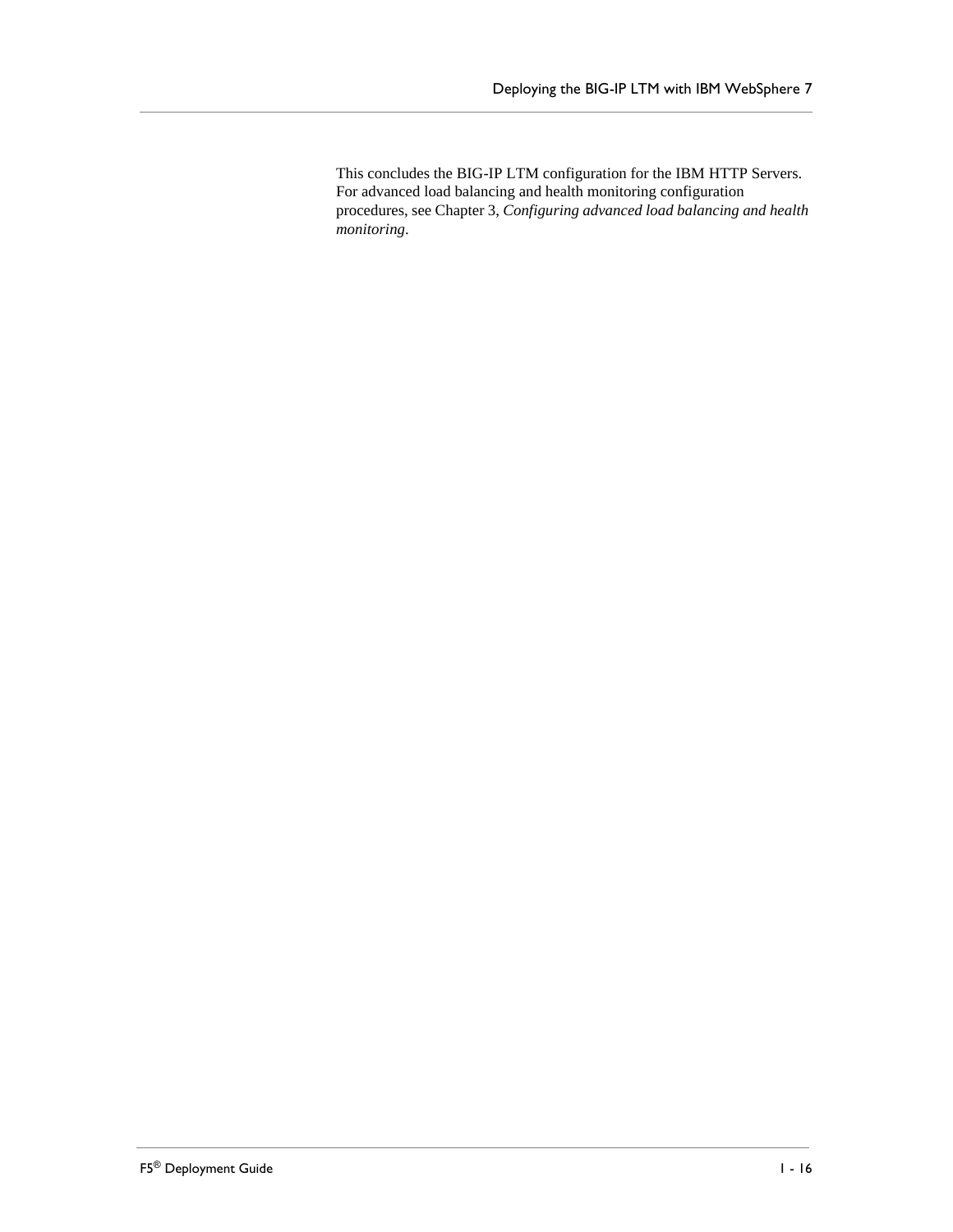

# Deploying the BIG-IP WebAccelerator with IBM WebSphere 7

2

- • [Creating an HTTP Class profile](#page-21-2)
- • [Modifying the Virtual Server to use the Class profile](#page-23-0)
- • [Creating an Application](#page-24-0)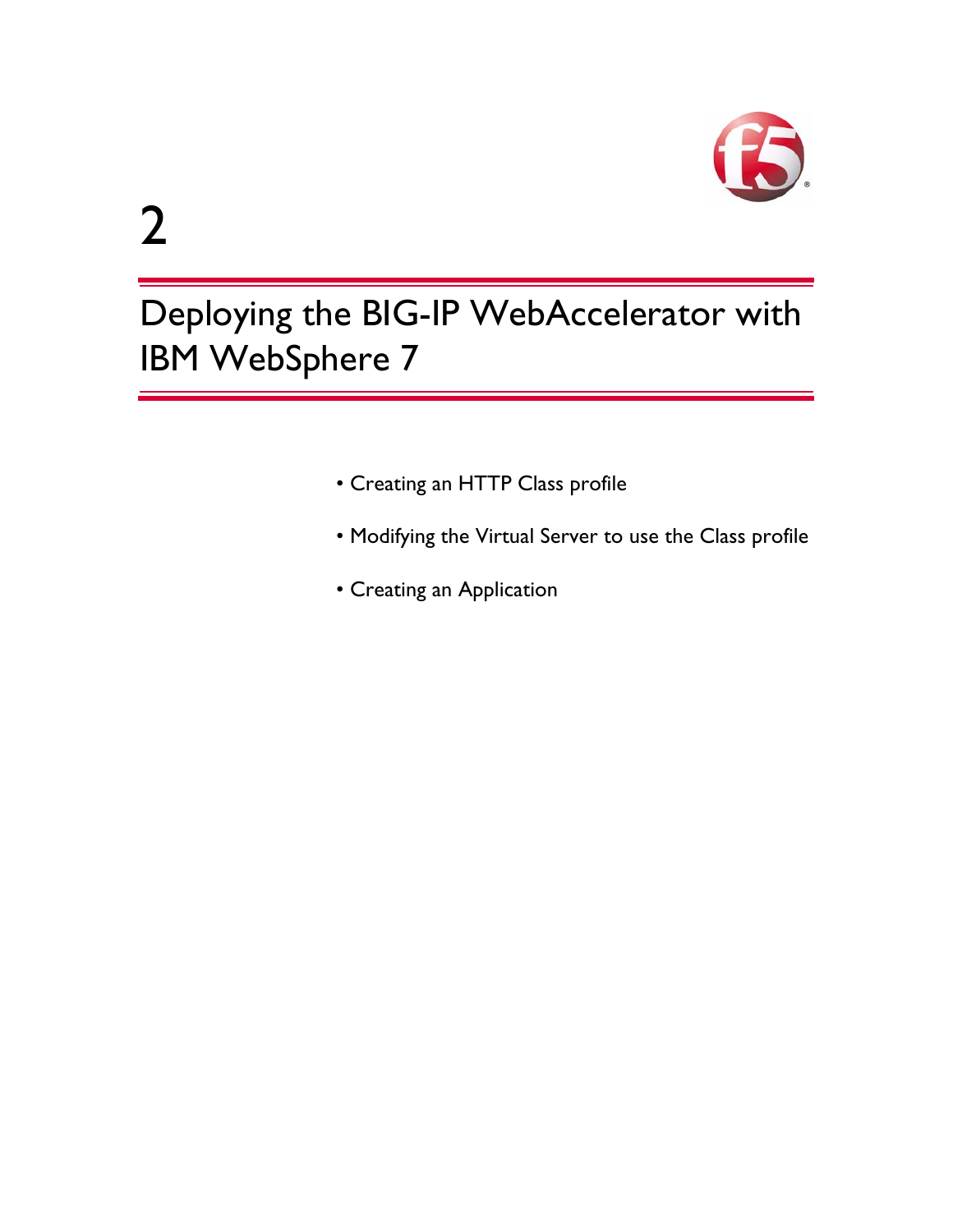# Configuring the F5 WebAccelerator module with IBM WebSphere 7.0

In this section, we configure the WebAccelerator module for the WebSphere 7.0 devices to increase performance for end users. The F5 WebAccelerator is an advanced web application delivery solution that provides a series of intelligent technologies designed to overcome problems with browsers, web application platforms, and WAN latency issues which impact user performance.

For more information on the F5 WebAccelerator, see **[www.f5.com/products/big-ip/product-modules/webaccelerator.html](http://www.f5.com/products/big-ip/product-modules/webaccelerator.html)**.

## <span id="page-20-0"></span>Prerequisites and configuration notes

The following are prerequisites for this section:

- ◆ We assume that you have already configured the BIG-IP LTM system for directing traffic to the WebSphere deployment as described in this Deployment Guide.
- ◆ You must have purchased and licensed the WebAccelerator module on the BIG-IP LTM system, version 9.4 or later.
- ◆ The BIG-IP LTM must have an HTTP profile that has RAM Cache enabled. If you did not create an HTTP profile with RAM Cache enabled, return to *[Creating an HTTP profile](#page-10-0)*, on page 1-8, and create a new HTTP profile based on the **http-acceleration** parent profile.
- ◆ This document is written with the assumption that you are familiar with the BIG-IP LTM system, WebAccelerator and IBM WebSphere. Consult the appropriate documentation for detailed information.

## <span id="page-20-1"></span>Configuration example

Using the configuration in this section, the BIG-IP LTM system with WebAccelerator module is optimally configured to accelerate traffic to IBM WebSphere servers. The BIG-IP LTM with WebAccelerator module both increases end user performance as well as offloads the servers from serving repetitive and duplicate content.

In this configuration, a remote client with WAN latency accesses a WebSphere server via the WebAccelerator. The user's request is accelerated on repeat visits by the WebAccelerator instructing the browser to use the dynamic or static object that is stored in its local cache. Additionally, dynamic and static objects are cached at the WebAccelerator so that they can be served quickly without requiring the server to re-serve the same objects.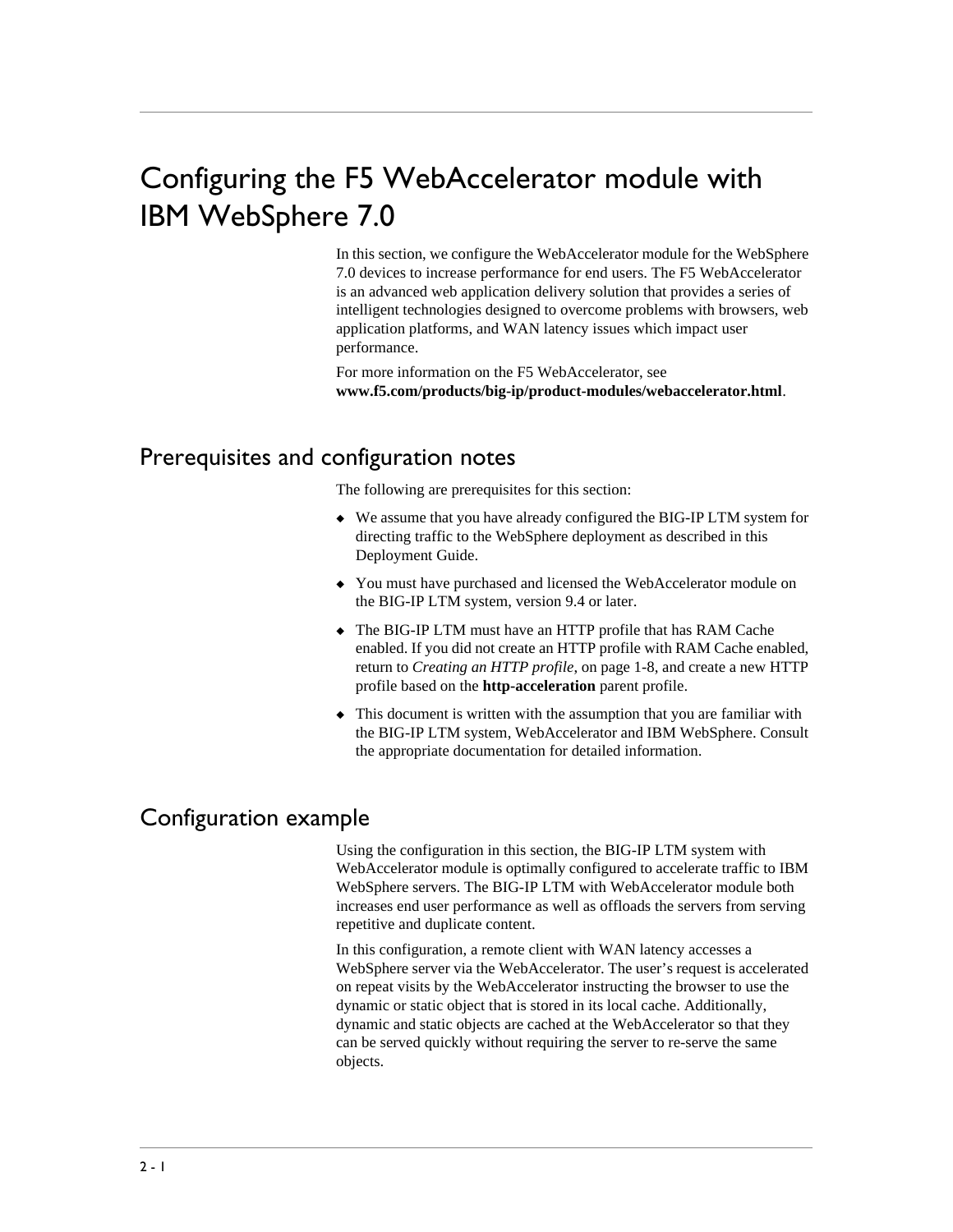## <span id="page-21-0"></span>Configuring the WebAccelerator module

Configuring the WebAccelerator module requires creating an HTTP class profile and creating an Application. The WebAccelerator device has a large number of other features and options for fine tuning performance gains, for more information, see the *WebAccelerator Administrator Guide* available on *[Ask F5](https://support.f5.com/kb/en-us/products/wa.html)*.

## <span id="page-21-1"></span>Connecting to the BIG-IP LTM device

Use the following procedure to access the BIG-IP LTM system's web-based Configuration utility using a web browser.

#### **To connect to the BIG-IP LTM system using the Configuration utility**

- 1. In a browser, type the following URL: **[https://<administrative IP address of the BIG-IP device>](https://bigip1.f5demo.com)** A Security Alert dialog box appears, click **Yes**. The authorization dialog box appears.
- 2. Type your user name and password, and click **OK**. The Welcome screen opens.

## <span id="page-21-2"></span>Creating an HTTP Class profile

The first procedure is to create an HTTP class profile. When incoming HTTP traffic matches the criteria you specify in the WebAccelerator class, the system diverts the traffic through this class. In the following example, we create a new HTTP class profile, based on the default profile.

#### **To create a new HTTP class profile**

1. On the Main tab, expand **WebAccelerator**, and then click **Class Profiles**.

The HTTP Class Profiles screen opens.

- 2. In the upper right portion of the screen, click the **Create** button. The New HTTP Class Profile screen opens.
- 3. In the **Name** box, type a name for this Class. In our example, we type **websphere-class**.
- 4. From the Parent Profile list, make sure **httpclass** is selected.
- 5. In the Configuration section, from the **WebAccelerator** row, make sure **Enabled** is selected.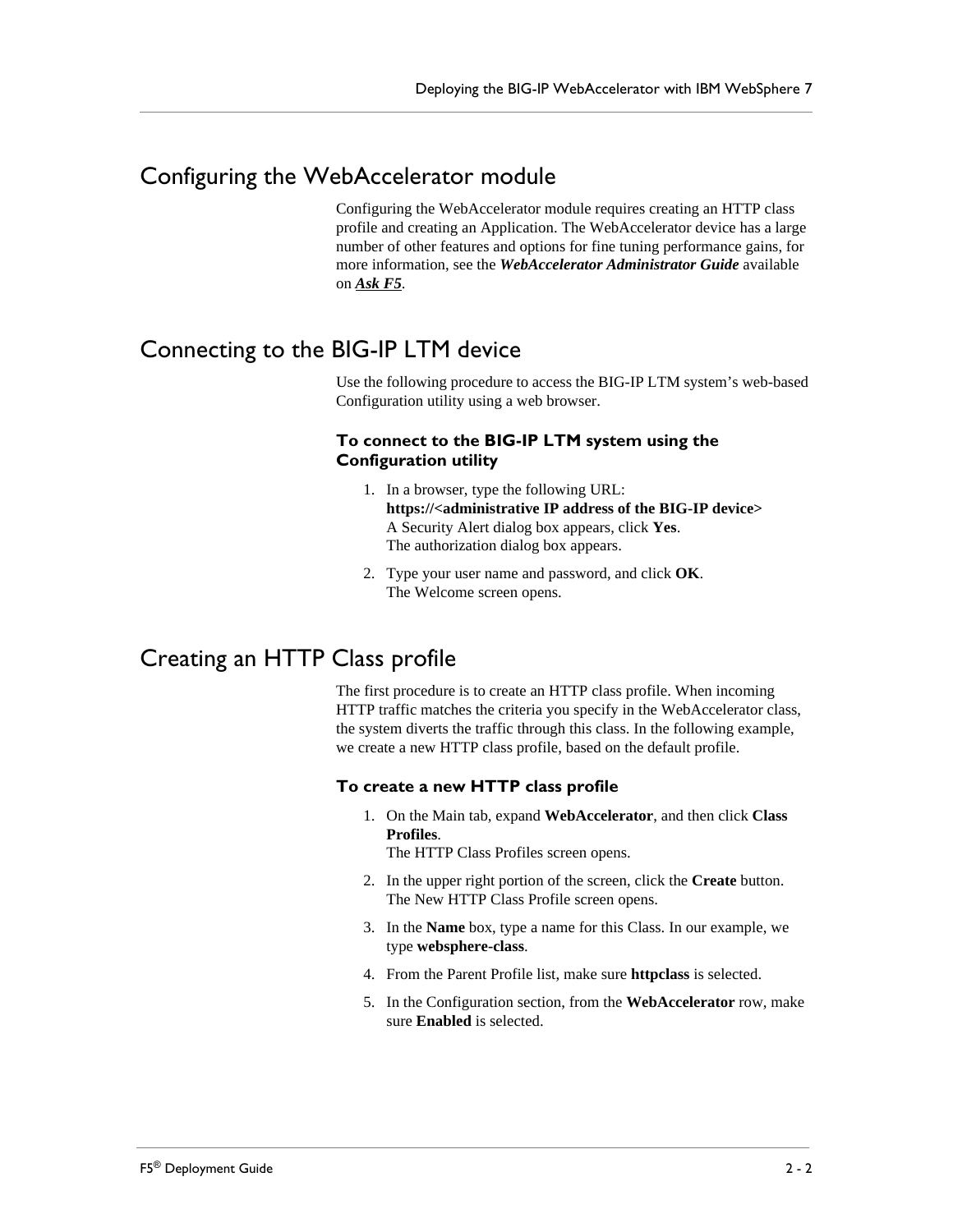- 6. In the Hosts row, from the list select **Match Only**. The Host List options appear.
	- a) In the **Host** box, type the host name that your end users use to access the WebSphere devices. In our example, we type **websphere.siterequest.com**.
	- b) Leave the Entry Type at **Pattern String**.
	- c) Click the **Add** button.
	- d) Repeat these sub-steps for any other host names users might use to access the WebSphere deployment.
- 7. The rest of the settings are optional, configure them as applicable for your deployment.
- 8. Click the **Finished** button. The new HTTP class is added to the list.

|                           | Local Traffic » Profiles: Protocol: HTTP Class » New HTTP Class Profile                                           |                  |
|---------------------------|-------------------------------------------------------------------------------------------------------------------|------------------|
| <b>General Properties</b> |                                                                                                                   |                  |
| Name                      | websphere-class                                                                                                   |                  |
| Parent Profile            | httpclass<br>▾                                                                                                    |                  |
| Configuration             |                                                                                                                   | Custom $\square$ |
| WebAccelerator            | Enabled $\blacktriangledown$                                                                                      | ⊽                |
| Hosts                     | Match only $\boxed{\bullet}$                                                                                      | ⊽                |
| Host List                 | Host:   websphere.siterequest.com<br>Entry Type: Pattern String<br>Add<br>websphere-app-siterequest.com<br>Delete |                  |
| URI Paths                 | Match all<br>$\overline{\phantom{0}}$                                                                             | г                |
| Headers                   | Match all<br>$\overline{\mathcal{F}}$                                                                             | г                |
| Cookies                   | Match all                                                                                                         | г                |
| <b>Actions</b>            |                                                                                                                   | Custom $\square$ |
| Send To                   | None<br>$\overline{\phantom{a}}$                                                                                  | г                |
| Rewrite URI               |                                                                                                                   | г                |
| Cancel Repeat<br>Finished |                                                                                                                   |                  |

*Figure 2.1 Creating a new HTTP Class profile*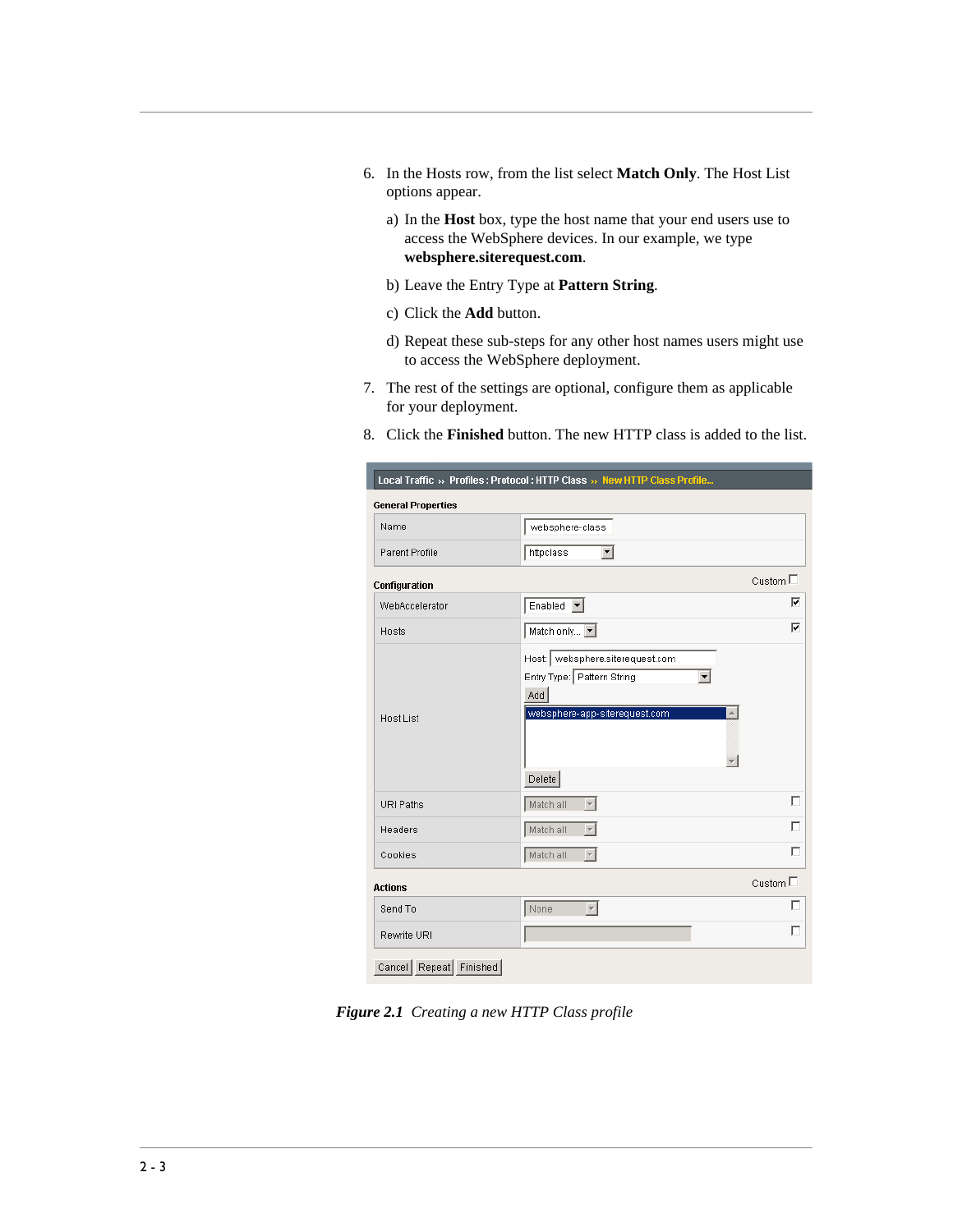## <span id="page-23-0"></span>Modifying the Virtual Server to use the Class profile

The next step is to modify the BIG-IP LTM virtual server for your WebSphere deployment to use the HTTP Class profile you just created.

#### **To modify the Virtual Server to use the Class profile**

- 1. On the Main tab, expand **Local Traffic**, and then click **Virtual Servers**. The Virtual Servers screen opens.
- 2. From the **Virtual Server** list, click the name of the virtual server you created for the IBM HTTP servers. In our example, we click **ibm-http-vs**. The General Properties screen opens.
- 3. On the Menu bar, click **Resources**.
- 4. In the HTTP Class Profiles section, click the **Manage** button.
- 5. From the **Available** list, select the name of the HTTP Class Profile you created in the preceding procedure, and click the Add (**<<**) button to move it to the Enabled box. In our example, we select **websphere-class**.
- 6. Click the **Finished** button. The HTTP Class Profile is now associated with the Virtual Server.

| Ø. | Properties                 | Resources                                       | <b>Statistics</b> | Ξ           |                        |  |
|----|----------------------------|-------------------------------------------------|-------------------|-------------|------------------------|--|
|    | <b>Resource Management</b> |                                                 |                   |             |                        |  |
|    | <b>HTTP Class Profiles</b> | Enabled<br>websphere-class $\vert$ $\sim$<br>Up | Down              | $<\,<$<br>> | Available<br>httpclass |  |

*Figure 2.2 Adding the HTTP Class to the Virtual Server*

#### **Important**

*You must have created an HTTP profile on the BIG-IP LTM system that has RAM Cache enabled. In our example (***Creating an HTTP profile***, on page 1-8) we use a parent profile that includes RAM Cache. If you did not create an HTTP profile with RAM Cache enabled, you must create a new HTTP profile, based on a parent profile that uses RAM Cache (such as HTTP Acceleration), and modify the virtual server to use this new profile.* 

*To create the HTTP profile, use* **Creating an HTTP profile***, on page 1-8, selecting the HTTP Acceleration parent profile. You must leave RAM Cache enabled; all other settings are optional. To modify the virtual server, follow*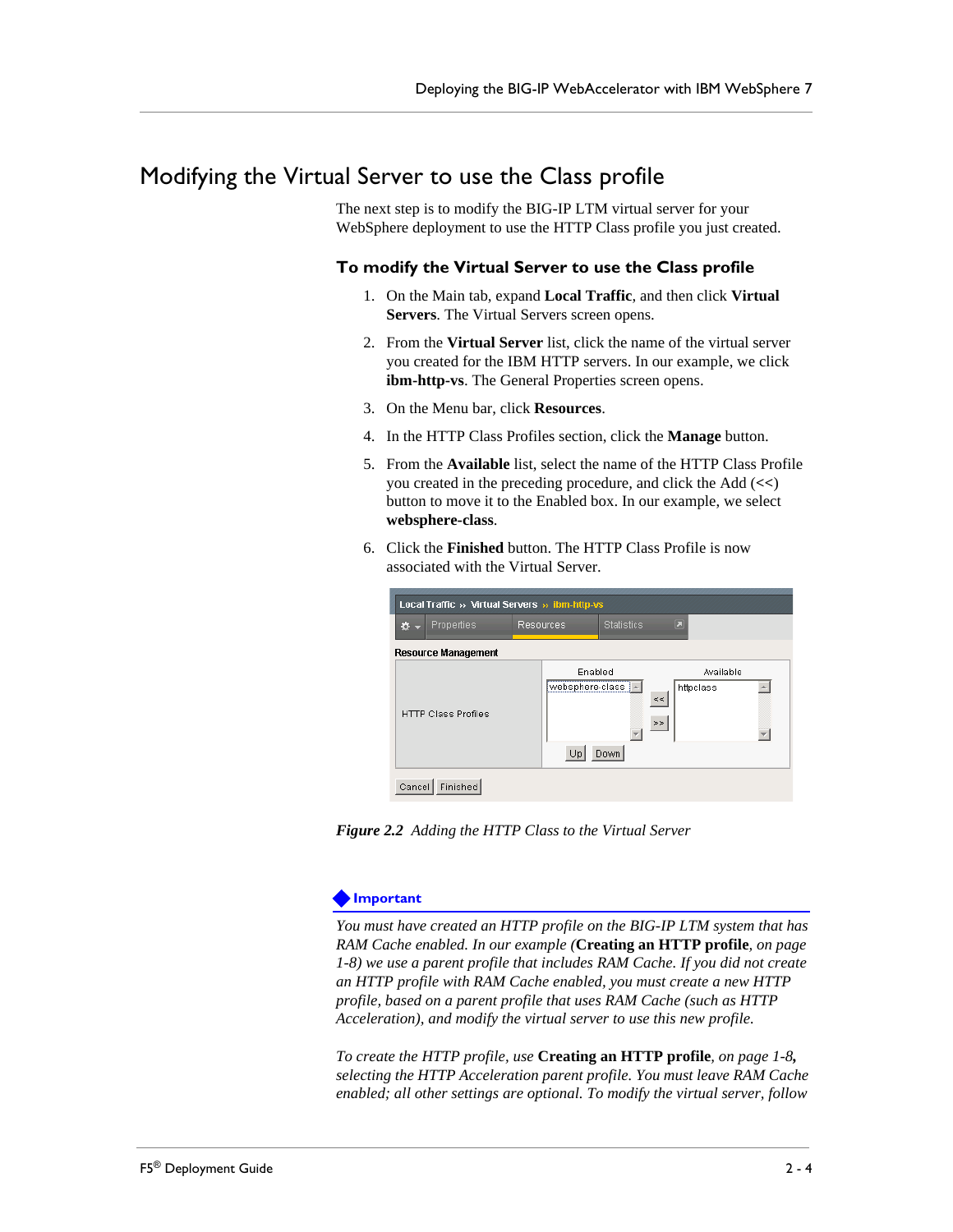*Steps 1 and 2 from the preceding procedure to access the virtual server, and then from the HTTP Profile list, select the name of the new profile you just created and click Update.*

## <span id="page-24-0"></span>Creating an Application

The next procedure is to create a WebAccelerator Application. The Application provides key information to the WebAccelerator so that it can handle requests to your application appropriately.

#### **To create a new Application**

- 1. On the Main tab, expand **WebAccelerator**, and then click **Applications**. The Application screen of the WebAccelerator UI opens in a new window.
- 2. Click the **New Application** button.
- 3. In the Application Name box, type a name for your application. In our example, we type **IBM WebSphere**.
- 4. In the **Description** box, optionally type a description for this application.
- 5. From the **Local Policies** list, select **IBM WebSphere**. This is a pre-defined policy created specifically for IBM WebSphere devices.
- 6. In the **Requested Host** box, type the host name that your end users use to access the WebSphere deployment. This should be the same host name you used in Step 6a in the HTTP class procedure. In our example, we type **websphere.siterequest.com**. If you have additional host names, click the **Add Host** button and enter the host name(s) (see Figure 2.3).
- 7. Click the **Save** button.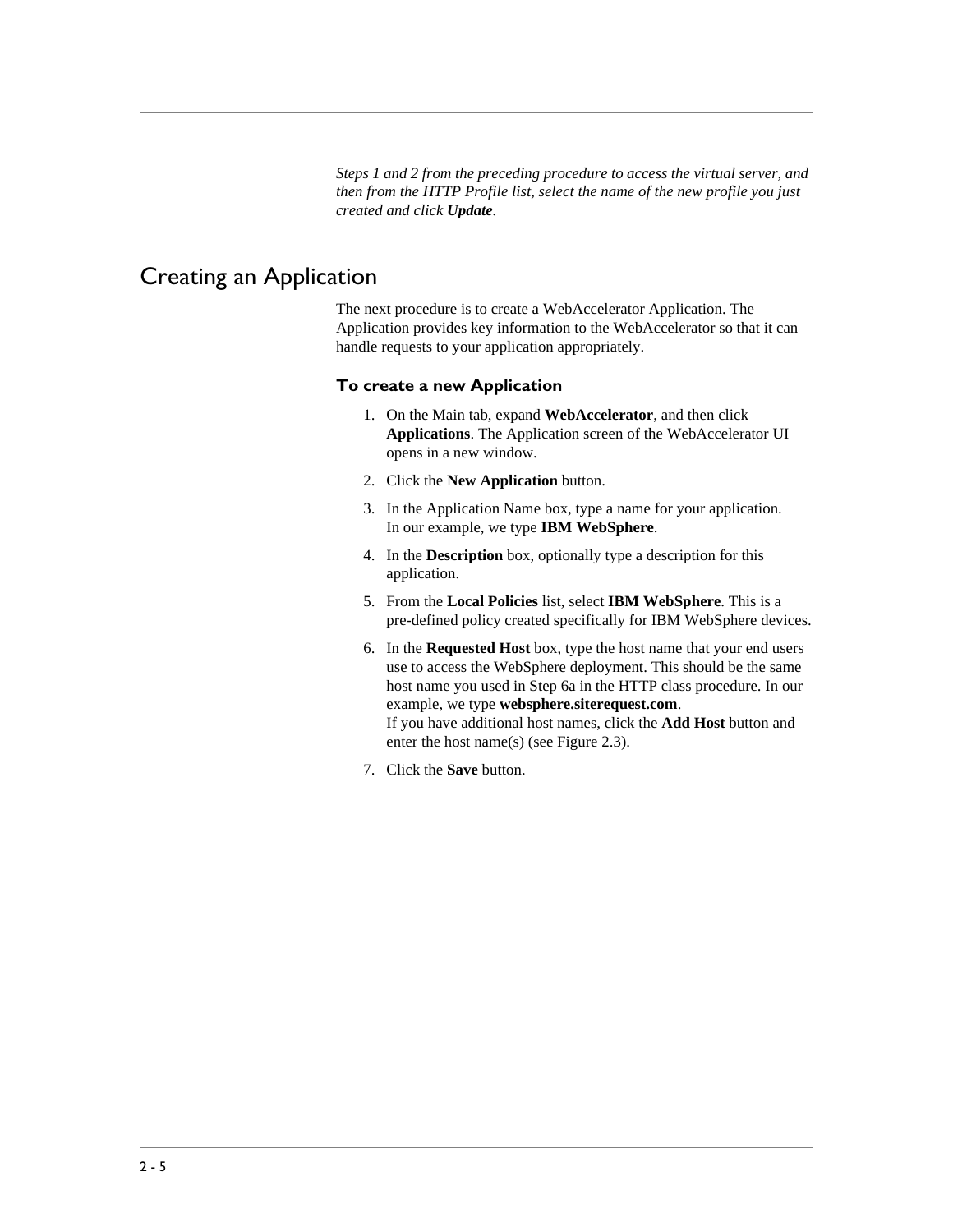| Configuration » Applications » New Application |                |                                                            |                      |                |          |
|------------------------------------------------|----------------|------------------------------------------------------------|----------------------|----------------|----------|
| <b>General Options</b>                         |                |                                                            |                      |                |          |
| Application Name:                              | IBM WebSphere  |                                                            |                      |                |          |
| Description:<br>(optional)                     |                | WebAccelerator application for the<br>WebSphere deployment |                      |                |          |
| <b>Policies</b>                                |                |                                                            |                      |                |          |
| Central Policy:                                | IBM WebSphere  |                                                            | $\blacktriangledown$ |                |          |
| Remote Policy:                                 | - Select One - |                                                            | $\blacktriangledown$ |                |          |
| <b>Hosts</b>                                   |                |                                                            |                      |                |          |
| Requested Host                                 |                |                                                            | <b>Action</b>        |                |          |
| websphere.siterequest.com                      |                |                                                            |                      | Options Delete |          |
|                                                |                |                                                            |                      |                | Add Host |
|                                                |                |                                                            |                      | Save           | Cancel   |

*Figure 2.3 Configuring an Application on the WebAccelerator*

The rest of the configuration options on the WebAccelerator are optional, configure these as applicable for your network. With this base configuration, your end users will notice a marked improvement in performance after their first visit.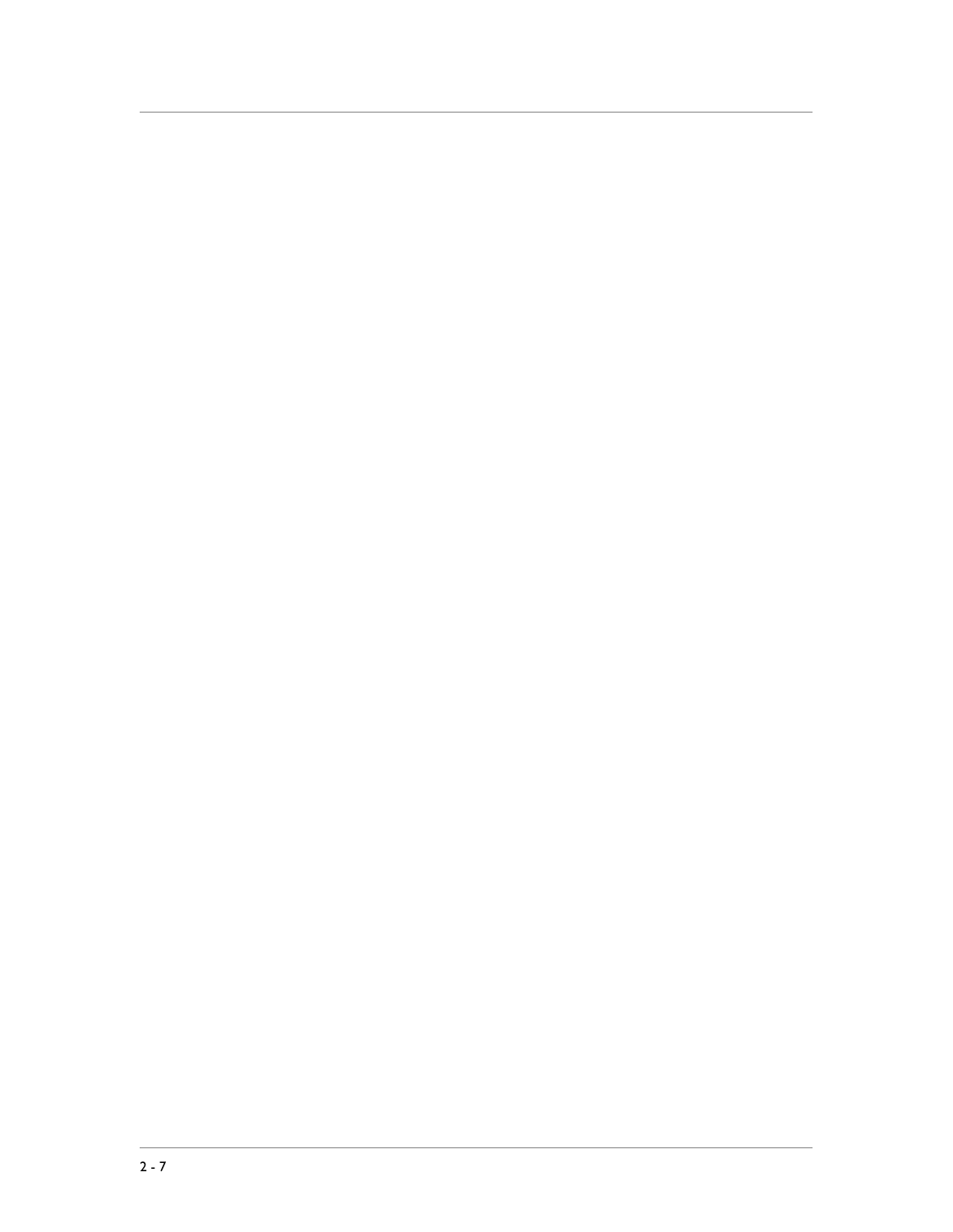

# <span id="page-27-0"></span>Configuring advanced load balancing and health monitoring

- • [Configuring the BIG-IP LTM for the WebSphere](#page-30-0)  [Application Servers](#page-30-0)
- • [Creating the IBM WebSphere application server](#page-30-1)  [pool](#page-30-1)
- • [Creating the LAN optimized TCP profile](#page-31-0)
- • [Creating the persistence iRule](#page-32-0)
- • [Creating the virtual servers](#page-33-0)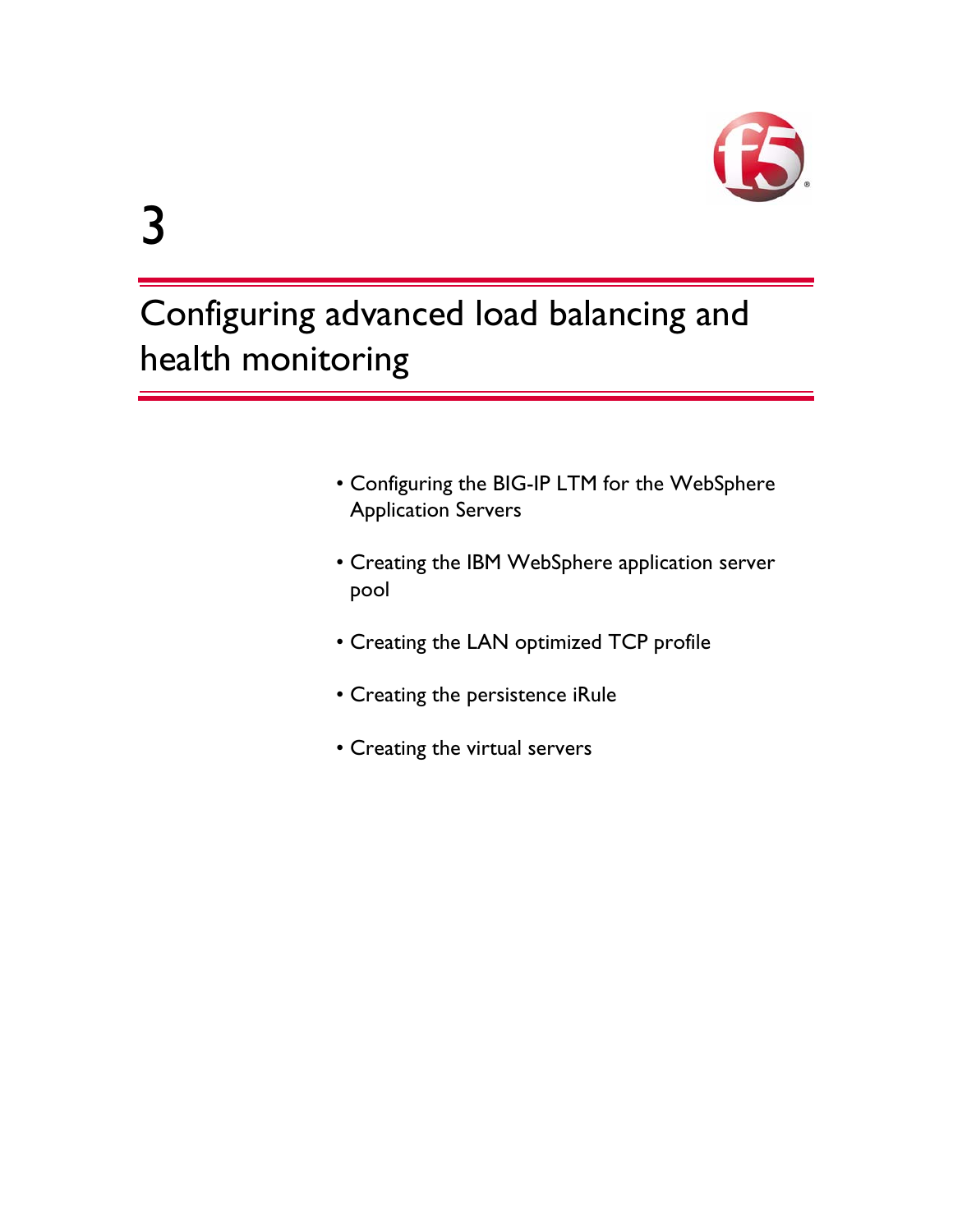# <span id="page-28-0"></span>Deploying the BIG-IP LTM system and IBM WebSphere Servers

In this solution, the BIG-IP LTM implements application monitoring and advanced load balancing capabilities to optimize traffic flows through all application infrastructure. BIG-IP LTM ensures that traffic from front-end web servers is only sent to available application servers. In addition to the round robin and weighting capabilities included in the WebSphere framework, BIG-IP LTM can track server state, and, for example, send traffic to the fastest server, or to the server with the least connections.

In this section the BIG-IP LTM manages application traffic according to the network knowledge it has about the client, web tier and application tier. IBM WebSphere management tools are used to maintain the servers, and all web and application servers included in the deployment should be equally weighted.

This solution is powered in part by an iRule that enables persistence based on the application's own unique identifier (JSESSIONID).

## <span id="page-28-1"></span>Prerequisites and configuration notes

The following are prerequisites for this deployment:

- ◆ For the scenario described in this chapter, we assume there are three VLANs available in the deployment architecture: one for the BIG-IP virtual servers, one for the presentation tier and one for the application tier. Also, our deployment places all front end web servers are in the presentation tier VLAN and all application servers are in the application tier VLAN.
- ◆ We assume you have configured the BIG-IP LTM for the IBM HTTP Server with WebSphere plugin as described in Chapter 1, *[Configuring](#page-5-3)  [the BIG-IP LTM with IBM HTTP Server and the WebSphere plugin](#page-5-3)*, on [page 1-3](#page-5-3). The configuration in Chapter 1 represents the configuration on our web tier VLAN.

## <span id="page-28-2"></span>Configuration example

Using the configuration in this guide, the BIG-IP LTM system is optimally configured to load balance traffic to IBM WebSphere servers. Figure 3.1 shows an example configuration with a redundant pair of BIG-IP devices and a cluster of WebSphere servers. The HTTP servers and WebSphere application servers are configured to communicate with each other using WebSphere tools. In this configuration, we configure an iRule on the BIG-IP LTM system which uses the application's JSESSIONID for persistence.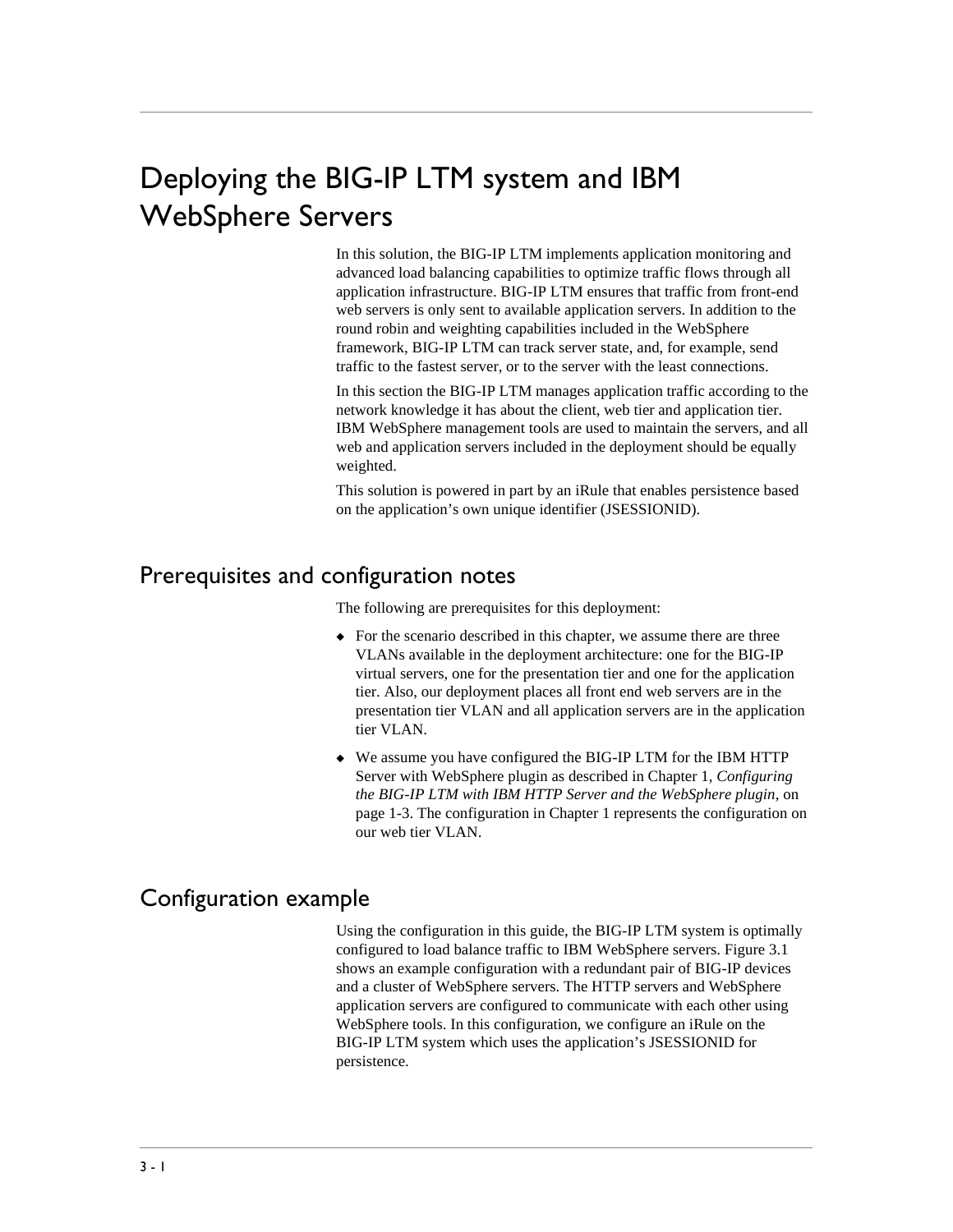

*Figure 3.1 BIG-IP WebSphere configuration example*

*\* While this is shown as a separate physical BIG-IP system, there may be only one BIG-IP system, with VLANs configured to segment the network.*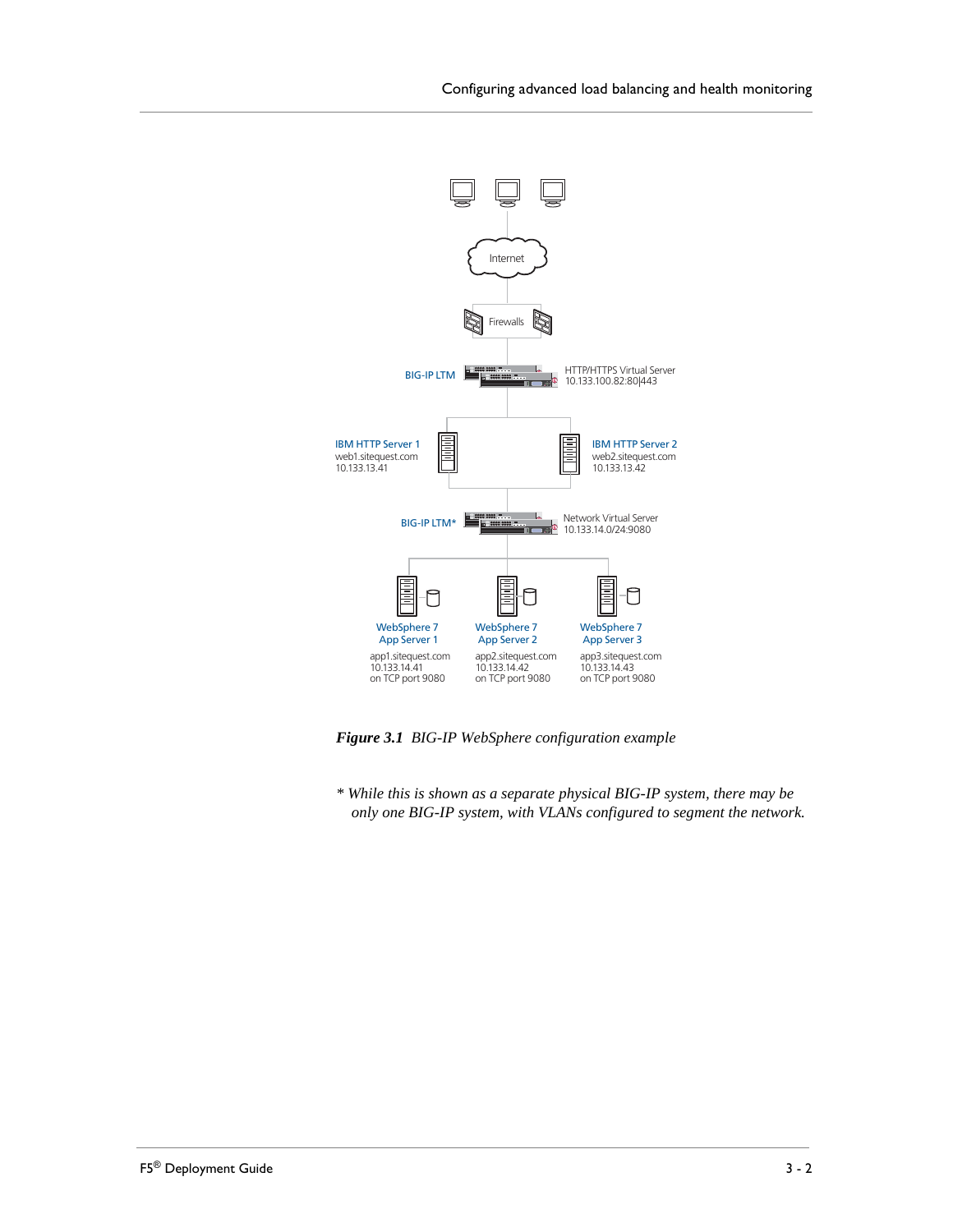## <span id="page-30-0"></span>Configuring the BIG-IP LTM for the WebSphere Application Servers

To configure the BIG-IP LTM system for integration with IBM WebSphere Servers, you must complete the following procedures:

- *[Creating the IBM WebSphere application server pool](#page-30-1)*
- *[Creating the LAN optimized TCP profile](#page-31-0)*
- *[Creating the persistence iRule](#page-32-0)*
- *[Creating the virtual servers](#page-33-0)*

#### **◆Tip**

*We recommend you save your existing BIG-IP configuration before you begin the procedures in this Deployment Guide. For information on backing up or restoring a BIG-IP LTM configuration, refer to the appropriate BIG-IP LTM manual, available on [Ask F5](https://support.f5.com/kb/en-us/products/big-ip_ltm.html?product=big-ip_ltm).*

## <span id="page-30-1"></span>Creating the IBM WebSphere application server pool

Use the following procedure to create the WebSphere Application Server pool. This pool uses the health monitor you created in *[Creating the HTTP](#page-6-1)  [health monitor](#page-6-1)*, on page 1-4.

#### **To create the pool for the HTTP servers**

- 1. On the Main tab, expand **Local Traffic**, and then click **Pools**. The Pool screen opens.
- 2. In the upper right portion of the screen, click the **Create** button. The New Pool screen opens.
- 3. From the Configuration list, select **Advanced**.
- 4. In the **Name** box, enter a name for your pool. In our example, we use **websphere-app-pool**.
- 5. In the **Health Monitors** section, select the name of the monitor you created in *[Creating the HTTP health monitor](#page-6-1)*, on page 1-4 and click the Add (**<<**) button. In our example, we select **ibm-web-monitor**.
- 6. *Optional*: In the **Slow Ramp Time** box, type **300**. Because we are using the Least Connections load balancing method, we set the Slow Ramp Time in order to ensure that if a pool member becomes available after maintenance or a new member is added, the BIG-IP does not send all new connections to that member (a newly available member always has the least number of connections).
- 7. In the Resources section, from the **Load Balancing Method** list, choose your preferred load balancing method (different load balancing methods may yield optimal results for a particular network).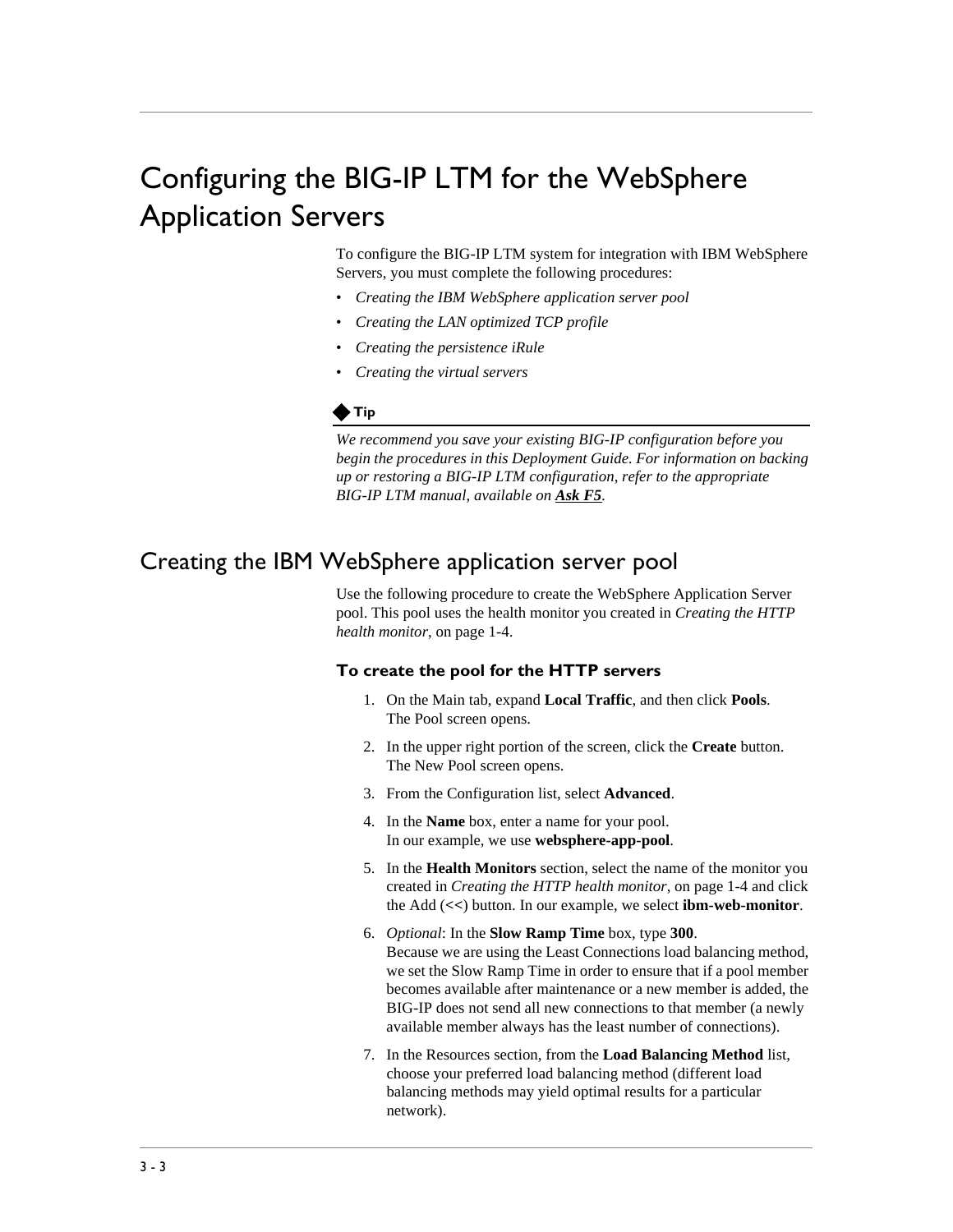In our example, we select **Least Connections (member)**.

*Note: If you are running multiple applications on the same physical WebSphere application server, we recommend you use Least Connections (Node).*

- 8. For this pool, we leave the Priority Group Activation **Disabled**.
- 9. In the New Members section, make sure the **New Address** option button is selected.
- 10. In the **Address** box, add the first server to the pool. In our example, we type **10.133.14.41**.
- 11. In the **Service Port** box, type the appropriate port for your application. In our example, we type **9080**, the default WebSphere port for the sample applications. This may be different in your configuration.
- 12. Click the **Add** button to add the member to the list.
- 13. Repeat steps 10-12 for each server you want to add to the pool.
- 14. Click the **Finished** button.

## <span id="page-31-0"></span>Creating the LAN optimized TCP profile

For this configuration, we create a new LAN optimized TCP profile for the WebSphere application servers. If you do not want to use this optimized profile, you can choose the default TCP parent profile.

#### **To create a new TCP profile**

- 1. On the Main tab, expand **Local Traffic**, and then click **Profiles**. The HTTP Profiles screen opens.
- 2. On the Menu bar, from the **Protocol** menu, click **tcp**.
- 3. In the upper right portion of the screen, click the **Create** button. The New TCP Profile screen opens.
- 4. In the **Name** box, type a name for this profile. In our example, we type **websphere-tcp-lan**.
- 5. From the **Parent Profile** list, select **tcp-lan-optimized**.
- 6. Modify any of the settings as applicable for your network. In our example, we leave the settings at their default levels.
- 7. Click the **Finished** button.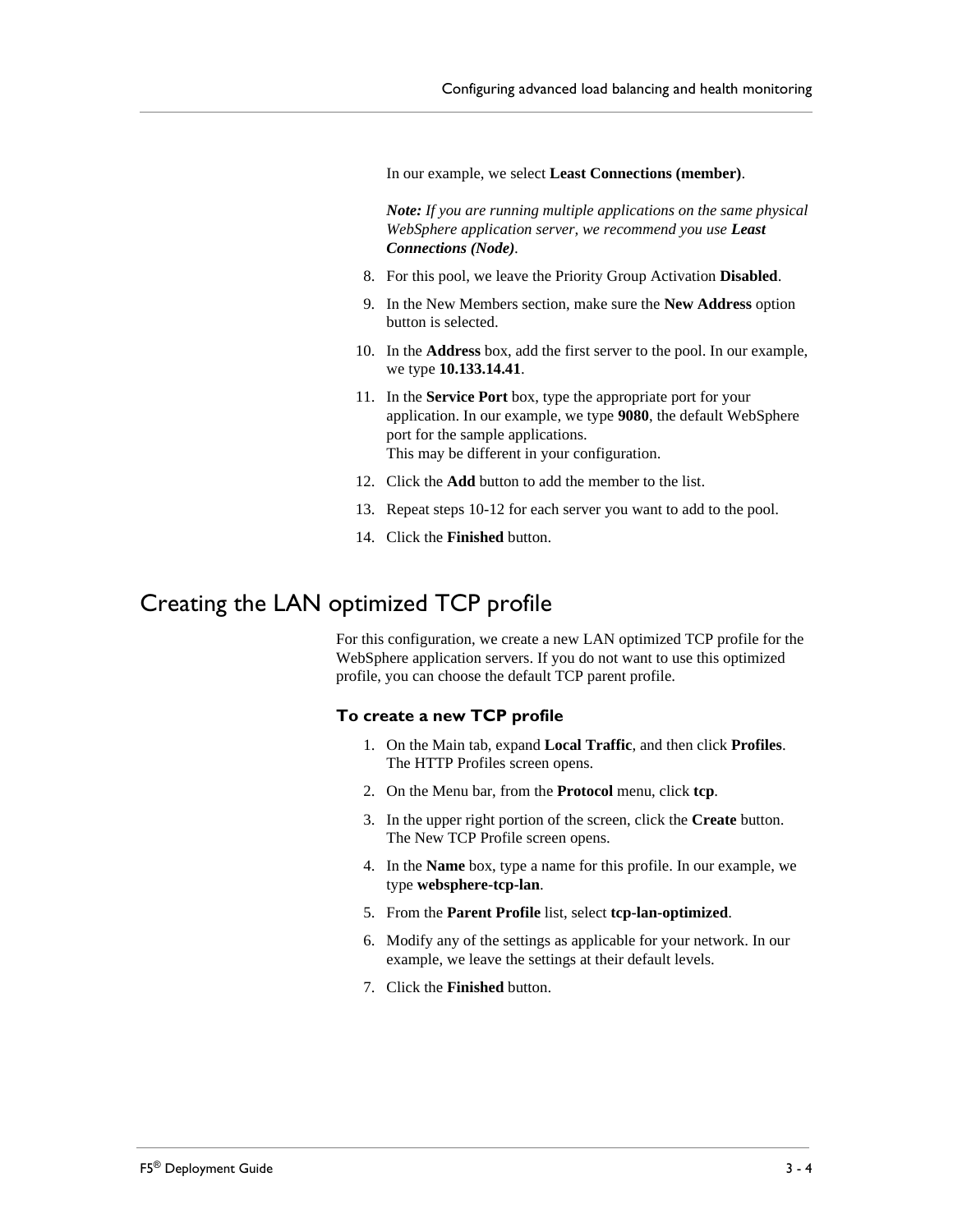## <span id="page-32-0"></span>Creating the persistence iRule

The next step is to configure an iRule on the BIG-IP LTM system that allows the BIG-IP LTM system to use the application's JSESSIONID for persistence. The iRule looks for the JSESSIONID in the cookie, but also checks the URI if the cookie does not exist.

#### **To create the iRule**

- 1. On the Main tab, expand **Local Traffic**, click **iRules**, and then click the **Create** button.
- 2. In the **Name** box, enter a name for your iRule. In our example, we use **WebSphereJsessionID**.
- 3. In the Definition section, type the following iRule (you can also copy and paste, but remove the line numbers).

```
1 when CLIENT_ACCEPTED {
2 set add_persist 1
3 }
4 when HTTP_RESPONSE {
5 if { [HTTP::cookie exists "JSESSIONID"] and $add_persist } {
6 persist add uie [HTTP::cookie "JSESSIONID"]
7 set add_persist 0
8 }
9 }
10 when HTTP_REQUEST {
11 if { [HTTP::cookie exists "JSESSIONID"] } {
12 persist uie [HTTP::cookie "JSESSIONID"]
13 } else {
14 set jsess [findstr [HTTP::uri] "jsessionid" 11 ";"]
15 if { $jsess != "" } {
16 persist uie $jsess
17 }
18 }
19 }
```
*Table 3.1 The JSESSIONID persistence iRule*

4. Click the **Finished** button (see Figure [3.2](#page-33-1)).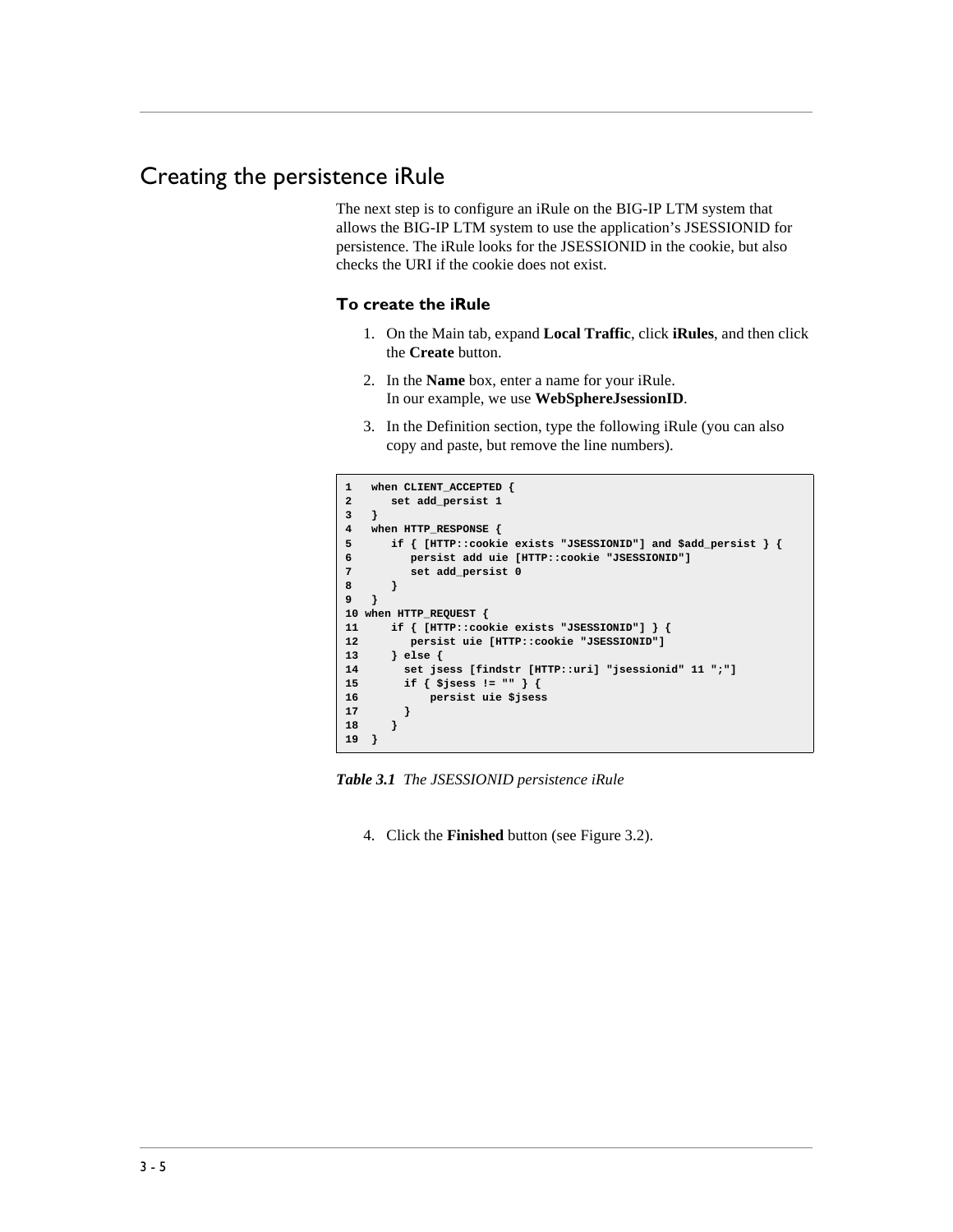

*Figure 3.2 Creating the persistence iRule*

## <span id="page-33-1"></span><span id="page-33-0"></span>Creating the virtual servers

Next, we configure the virtual servers. For this deployment, we configure three virtual servers, one for the WebSphere application server, and two internal, forwarding virtual servers.

#### **Note**

*This guide is written with the assumption that you are using VLANs to segment your traffic, and you have VLANs already configured on the BIG-IP LTM for the web tier and the application tier. The forwarding virtual servers you create in this section are locked down specific VLANs. For more information on creating VLANs, see the BIG-IP LTM documentation.*

## Creating the WebSphere application server virtual server

The first virtual server we create is for the WebSphere application.

#### **To create the application server virtual server**

- 1. On the Main tab, expand **Local Traffic**, click **Virtual Servers** and then click the **Create** button. The New Virtual Server screen opens.
- 2. In the **Name** box, type a name for this virtual server. In our example, we type **websphere-app-vs**.
- 3. In the **Destination** section, select the **Network** option button.
- 4. In the **Address** box, type the IP address of this virtual server. In our example, we use **10.133.14.0**.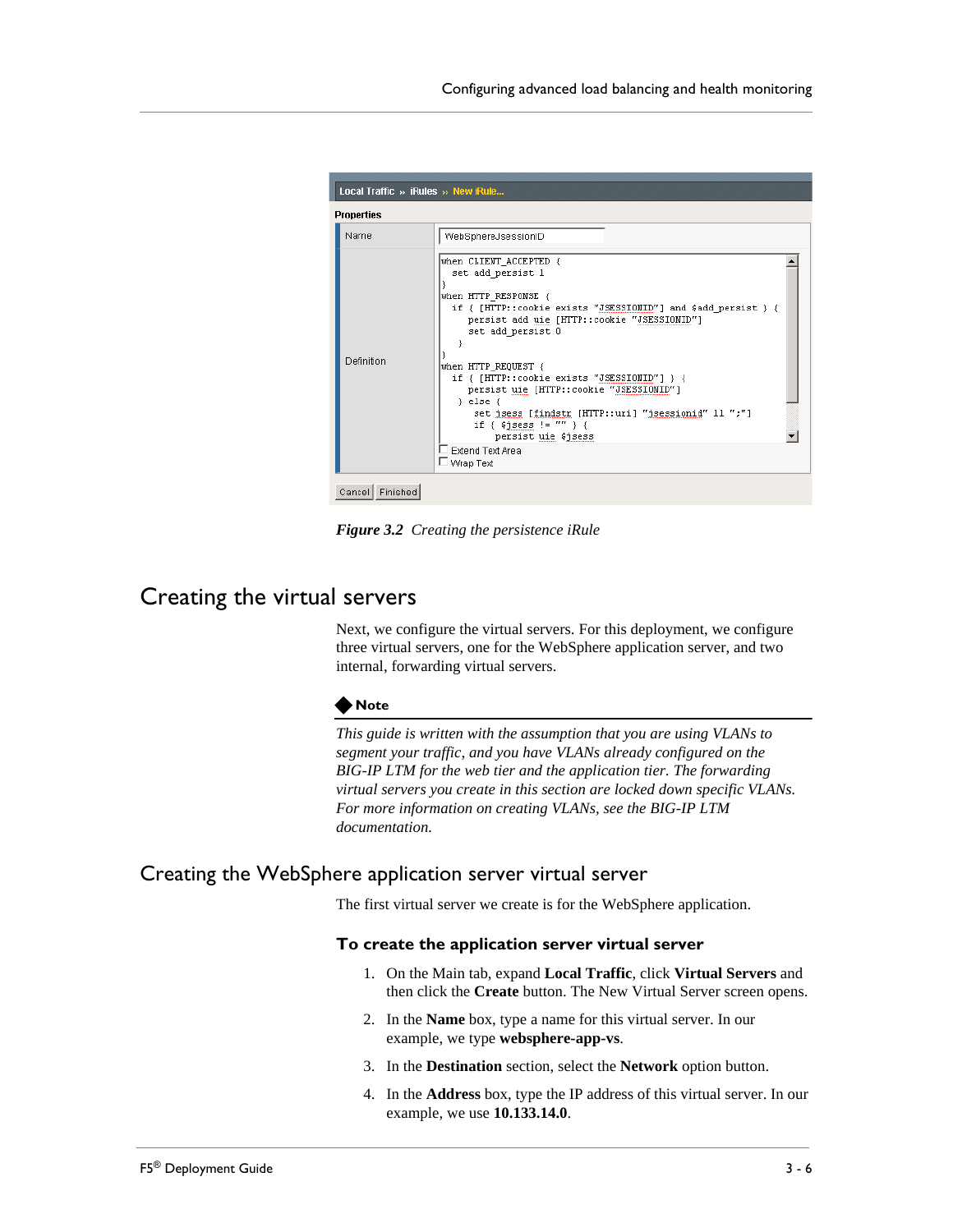- 5. In the **Netmask** box, type the appropriate netmask. In our example, we type **255.255.255.0**.
- 6. In the **Service Port** box, type **9080**.

| Local Traffic » Virtual Servers » New Virtual Server |                                                                             |  |  |  |
|------------------------------------------------------|-----------------------------------------------------------------------------|--|--|--|
| <b>General Properties</b>                            |                                                                             |  |  |  |
| Name                                                 | websphere-app-vs                                                            |  |  |  |
| Destination                                          | © Host © Network<br>Type:<br>Address: 10.133.14.0<br>Mask:<br>255.255.255.0 |  |  |  |
| Service Port                                         | Other:<br>9080                                                              |  |  |  |
| <b>State</b>                                         | Enabled                                                                     |  |  |  |

*Figure 3.3 Creating the network virtual server*

- 7. From the Configuration list, select **Advanced**. The Advanced options appear.
- 8. From the **Protocol Profile (Client)** list select the name of the profile you created in the *[Creating the LAN optimized TCP profile](#page-31-0)* section. In our example, we select **websphere-tcp-lan**.
- 9. From the **HTTP Profile** list, select the name of the profile you created in *[Creating an HTTP profile](#page-10-0)*, on page 1-8. In our example, we select **ibm-http-opt**.
- 10. In the **VLAN List** row, from the **Available** list, select the VLAN on which your IBM HTTP devices reside, and click the Add  $(\ll)$ button.
- 11. In the Resources section, from the **iRules** Available list, select the name of the iRule you created in the *[Creating the persistence iRule](#page-32-0)* section, and click the Add (<<) button to add it to the Enabled box. In our example, we enable **WebSphereJsessionID**.
- 12. From the **Default Pool** list, select the pool you created in the *[Creating the IBM WebSphere application server pool](#page-30-1)* section. In our example, we select **websphere-app-pool**.
- 13. Click the **Finished** button.

## Creating the forwarding virtual servers

The next step is to configure the forwarding virtual servers. These virtual servers forward WebSphere management and configuration traffic between the tiers.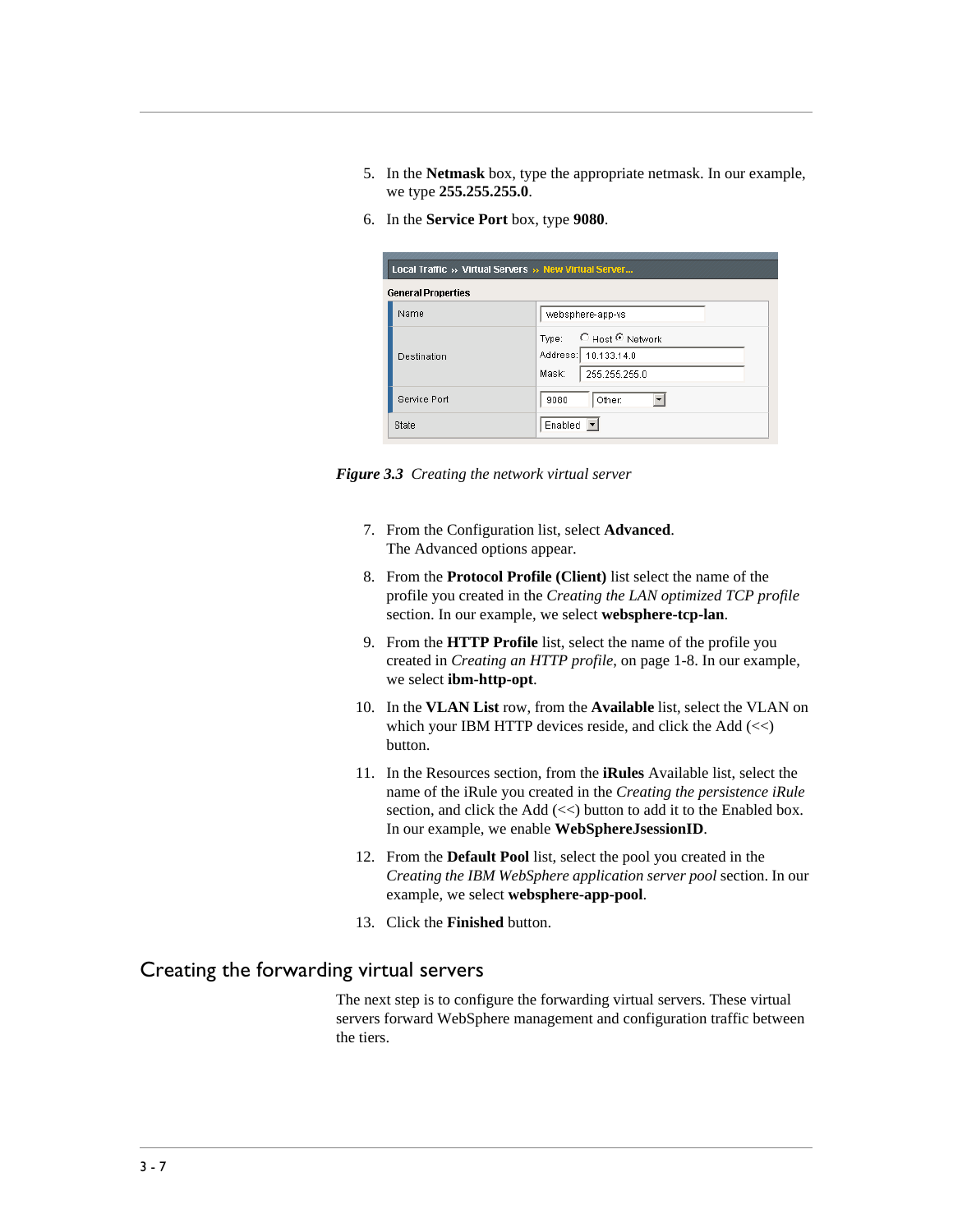#### **To create the forwarding virtual servers**

- 1. On the Main tab, expand **Local Traffic**, click **Virtual Servers**, and then click the **Create** button. The New Virtual Server screen opens.
- 2. In the **Name** box, type a name for this virtual server. In our example, we type **ibm-forward-to-web**.
- 3. In the **Destination** section, select the **Network** option button.
- 4. In the **Address** box, type the IP address of this virtual server. In our example, we use **10.133.14.0**.
- 5. In the **Netmask** box, type the appropriate netmask. In our example, we type **255.255.255.0**.
- 6. In the **Service Port** box, type **0**, or select **\*All Ports** from the list.
- 7. From the **Configuration** list, select **Advanced**.
- 8. From the **Type** list, select **Forwarding (IP**).
- 9. From the **Protocol** list, select **\*All Protocols**.
- 10. In the **VLAN List** row, from the **Available** list, select the VLAN on which your IBM HTTP servers reside, and click the Add  $\ll$ ) button.
- 11. Click the **Repeat** button, and repeat this entire procedure, using a unique name such as **ibm-forward-to-web**, the appropriate IP and Netmask (**10.133.100.0** and **255.255.255.0** in our example), and make sure in Step 10 to select the VLAN on which the WebSphere application servers reside. All other settings are the same.
- 12. Click the Finished button after completing the second virtual server.

This concludes the BIG-IP LTM configuration.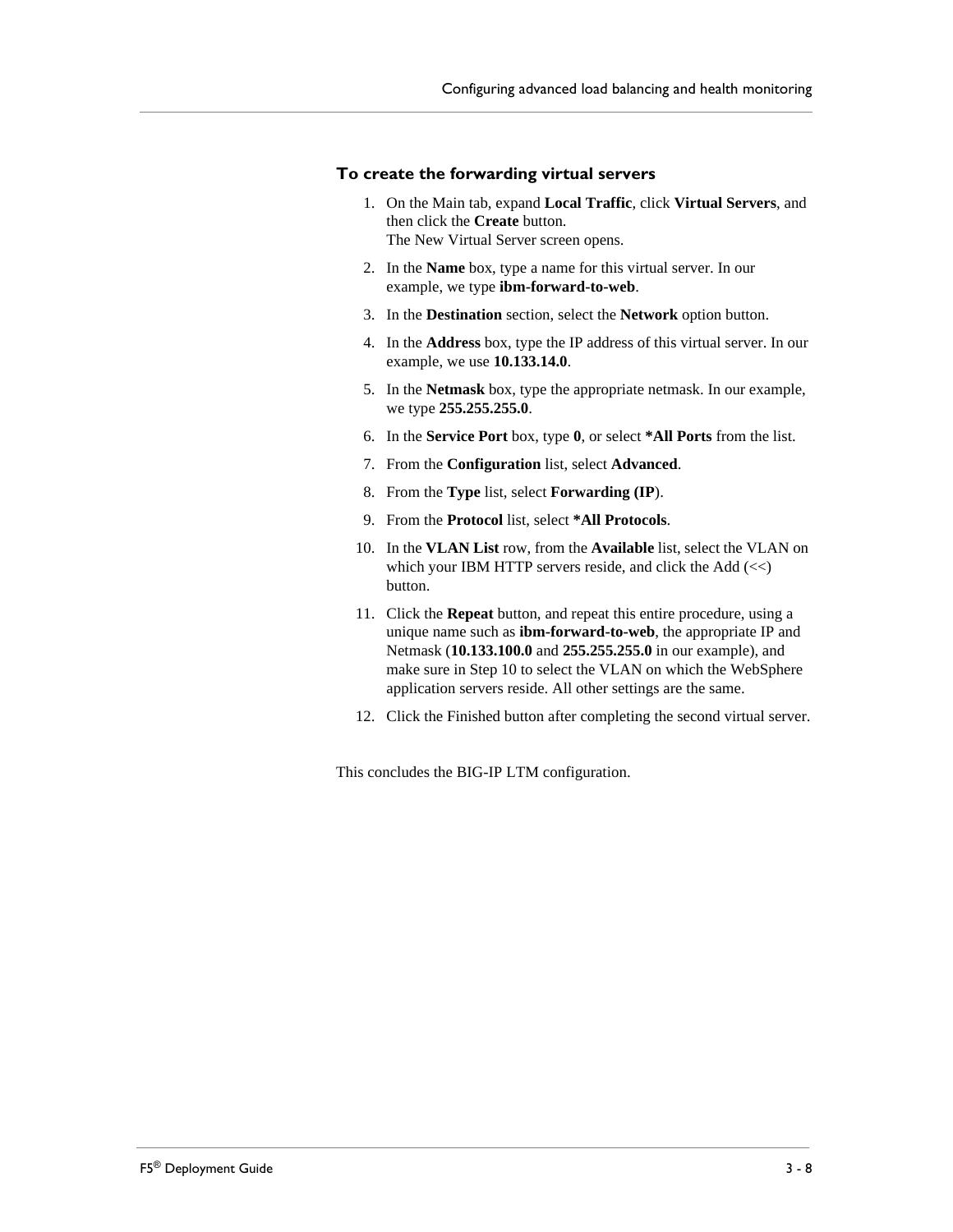

# 4

Deploying the FirePass controller with IBM WebSphere 7

- • [Deploying the FirePass controller with IBM](#page-37-0)  [WebSphere 7](#page-37-0)
- • [Creating groups on the FirePass controller](#page-38-2)
- • [Limiting access for the Partner group](#page-43-0)
- • [Configuring Endpoint security](#page-44-0)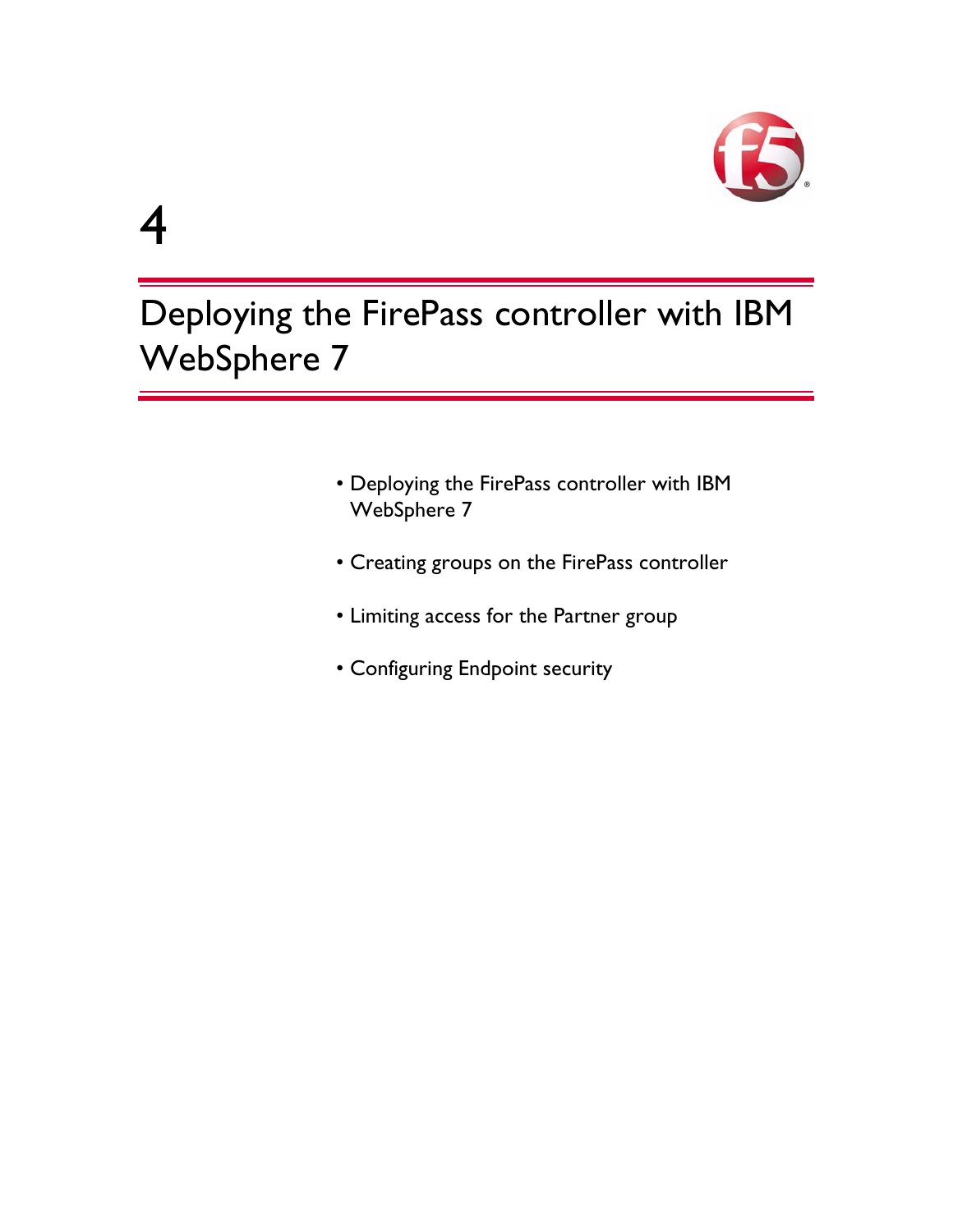## <span id="page-37-0"></span>Deploying the FirePass controller with IBM WebSphere 7

This section of the deployment guide shows you how to configure F5's FirePass controller for secure remote access to IBM WebSphere deployments. The FirePass controller can integrate seamlessly with IBM to provide authentication, and simple user maintenance.

F5's FirePass® controller is the industry leading SSL VPN solution that enables organizations of any size to provide ubiquitous secure access for employees, partners and customers to applications such as IBM WebSphere, while significantly lowering support costs associated with legacy client-based VPN solutions.

For more information on the FirePass controller, see **[http://www.f5.com/products/firepass/](http://www.f5.com/products/FirePass/)**.

## <span id="page-37-1"></span>Prerequisites and configuration notes

The following are prerequisites for this deployment:

- ◆ The FirePass controller should be running version 6.0 or later.
- All of the configuration procedures in this chapter are performed on the FirePass device.
- ◆ Our deployment guide configuration uses LDAP authentication, with previously defined LDAP user and group information. Using LDAP authentication is not a requirement for F5 and WebSphere deployments, you can choose a different authentication method. However, the examples in this guide use LDAP.
- ◆ This deployment guide is written to the scenario outlined in the following section. It is meant to be a template; modify the configuration as necessary for your deployment.

## <span id="page-37-2"></span>Configuration scenario

For the scenario used in this deployment guide, the WebSphere deployment, along with an LDAP directory, resides behind a BIG-IP LTM system. There is a requirement to allow employees remote access to all internal resources using the FirePass device. There is also a requirement for trusted partners to access the WebSphere deployment, although only to a limited subset of the portal, with no other access.

This deployment guide describes how to configure the FirePass controller to allow secure remote access to the WebSphere device(s), using LDAP for authentication, and how to configure the FirePass to give one group of users full access, and restrict users in the partner group to a certain directory. This guide also contains procedures on configuring some endpoint security features, including antivirus checks.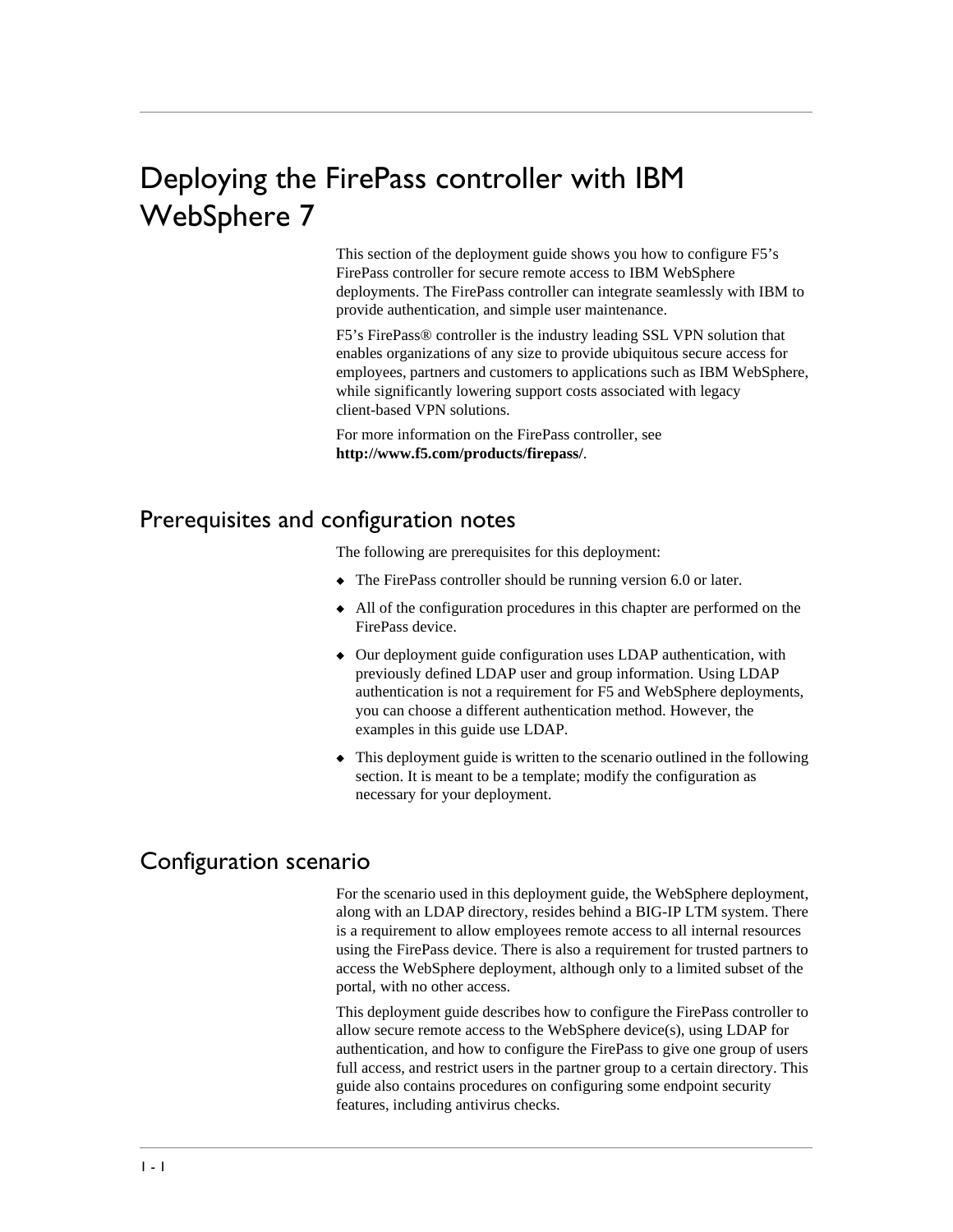## <span id="page-38-0"></span>Configuring the FirePass controller

To configure the FirePass controller for allowing secure remote access to the IBM WebSphere deployment, you need to complete the following procedures:

- *[Connecting to the FirePass controller](#page-38-1)*
- *[Creating groups on the FirePass controller](#page-38-2)*
- *[Limiting access for the Partner group](#page-43-0)*
- *[Configuring Endpoint security](#page-44-0)*

## <span id="page-38-1"></span>Connecting to the FirePass controller

To perform the procedures in this Deployment Guide you must have administrative access to the FirePass controller.

To access the Administrative console, in a browser, type the URL of the FirePass controller followed by **/admin/**, and log in with the administrator's user name and password.

Once you are logged on as an administrator, the Device Management screen of the Configuration utility opens. From here, you can configure and monitor the FirePass controller.

## <span id="page-38-2"></span>Creating groups on the FirePass controller

In this configuration, we configure two types of groups on the FirePass controller, Resource and Master groups. *Master groups* contain user information, including details about authentication methods. *Resource groups* contain information about applications (resources) that are available to FirePass controller users.

## Creating the Resource groups

Resource groups allow you to preconfigure specific applications and access by group, and assign the group to a master group or an individual user. For this configuration, we create two resource groups, one for employees and one for partners, in order to create different access levels to the IBM WebSphere servers.

#### **To configure a resource group**

- 1. From the navigation pane, click **Users**, expand **Groups**, and then click **Resource Groups**.
- 2. Click the **Create new group** button. The Group Management - Create New Group screen opens.
- 3. In the **New group name** box, type a name for your group and click the **Create** button. In our example we type **employees-WebSphere**. The new group appears on the Resource Groups table.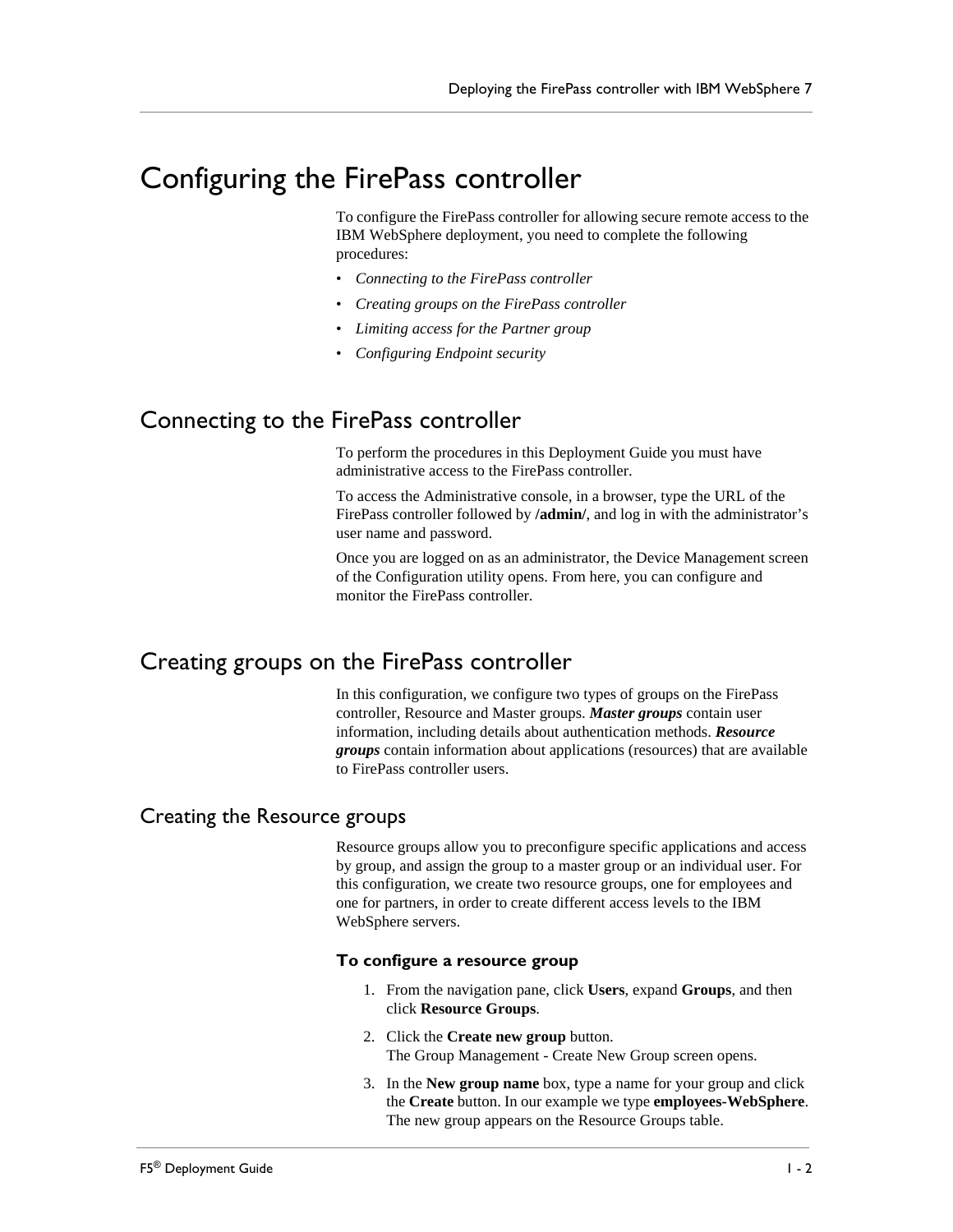4. From the Resource Groups table, find the row with the name of the group you just created. In this row, from the Portal access column, click **Edit** (see Figure 4.1). The Web Applications section of the Resource Group page opens.

| Users: Groups: Resource Groups |                       |                           | Realm: Full access   | Help <sup>1</sup> |
|--------------------------------|-----------------------|---------------------------|----------------------|-------------------|
|                                |                       | <b>Resource Groups</b>    |                      |                   |
|                                |                       |                           |                      | Create new group  |
| <b>Group Name</b>              | <b>Network access</b> | <b>Application access</b> | <b>Portal access</b> |                   |
| Default resource               | Edit                  | Edit                      | Edit                 | <b>Delete</b>     |
| employees-WebSphere            | Edit                  | Edit                      | Edit                 | <b>Delete</b>     |

*Figure 4.1 The Resource groups table*

- 5. Under Web Application Favorites, click **Add New Favorite**. The Favorite options display.
- 6. Type a name for the Favorite. In our example, we type **WebSphere - Employee**. This Favorite link only displays for members of the Employee group.
- 7. In the **URL** box, type the URL used to access the IBM WebSphere devices. If you are using a BIG-IP LTM system in front of the IBM WebSphere deployment, this URL should resolve to the IBM HTTP Server virtual server address in DNS. In our example, we type **http://websphere.siterequest.com.**
- 8. Click the **Add to allow list** link to the right of the URL box. This adds the URL to the list of URLs the users are allowed to access.
- 9. Configure the rest of the settings as applicable to your deployment.
- 10. Click the **Add New** button. The new Favorite is added to the list (see Figure 4.2).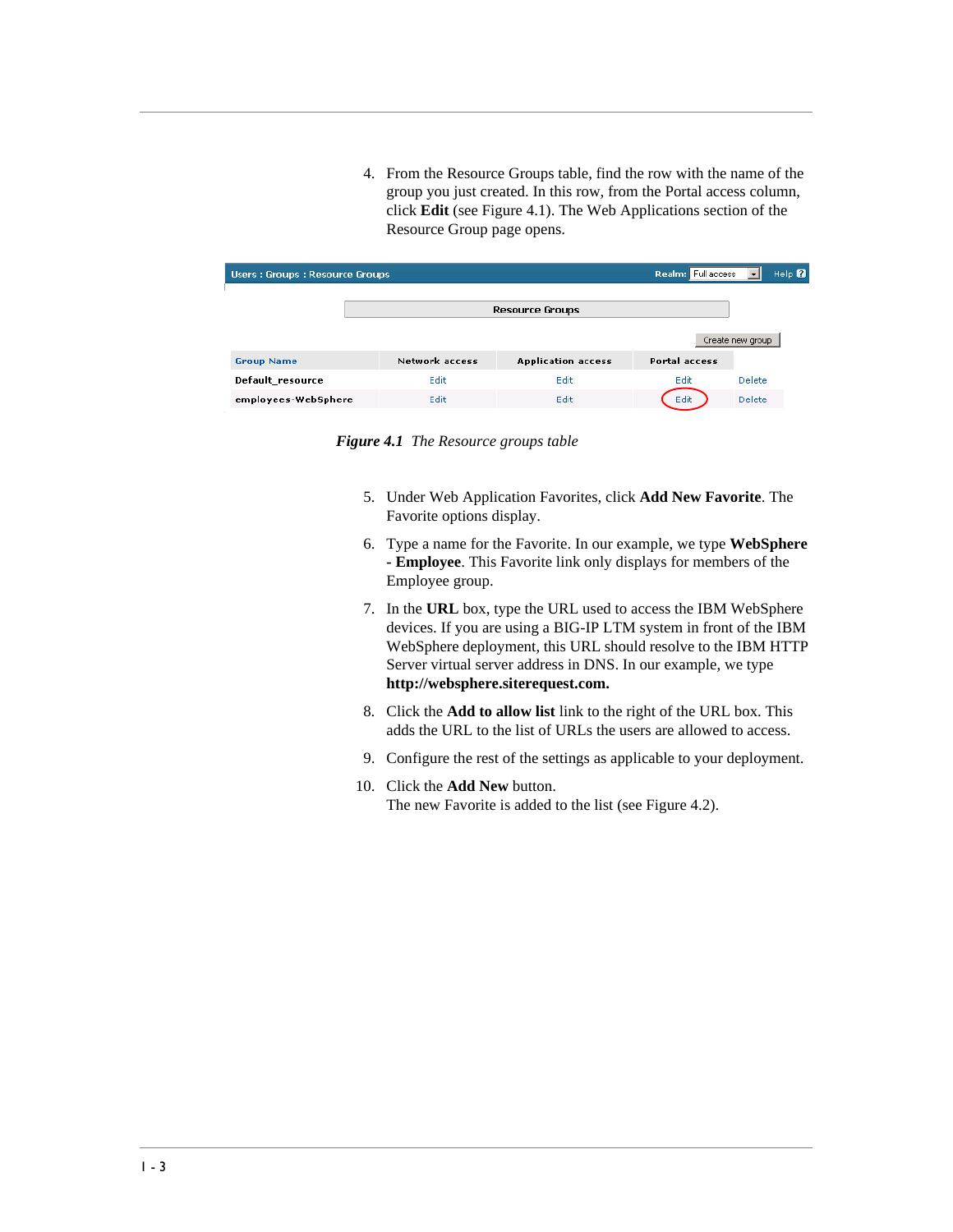|                                      | <b>Web Applications</b><br><b>Windows Files</b>                    |                           |
|--------------------------------------|--------------------------------------------------------------------|---------------------------|
|                                      |                                                                    |                           |
|                                      | Web Application Favorites                                          |                           |
|                                      |                                                                    | show favorites allow list |
| Add New Favorite                     |                                                                    | 츠                         |
| Type:                                | Favorite <b>v</b>                                                  |                           |
| Name:                                | $\sqrt{\frac{2}{5}}$<br>WebSphere-Employee                         |                           |
| URL:                                 | <sup>%</sup> Add to allow list<br>http://websphere.siterequest.com |                           |
| <b>URL</b> variables:                | %                                                                  |                           |
| <b>Use POST for URL variables:</b>   |                                                                    |                           |
| <b>Enforce user-agent:</b>           | $\%$                                                               |                           |
| Open in new window:                  |                                                                    |                           |
|                                      | http://websphere.siterequest.com/*                                 |                           |
| <b>Allow list:</b>                   |                                                                    |                           |
|                                      | 网                                                                  |                           |
| <b>Endpoint protection required:</b> |                                                                    |                           |

*Figure 4.2 Adding a Web Application Favorite to the Employee group*

11. Repeat this entire procedure for the **Partner** resource group, typing appropriate names for the group and the Favorite. In our example, we type **partners-WebSphere** for the Resource Group name, and **IBM WebSphere - Partners** for the Favorite name.

In Step 7, type the path to the appropriate section of the IBM WebSphere deployment that Partners are entitled to access. For example, the employee Favorite might point to **http://portal.oraclearn.tc.f5net.com**

while the partner Favorite would point to **http://plantstore.websphere.siterequest.com/partners/**.

## Creating the Master groups

FirePass controller master groups are composed of users, authentication methods, and security and policy information. The next task is to create Master groups that will use the resource groups we just created.

#### **To create a new Master Group**

- 1. From the navigation pane, click **Users**, and expand **Groups**. The Master Groups list screen opens.
- 2. Click the **Create new group** button. The Group Management Create New Group screen opens.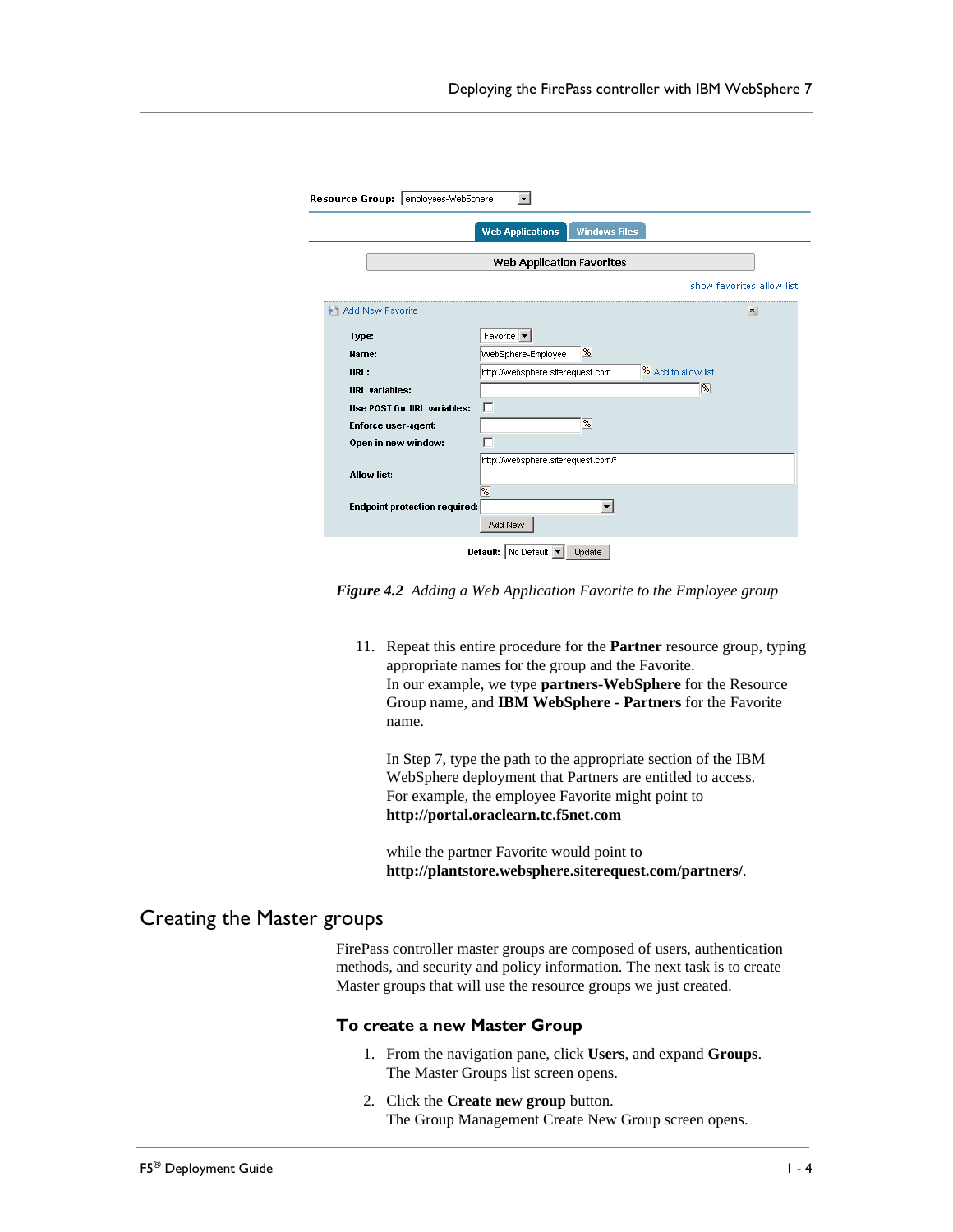- 3. In the **New group name** box, type the name of your group. In our example we type **WebSphere-LDAP-employee**.
- 4. In the **Users in group** box, select **External.**
- 5. From the Authentication method list, select **LDAP**.
- 6. In the **Copy settings from** list, make sure **Do not copy** is selected (see Figure 4.3).
- 7. Click the **Create** button. The General tab of the new Master Group displays.

|                        | Group Management        |  |
|------------------------|-------------------------|--|
|                        | <b>Create New Group</b> |  |
| New group name:        | WebSphere-LDAP-employee |  |
| Users in group:        | External -              |  |
| Authentication method: | LDAP                    |  |
| Routing Table:         | l main                  |  |
| Copy settings from:    | Do not copy $\boxed{-}$ |  |
| Cancel<br>Create       |                         |  |

*Figure 4.3 Creating a new Master Group for employees*

- 8. Click the Resource Groups tab. The Resource Groups screen opens.
- 9. From the **Available** box, select the name of the Resource group you created in the *Creating the Resource groups* section. In our example, we select **employees-WebSphere**.
- 10. Click the **Add** button to move the group to the **Selected** box, and click the **Update** button. The Resource group is now associated with the Master group.
- 11. Repeat this procedure to create a new Master group for the Partner resource group. When creating this group, in the **Copy Settings From** list, select the Master group you just created. This way, the authentication settings are automatically created. In our example, we name this group **WebSphere-LDAP-partners**. In Step 9, we select the **partners-WebSphere** Resource group.

## Configuring the Master group for LDAP authentication

The next procedure is configuring the Master group to use LDAP authentication.

#### **To configure the Master group to use LDAP authentication**

1. From the navigation pane, click **Users**, expand **Groups**, and then click **Master Groups**.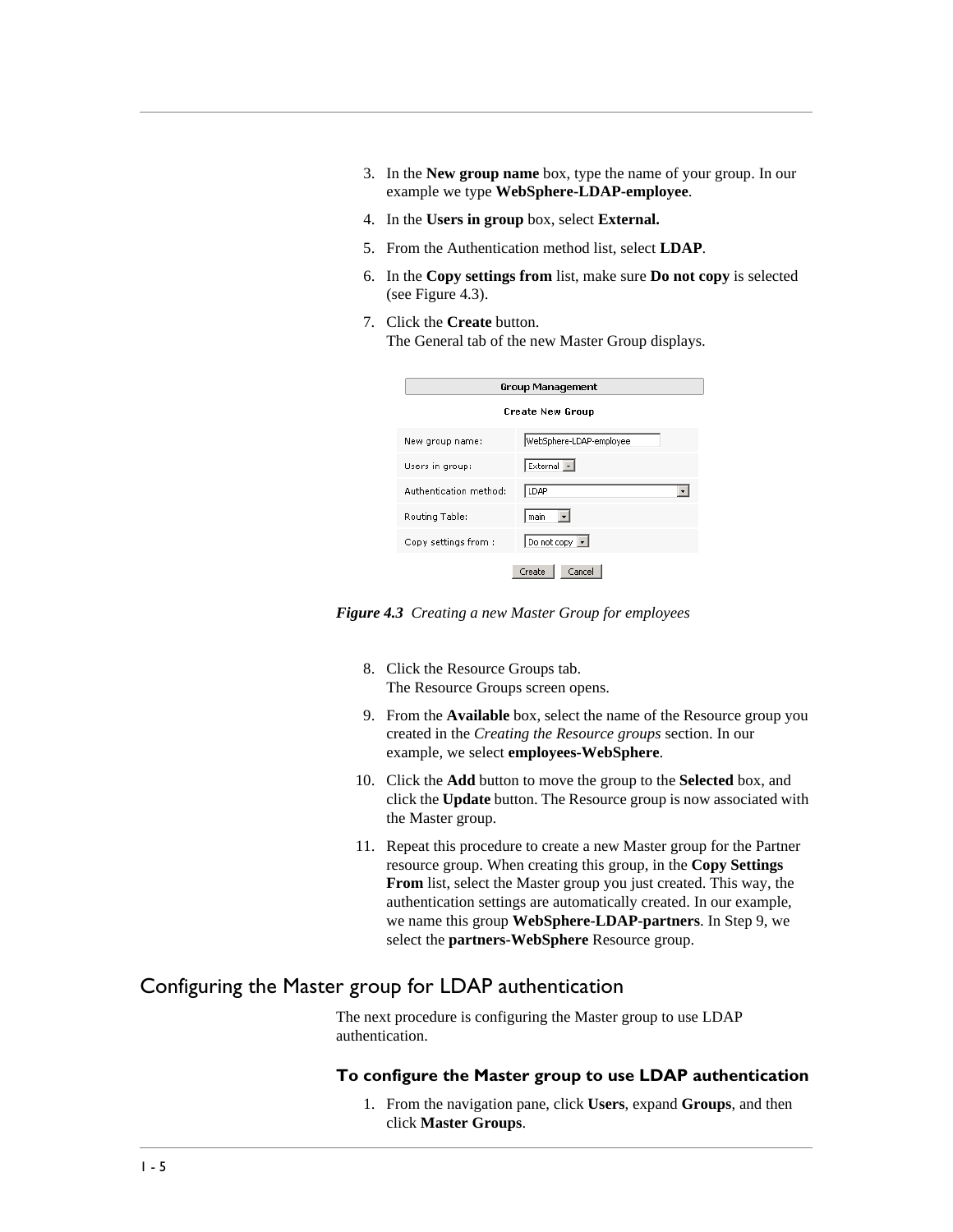- 2. Click the name of the Master group you created in the *Creating the Master groups* section. In our example, we select **WebSphere-LDAP-employee**.
- 3. Click the Authentication tab. The LDAP Authentication tab opens.
- 4. In the **Host** box, type the host name of your LDAP server. In our example, we type **ldap.siterequest.com**.
- 5. In the **Port** box, type the port for the LDAP server. In our example we type **636**. If you are not using SSL, the port may be **389**.
- 6. Check the **Use SSL connection** box (optional).
- 7. In the **User DN using template** box, type the user DN template. In our example, we type:

**cn=%logon%,cn=users,dc=siterequest,dc=com**

- 8. You can optionally click **Test** to test the LDAP authentication.
- 9. Click the **Save Settings** button.

Master Group: WebSphere-LDAP-employee v

10. Repeat this entire procedure for the **WebSphere-LDAP-partners** group, using the appropriate settings.

|                                      | <b>LDAP Authentication</b>                                                                                                                      |
|--------------------------------------|-------------------------------------------------------------------------------------------------------------------------------------------------|
|                                      |                                                                                                                                                 |
|                                      | <b>Convert authentication method»</b>                                                                                                           |
| Host                                 | ldap.siterequest.com                                                                                                                            |
| Port                                 | 636                                                                                                                                             |
| Use SSL connection                   | ⊽                                                                                                                                               |
| Protocol version                     | $3 -$                                                                                                                                           |
| Follow referrals                     |                                                                                                                                                 |
| Œ<br>Lookup user's DN using template |                                                                                                                                                 |
|                                      |                                                                                                                                                 |
| User DN template                     | cn=%logon%,cn=users,dc=siterequest,dc=com <br>use %logon% in the DN template to insert an user logon. For<br>example "cn=%logon%,ou=it,o=uroam" |
| C<br>Lookup user's DN using query    |                                                                                                                                                 |
| User DN for query                    |                                                                                                                                                 |
| Password                             |                                                                                                                                                 |
| Confirm password                     |                                                                                                                                                 |
| Search base DN                       |                                                                                                                                                 |

*Figure 4.4 Configuring the Authentication settings*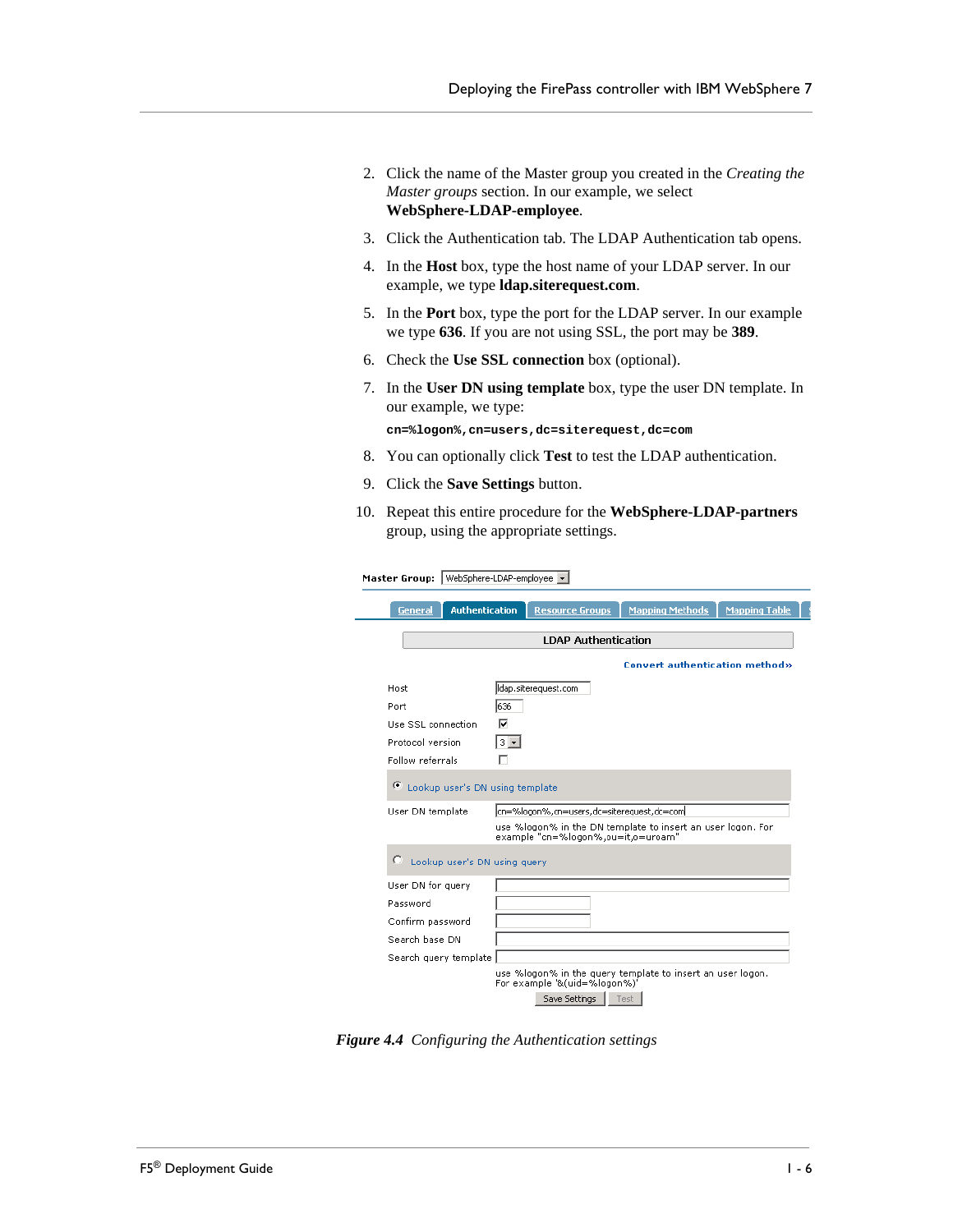## <span id="page-43-0"></span>Limiting access for the Partner group

The FirePass controller allows you to limit access for specific groups on a very granular level. In this scenario, we limit access for the Partner group to only the Favorite we configured earlier, as well as restricting the areas of IBM WebSphere they can access by URL.

#### **To limit access for the Partner group**

- 1. From the navigation pane, click **Portal Access**, and then, under **Web Applications**, click **Master Group Settings**.
- 2. From the **Master Group** list at the top of the page, select the Master Group you created for the partner group in the *Creating the Master groups* section. In our example, we select **WebSphere-LDAP-partners**. The configuration settings for the Master group open.
- 3. In the **Access limitation** section, make sure there is a check in the **Show administrator-defined favorites only** box.
- 4. In the **Access Control Lists** section, configure URL pattern matches to allow and deny based on your deployment. In our example, we type the following (separated by commas) in the **Allow** box to restrict the Partner group to these areas of our IBM WebSphere deployment:

**http://plantstore.websphere.siterequest.com/\*** 

5. We leave the **Deny** box blank, which allows access to all URLs that pass the allow test (see Figure 4.5). The FirePass checks the deny list, then looks for matches in the allow list, then takes the default action.

For more information on configuring the Access Control section, see the online help.

- 6. Leave the **Default Action** list set to **Deny**.
- 7. Click the **Update** button. The new settings take effect after any users currently logged onto the FirePass controller log out.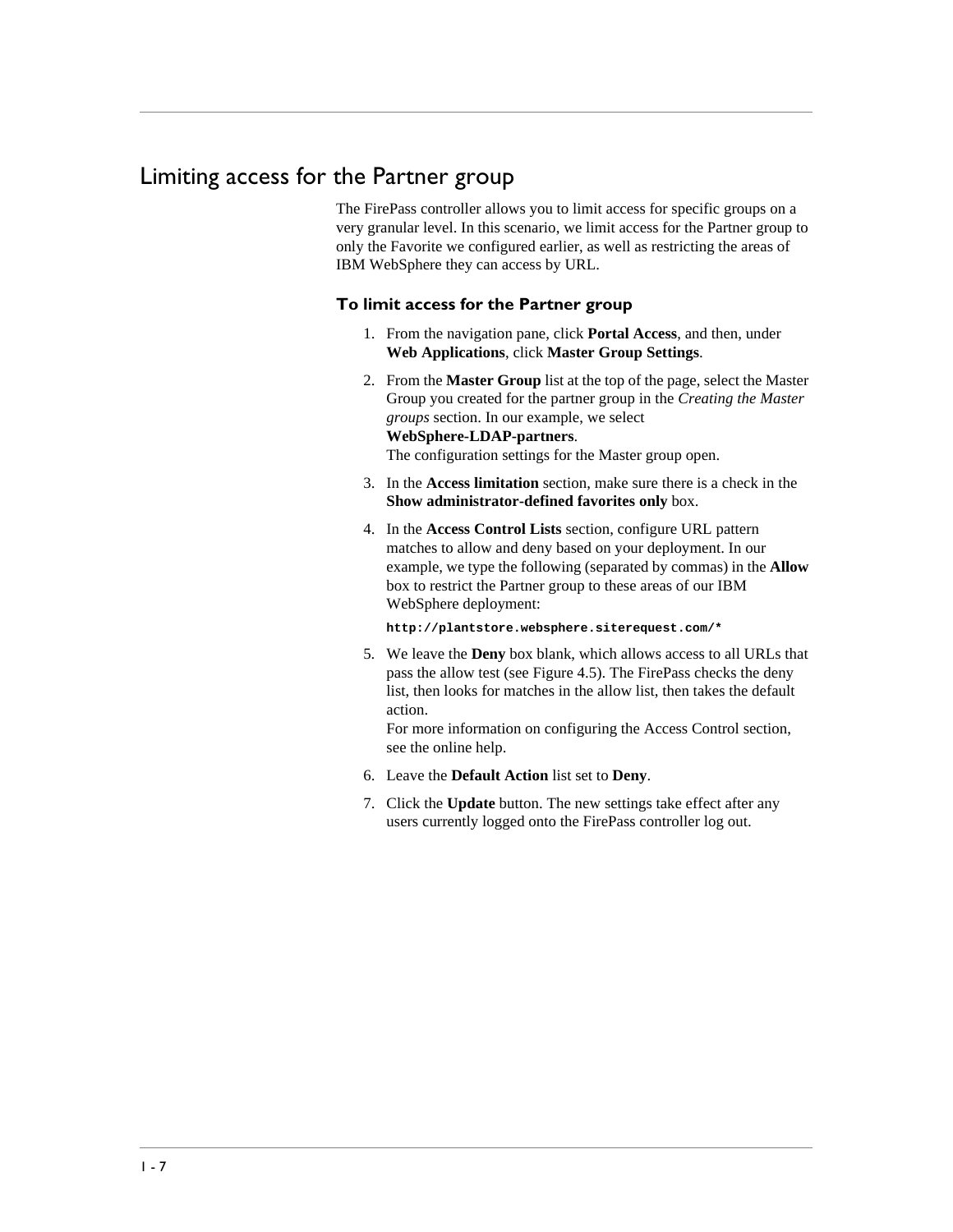|                                                                                             | <b>Access limitation</b>                                                       |
|---------------------------------------------------------------------------------------------|--------------------------------------------------------------------------------|
| ▿                                                                                           | Show administrator-defined favorites only                                      |
|                                                                                             | <b>URL Display</b>                                                             |
|                                                                                             | Hide URLs of administrator-defined favorites                                   |
|                                                                                             | <b>Access Control Lists</b>                                                    |
|                                                                                             | Restrict using of IP addresses as URL hostnames via Web Applications           |
|                                                                                             |                                                                                |
|                                                                                             |                                                                                |
| Path is case insensitive                                                                    |                                                                                |
|                                                                                             | Specify a URL pattern in the following format:   [protocol://]host[:port]/path |
|                                                                                             | For example: http://*.siterequest.com/abc/*                                    |
| Deny list:                                                                                  |                                                                                |
|                                                                                             |                                                                                |
|                                                                                             |                                                                                |
| Allow list:                                                                                 |                                                                                |
| http://websphere.siterequest.com/partners/*<br>https://websphere.siterequest.com/partners/* |                                                                                |
| http://login.siterequest.com/*                                                              |                                                                                |
| https://login.siterequest.com/*                                                             |                                                                                |
| Default action: Deny V                                                                      |                                                                                |

*Figure 4.5 Restricting access to the IBM WebSphere deployment*

## <span id="page-44-0"></span>Configuring Endpoint security

One of the strong security features of the FirePass controller is the ability to set endpoint security on a extremely granular level.

In the following procedures, we configure a pre-logon check for anti-virus software on Windows machines. The FirePass controller uses this information to deny WebSphere access for members of the Partner Resource group if they do not have the appropriate software. In this configuration example, the FirePass device also denies access to *any* client that is determined to have a virus.

For more information on endpoint security, see the online help.

## Creating a pre-logon sequence

The pre-logon sequence allows administrators to create one or more sequences of inspections for items such as installed antivirus programs or OS patch levels.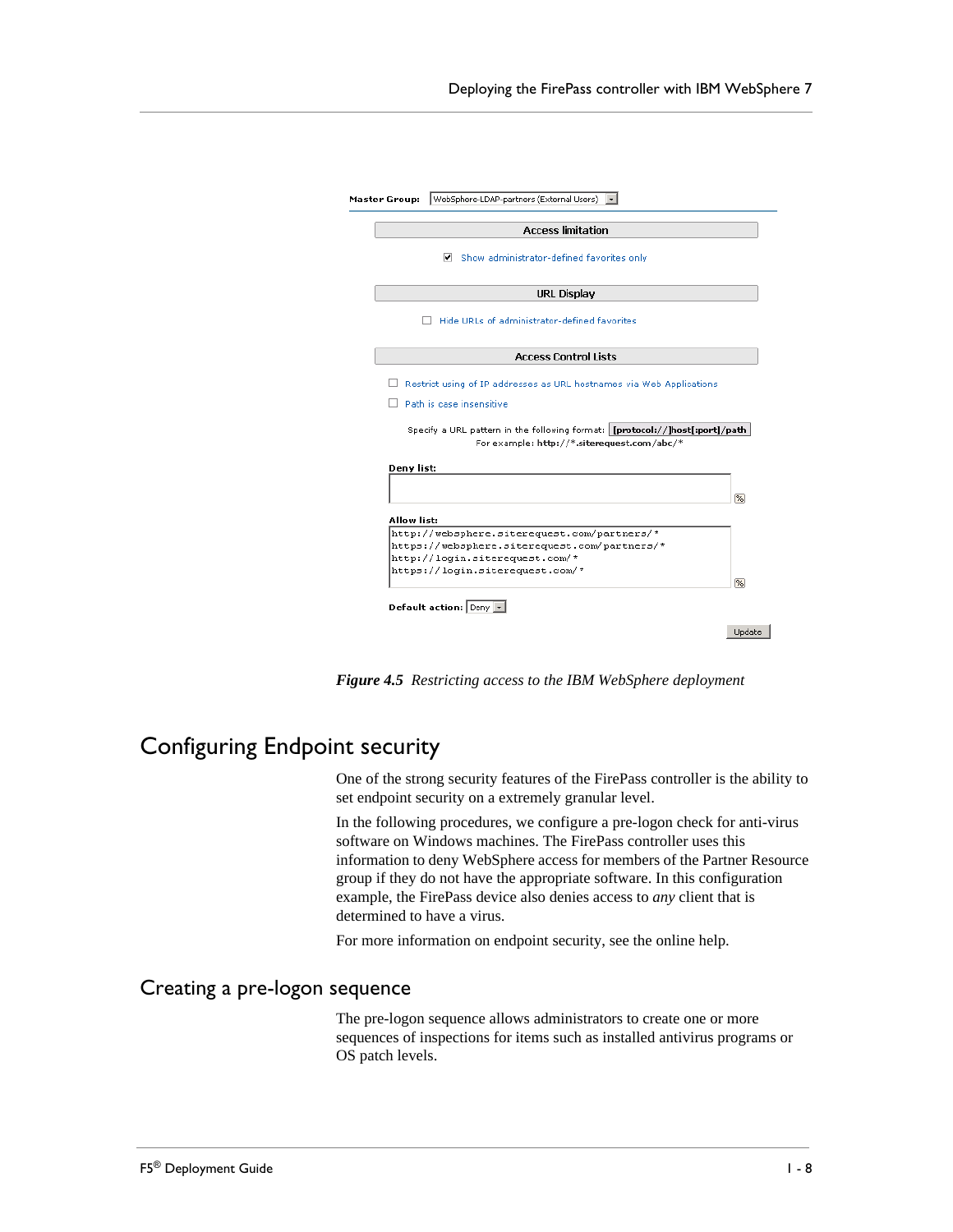#### **To configure a pre-logon sequence**

- 1. From the navigation pane, click **Users**, expand **Endpoint Security**, and then click **Pre-Logon Sequence**.
- 2. In the New Sequence section at the bottom of the page, type a name for the sequence in the **Create New Sequence** box. In our example, we type **WebSphereBasic**.
- 3. From the **Based on** list, select **template: Collect information with no pre-logon actions**.
- 4. Click the **Create** button. The new sequence appears in the Select Sequence to Use table.
- 5. *Warning Do not click the radio button next to the sequence yet. If you click the radio button, the Edit link will be replaced with the View link, and you are not able to edit the sequence.* In the row of the sequence you just created, click the **Edit** button. The Pre-Logon Sequence Editor opens.
- 6. Move the cursor between **Sequence Start** and the box. A small add **[+]** link appears on the arrow (see the circle marked **1** in Figure 4.6). Click **Add**. The Change Sequence panel appears on the right.

7. Click the **Check for Antiviruses** option button, and click the **Apply Changes** button. The Edit Action panel opens.

*Note: The Check for Antiviruses is an optional feature on the FirePass controller. If your device does not have this license, you will not see this option.*

- 8. Under **Inspectors**, click **Windows Antivirus Checker**. The Endpoint Inspector Details page opens in a new window.
- 9. Configure these options as applicable for your deployment. For more information, click **Help**.
- 10. Click the **Update** button.
- 11. In the Sequence pane, find **AV installed**, and click the associated Logon Denied Page link (see the circle marked **2** in Figure 4.6). The End Page Properties pane appears on the right.
- 12. From the Type box, select **Logon Allowed Page**. This allows a user to logon if they have an antivirus checker installed. You can optionally type a message for failed logons.
- 13. Repeat steps 11 and 12 for the **Fallback** option.
- 14. *Optional:* You can click the Logon Allowed Page or Logon Denied Page links for the other options to produce a custom message when a user is denied access. You can also change the actions taken as a result of the virus checker's findings. For example, you might still want to allow a user to login if there is virus checking software installed, but not currently running.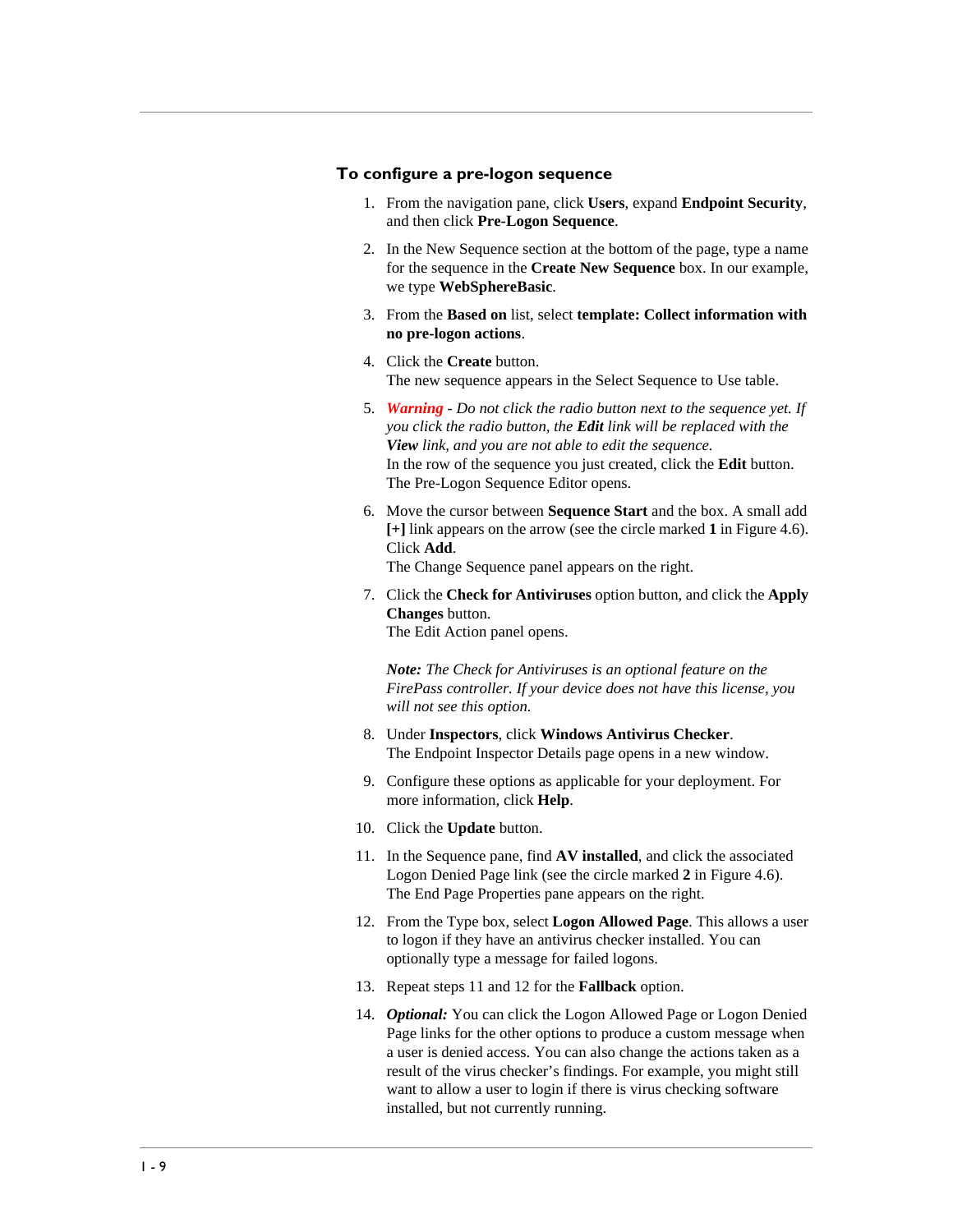In our example, we click **Logon Denied Page** next to **Virus Detected**, and type a message informing the user there is a virus on their computer.

15. When you are finished, click **Back to Console** in the upper right corner of the screen (see the circle marked 3 in the following figure).

You return to the Pre-Logon Sequence main page.

|                                                                                                            |                                               |                                                               | ັ         |
|------------------------------------------------------------------------------------------------------------|-----------------------------------------------|---------------------------------------------------------------|-----------|
| <b>15</b> Pre-Logon Sequence Editor<br>WebSphereBasic                                                      |                                               | Help <b>2</b> Ask <b>6</b><br><b>Back to console &amp;</b>    |           |
| Sequence                                                                                                   | <b>EDIT ACTION</b>                            | Close Danel @                                                 |           |
| Monitor is running<br>GO<br><b>HH</b> theck for Antiviruses<br><b>Logon Allowed Page</b><br>Sequence Start | <b>Action details</b>                         |                                                               |           |
|                                                                                                            | Name                                          | Description                                                   |           |
| AV installed<br>Logon Denied Page                                                                          | Check for Antiviruses                         |                                                               |           |
| Virus detected<br>Logon Denied Page                                                                        |                                               |                                                               |           |
| fallback<br>Logon Denied Page                                                                              | Update details                                |                                                               |           |
|                                                                                                            | <b>Inspectors</b>                             |                                                               |           |
| Subsequences [Open subsequences management]                                                                | Name                                          | Description                                                   |           |
|                                                                                                            | Windows antivirus checker                     | Enforces antivirus protection and checks endpoint for viruses | <b>DB</b> |
|                                                                                                            |                                               |                                                               |           |
|                                                                                                            |                                               | Add new inspector                                             |           |
|                                                                                                            | Google Desktop Search checker   Add inspector |                                                               |           |
|                                                                                                            | Edit rules Click here to show rules »         |                                                               |           |

*Figure 4.6 The Pre-Logon Sequence Editor*

- 16. From the **Select Sequence to Use** section, click the option button next to the sequence you just created. In our example, we click **WebSphereBasic**.
- 17. Click the **Apply** button.

## Protected Configurations

Protected Configurations allow administrators to specify the criteria the endpoint systems must meet to enable access to the various resources. In this procedure, we create a protected configuration for the partner group in order make additional security requirements for that group.

#### **To configure Protected Configurations**

- 1. From the navigation pane, click **Users**, expand **Endpoint Security**, and click **Protected Configurations**.
- 2. Click **New Protection Configuration**.
- 3. In the Protected configuration ID box, type a name for this configuration. In our example, we type **Partner\_config**. You can optionally type a description.

 $\overline{a}$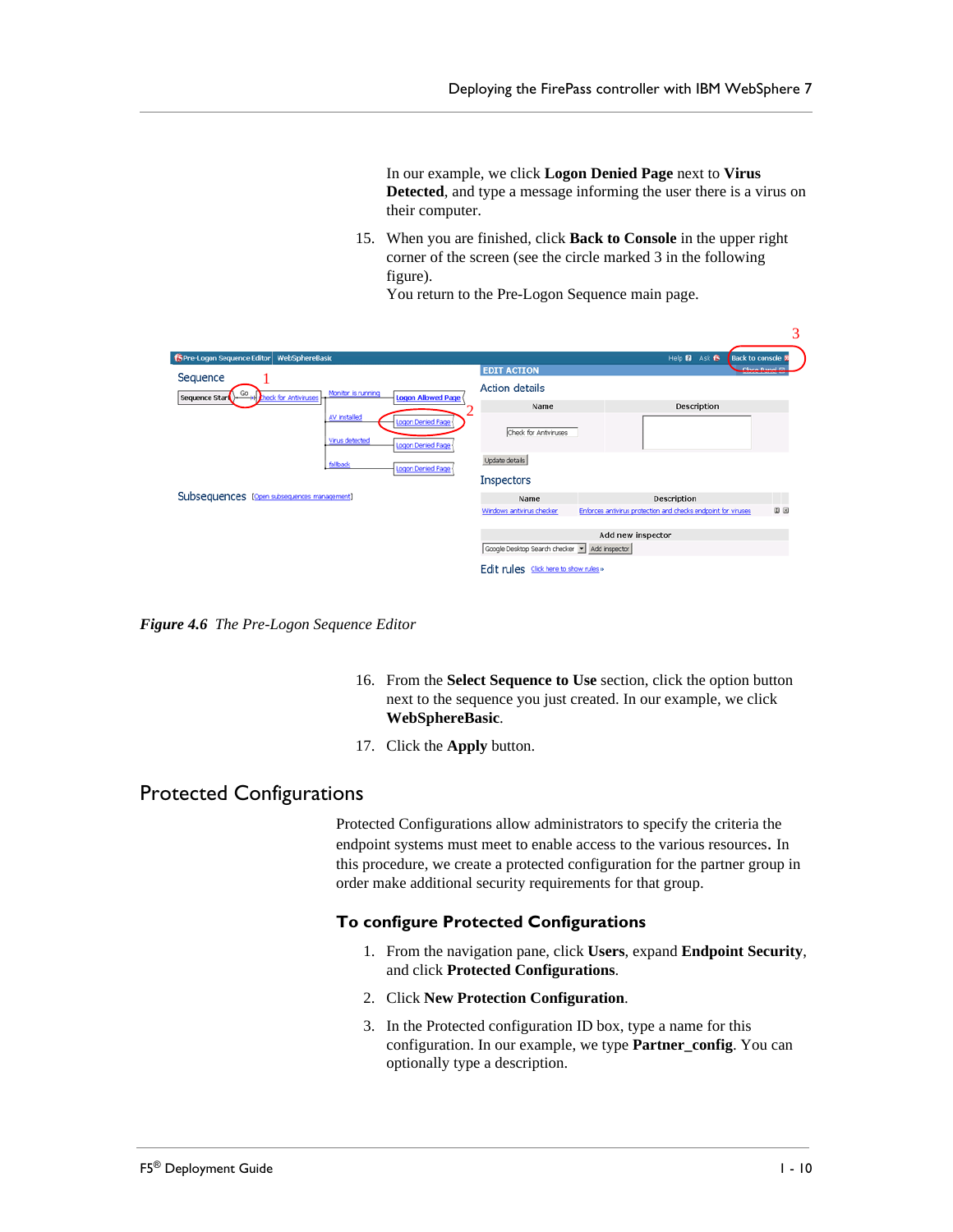4. Leave the Mode list at the default setting, **Check endpoint protection, grant access if check passed** (see Figure 4.7).

|                                               | <b>Protected Endpoint Configuration</b>                         |  |  |  |  |
|-----------------------------------------------|-----------------------------------------------------------------|--|--|--|--|
| General Protection Criteria                   |                                                                 |  |  |  |  |
| Protected configuration ID:<br>Partner_config |                                                                 |  |  |  |  |
| Description:                                  | This is the protected<br>configuration for the partner<br>group |  |  |  |  |
| Mode:                                         | Check endpoint protection, grant access if check passed v       |  |  |  |  |
| Exceptions:                                   | No exceptions Add/Remove exceptions»                            |  |  |  |  |
| Cancel<br>Save                                |                                                                 |  |  |  |  |

*Figure 4.7 The General tab of the Protected Endpoint Configuration screen*

- 5. Click the Protected Criteria tab.
- 6. On the menu bar, click **Information Leaks**.
- 7. From the Required safety measures or checks list, select **Cache Cleaner** and click the **Add** button. This will remove content from the cache when a user logs off.

|                                                           | <b>Protected Endpoint Configuration</b>                                                                                                                                                                                                                                                                                                                                                                                                                                              |
|-----------------------------------------------------------|--------------------------------------------------------------------------------------------------------------------------------------------------------------------------------------------------------------------------------------------------------------------------------------------------------------------------------------------------------------------------------------------------------------------------------------------------------------------------------------|
| General Protection Criteria                               |                                                                                                                                                                                                                                                                                                                                                                                                                                                                                      |
| ✔ Information Leaks Loggers<br><b>Unauthorized Access</b> | Virus Attack                                                                                                                                                                                                                                                                                                                                                                                                                                                                         |
| Required safety measures or checks:                       | Select the risk factors against which you want to<br>and configure the safety features you want for e                                                                                                                                                                                                                                                                                                                                                                                |
| Cache Cleaner<br>$\vert x \vert$                          | <b>Risk factors: Information Leaks</b>                                                                                                                                                                                                                                                                                                                                                                                                                                               |
| » Add more                                                | Safety measures or checks to protect against inf                                                                                                                                                                                                                                                                                                                                                                                                                                     |
|                                                           | Trusted network - Specifies that logon is restr<br>from the networks specified in properties.<br>Protected Workspace - Requires a user work:<br>external access and deletes any files created be<br>area.<br><b>Trusted Windows version - Restricts access t</b><br>Windows versions or hot-fixes, as specified in pr<br><b>Cache Cleaner</b> - Removes content from the car<br>Trusted browser - Requires use of a browser :<br>For properties, click the I icon next to a chosen : |
| Cancel                                                    | Save                                                                                                                                                                                                                                                                                                                                                                                                                                                                                 |

*Figure 4.8 The Protection Criteria tab of the Protected Endpoint Configuration screen*

*Important*: *The Cache Cleaner feature is currently Windows only. It does not work with Apple Macintosh or Linux systems*.

- 8. On the menu bar, click **Virus Attack**
- 9. From the list, select **Antivirus** and click the **Add** button.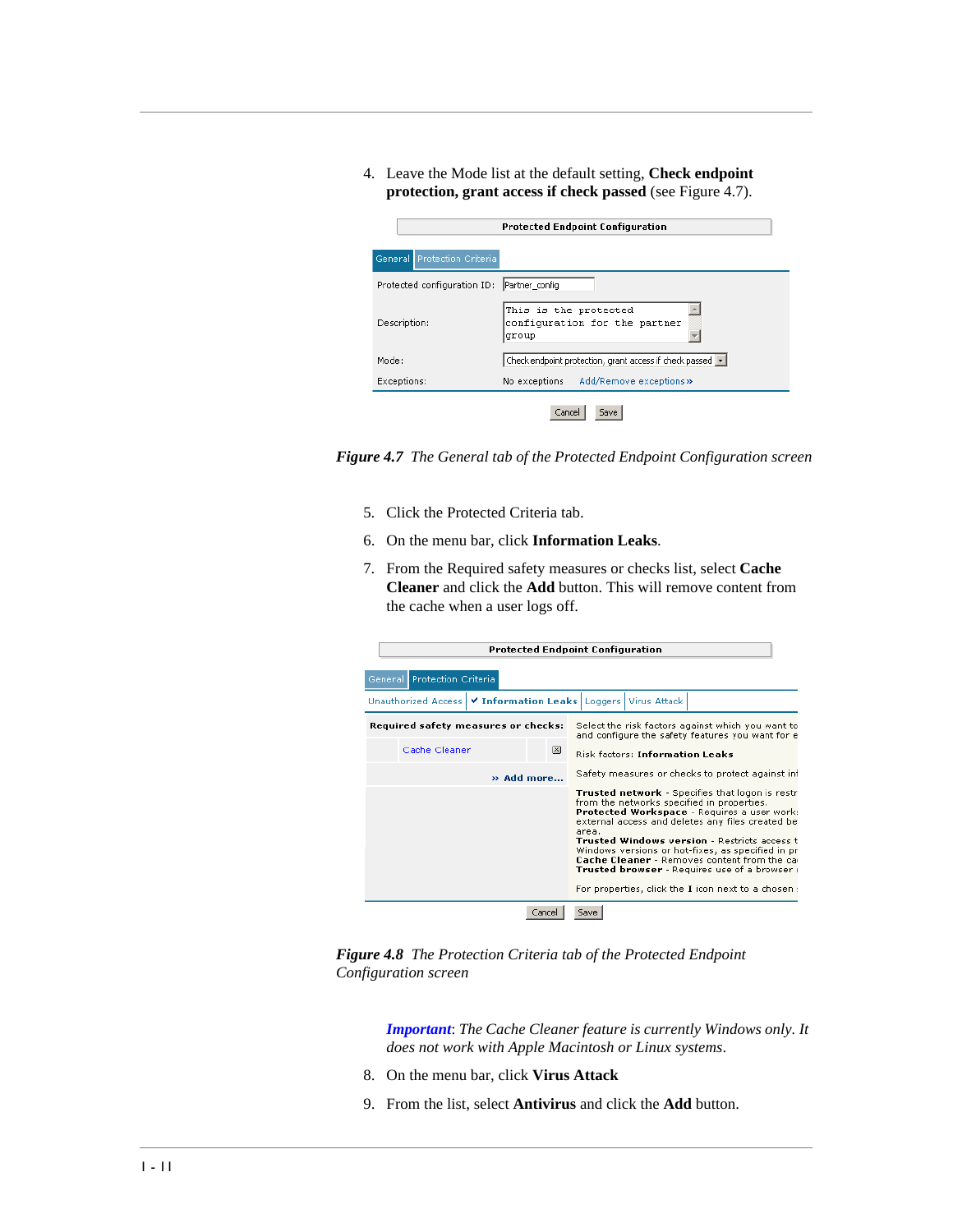10. Click the **I** icon next to Antivirus to configure the antivirus properties (see Figure 4.9). The Select trusted anti-viruses screen opens. Configure these properties as applicable for your configuration, and click the **Save** button.

You return to the Protection Criteria tab of the Protected Endpoint Configuration page.

11. Click the **Save** button.



*Figure 4.9 The Edit button for Antivirus properties*

#### Protecting the Resources

The next step is to associate the protected configuration you just created with a resource.

#### **To protect the resources**

- 1. From the navigation pane, click **Users**, expand **Endpoint Security**, and click **Protect Resources**.
- 2. From the Resource Table, expand **Web Applications**.
- 3. Find the **Partners** resource group (in our example, **partners-WebSphere**), and click the **Select** link next to the Favorite you configured.
- 4. From the **Configuration to protect selected resources** list, select the name of the configuration you created in the preceding procedure. In our example, we select **Partner\_config**.
- 5. From the **Protected Configuration** list, select the name of the configuration you created in the preceding procedure. In our example, we type **Partner\_config**.